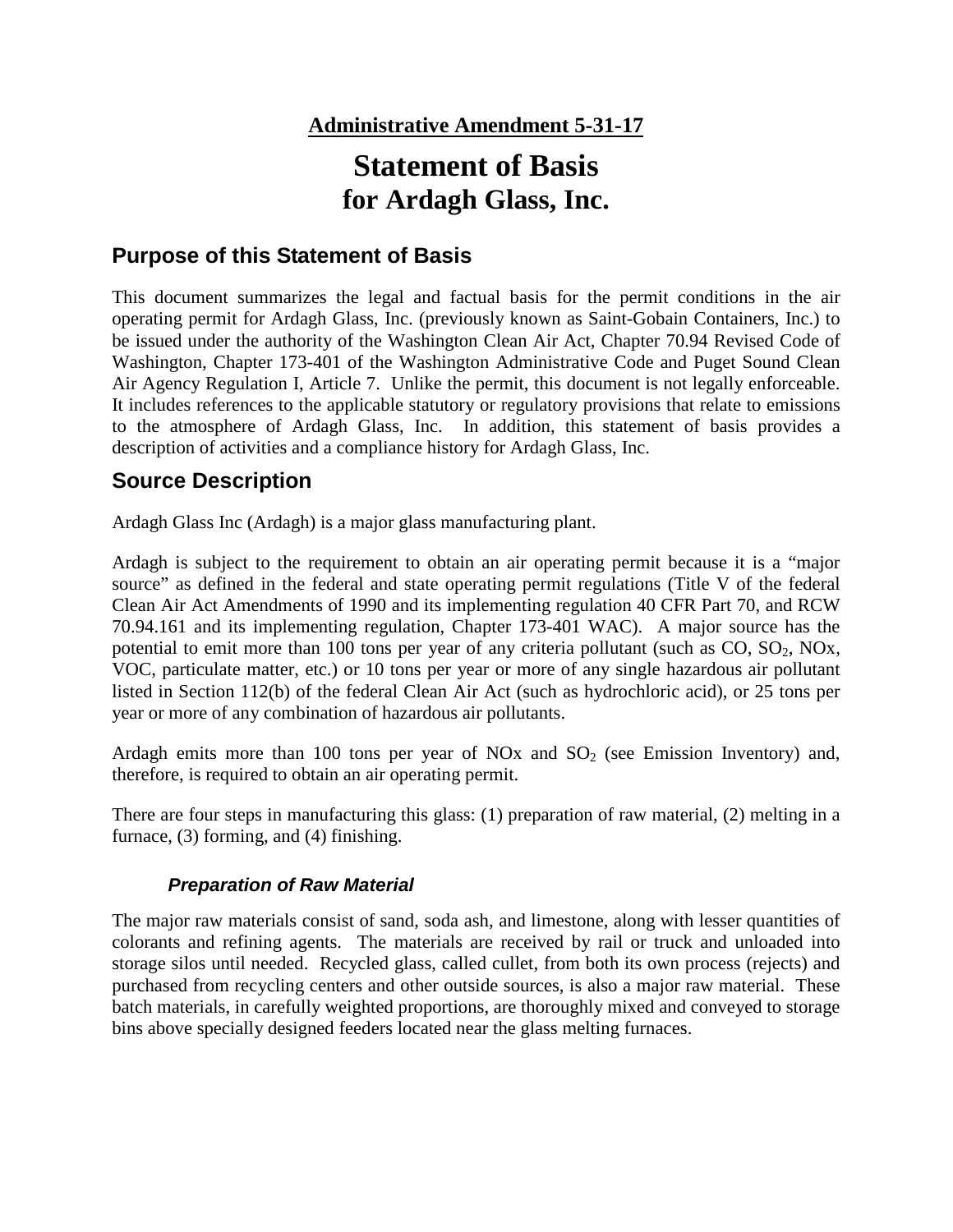## *Melting in a Furnace*

The mixed batch is continuously fed into one end of the furnace. As material enters the melting furnace through the feeder, it floats on the top of the molten glass already in the furnace. Each furnace is essentially a refractory box constructed of high temperature resistant refractory, which heats the new material to a molten state at temperatures in excess of 2500°F. At these temperatures, chemical reactions occur over several hours to form molten glass. The refining process (removal of trapped gases and bubbles) and homogenization of the glass take place both during and after melting.

## *Forming*

Nearly bubble-free glass is continuously distributed from the furnace to the forehearths by means of the distributor. Glass flows through shallow refractory channels called "forehearths" to the forming machines where bottles and jars are made.

## *Finishing*

Following the forming process, the containers are heat-treated and annealed (removal of unwanted stress areas in the glass) in an oven called a "lehr." The containers are then inspected, packed, and shipped to customers. This process normally operates 24 hours per day, 7 days per week.

## **Equipment**

## *Glass Melting Furnaces*

The Seattle Plant has five glass melting furnaces: No. 1 is an all-electric furnace; No. 4 is an endport regenerative furnace; and No. 2, No. 3 and No. 5 furnaces are oxy-fuel fired.

Glass Melting Furnaces No. 1, 2, 3, and 5 have two 36-inch wide natural gas fired forehearths each. Furnace No. 4 has a single 48-inch wide natural gas fired forehearth.

Glass Melting Furnaces No. 2 through No. 5 use natural gas or propane with additional energy input from electricity delivered through electrodes immersed in the glass. They are also permitted to burn a limited amount of ultra-low sulfur diesel during periods of natural gas curtailment

Glass Melting Furnace No. 1 is a "cold top" all-electric furnace; the energy input for melting and refining the glass is supplied by resistance electric heating through electrodes immersed in the glass. In this furnace melter, a batch cover is maintained over the surface of the glass in order to retain heat loss from the glass. Glass Melting Furnace No. 1 processes include batch feeders, melter, and refiner that feed two 36-inch wide fuel fired forehearths. The batch cover is reported by Saint-Gobain to minimize particulate matter escaping into the atmosphere and acts to retain the volatile materials associated with the melting of raw materials. Saint-Gobain does not have any reported emissions from this electric furnace.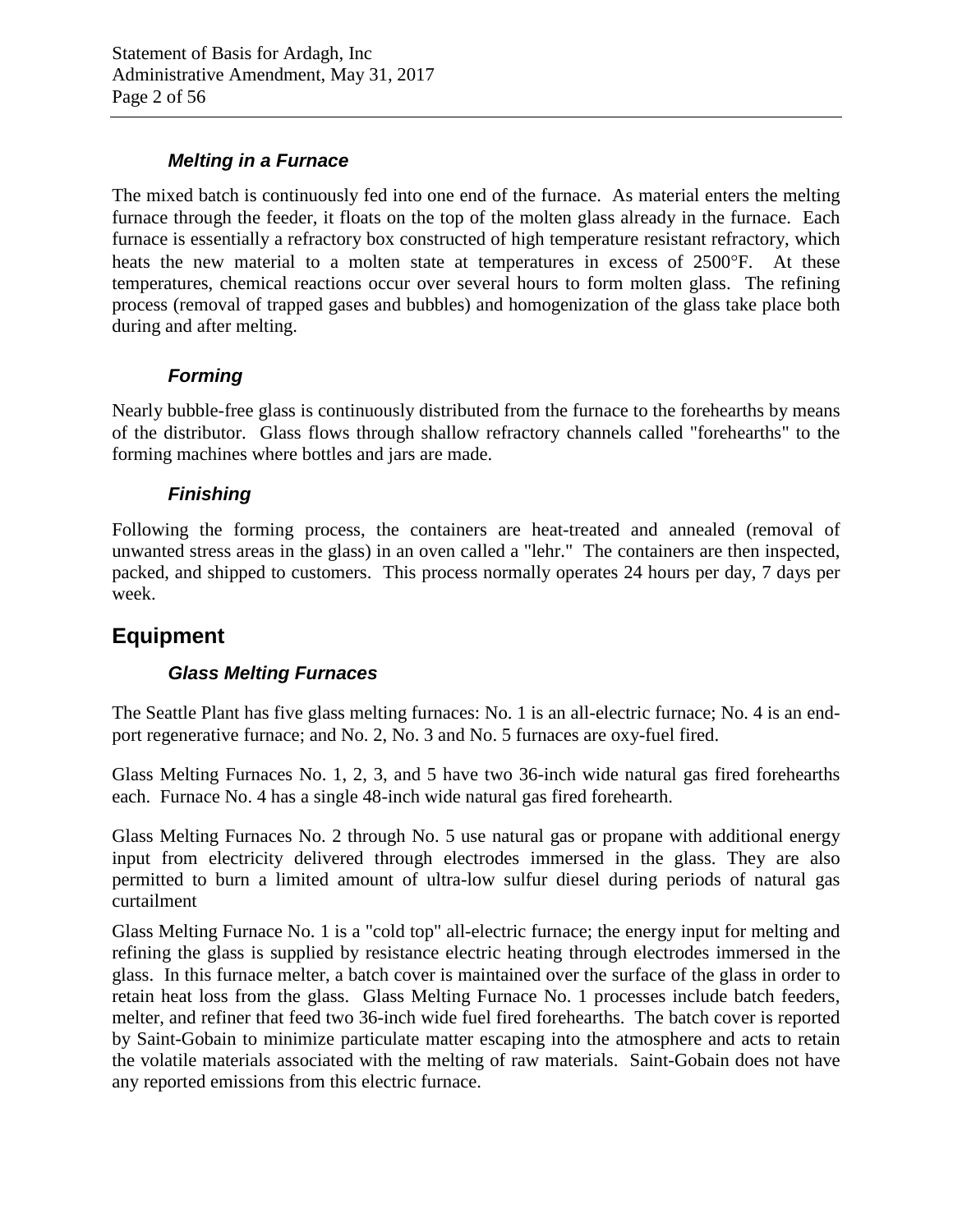#### *Glass Melting Furnace No. 1*

The New Source Performance Standards of 40 CFR 60, Subpart CC do not apply to Glass Melting Furnace No. 1 because it is an all-electric melter and is exempt per 40 CFR 60.290(c).

Glass Melting Furnace No. 1 was installed in 1985 and is rated at 160 ton/day. It vents through the roof and normally has no visible emissions, but is capable of emitting visible emissions during upset conditions.

#### *Glass Melting Furnaces Nos. 2, 3, 4, and 5*

During the review of the project and permitting history for the glass melting furnaces, it was discovered that the Standards of Performance for New Stationary Sources (40 CFR 60, Subpart CC) for Glass Manufacturing Plants had been triggered for Glass Melting Furnaces No. 2, No. 3, and No. 5. These NSPS regulations do not apply to Furnace No. 4 because that unit has not been modified during the relevant time period, as defined in 40 CFR 60, Subpart CC. The conversion to oxy-fuel (completed on Furnaces No. 2, No. 3, and No. 5) required better sealing of the furnaces, replacing the ambient air supply with ducting for combustion oxygen and replacement of the burner for oxy-fuel. The oxygen is purchased from another company located next to Ardagh. In addition to converting the combustion air supply, the furnaces received the same rebricking and routine refurbishing as is normally done in starting a new furnace campaign. The actual oxy-fuel conversion did not require significant additional materials compared with the changes normally experienced during a routine re-bricking of a conventional furnace.

The oxy-fuel fired Furnaces Nos. 2, 3 and 5 are designed so that an atmosphere with a high percentage of oxygen is used in the combustion process instead of air, which is only 20% oxygen. In the oxy/fuel-fired furnaces, there is no reversal cycle for preheating. Since there is no preheating process, air which is 80% nitrogen is eliminated from the furnace. This greatly reduces levels of nitrogen oxides as compared to regenerative furnaces. Natural gas fuel flow rates and oxygen/fuel ratios are computer controlled to maintain proper furnace temperatures and efficient combustion of the fuel.

Glass Melting Furnace No. 4 is a regenerative end-port furnace (not oxy/fueled-fired). Glass Melting Furnace No. 4 processes include batch feeders, melter, and refiner, feeding 48-inch wide fuel-fired forehearths. In this regenerative furnace, combustion products are exhausted through one of two chambers containing refractory brick for reclamation of heat. Air used in the combustion process alternately passes through each of these chambers where it is preheated and then passes into the furnace to be mixed with the fuel for combustion. Approximately every 20 minutes, the direction of the firing is reversed, with the previously heated chamber now used to preheat the combustion air, with the hot combustion products passing through the cooler side to again heat the refractory packing. The exhaust gases then exit to the atmosphere. Fuel flow rates and air/fuel ratios are automatically controlled to maintain proper furnace temperatures and efficient combustion.

Glass Melting Furnace No. 4 (installed 1969) is rated at 430 ton/day; however, typical pull rates of 130 to 140 ton/day have been observed during source tests.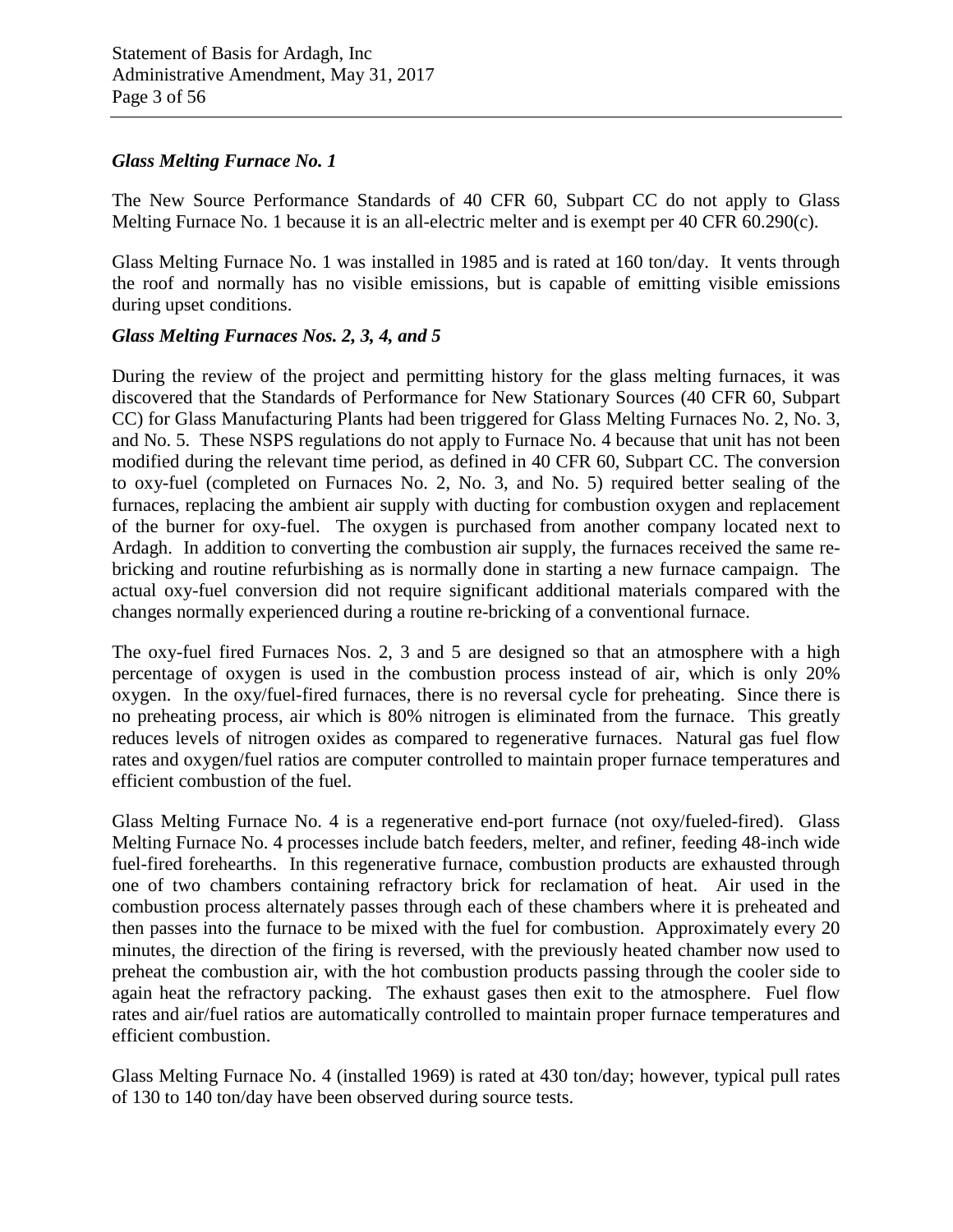Saint-Gobain reported the 2005 glass production for Glass Melting Furnaces Nos. 2, 3, 4, and 5 was 237513 tons. This does not include Glass Melting Furnace No. 1, as reporting is not required in the annual emission statement.

## *Glass Container Forming Machines and Mold Swabbing Emissions*

There are 9 glass forming I.S. machines. Each of the glass melting furnaces (except Furnace No. 4) has two eight-section forming machines. Furnace No. 4 has on ten-section forming machine. Glass containers are created by allowing molten glass (globs) from the melting furnaces to drop into a metal mold. Each mold requires periodic lubrication to prevent the hot molten glass globs from sticking or freezing to the bottle molding surfaces. The lubrication liquid is a mold release agent that is periodically re-applied by hand (called mold swabbing) to the bottle molding surfaces. The manual mold swabbing occurs "on the fly" during the few seconds between the release of a newly formed glass bottle and before a new molten glob drops into the prepared mold. The mold swabbing material forms a lubricant film between the metal of the mold and the hot glass globs. If release agents were not used, the molten glass globs would stick to the metal molds before solidifying as a glass bottle resulting in defects and rejected containers.

The Puget Sound Clean Air Agency requested additional information for the operating permit application in letters dated February 10, 1999 and March 11, 1999. Saint-Gobain responded in a May 26, 1999 letter titled, "Ball-Foster Glass Container Co., - Seattle, WA Title V Permit." That letter indicated that the I.S. machine operator uses a variety of hand-held swabbing tools or brushes, known as finger swabs and mold swabs. To apply the swabbing compound, the swabs are dipped into the liquid swabbing compound and "rolled" to remove as much excess liquid as possible. As a new glob enters the freshly swabbed mold, the liquid swabbing compound is instantly flashed off and a quick puff of oily mist rises above the I.S. machine. Puget Sound Clean Air Agency inspections have found that most of this cloud of oily mist appears to exhaust as emissions through the roof monitors above the machines while some material appears to escape through other general openings in the forming buildings as fugitive emissions.

Saint-Gobain's May 26, 1999 letter indicated that the operators are trained to minimize the use of mold swabbing liquid because excess swabbing compound transfers to the next formed bottles and results in an unacceptable rejection rate and increased emissions.

Saint-Gobain's May 26, 1999 letter indicated that the facility uses two swabbing compounds: Kleenmold 170 and Kleenmold 197. In 1998, the plant used 36,620 lbs. (18.3 tons) of Kleenmold 170 and 21,140 lbs. (10.6 tons) of Kleenmold 197, for a total of 57,760 lbs. The total mold swabbing compound for 1998 was estimated to be 28.9 tons. The Kleenmold 170 and Kleenmold 197 mold swabbing lubricant oils are described in their material safety data sheets as a petroleum hydrocarbon. Their ingredients are listed as: petroleum-based severely hydrated lubricating oil; fatty acids; tallow; calcium salts; sulfured fatty oil esters; graphite oil additive; and sulfur. The mold swabbing compound is a black oily liquid with added graphite with a flash point of 320°F. The compound contains essentially no chemicals that volatilize at room temperatures. The May 26, 1999 letter did not mention how representative the year of 1998 was for the use of mold swabbing compound.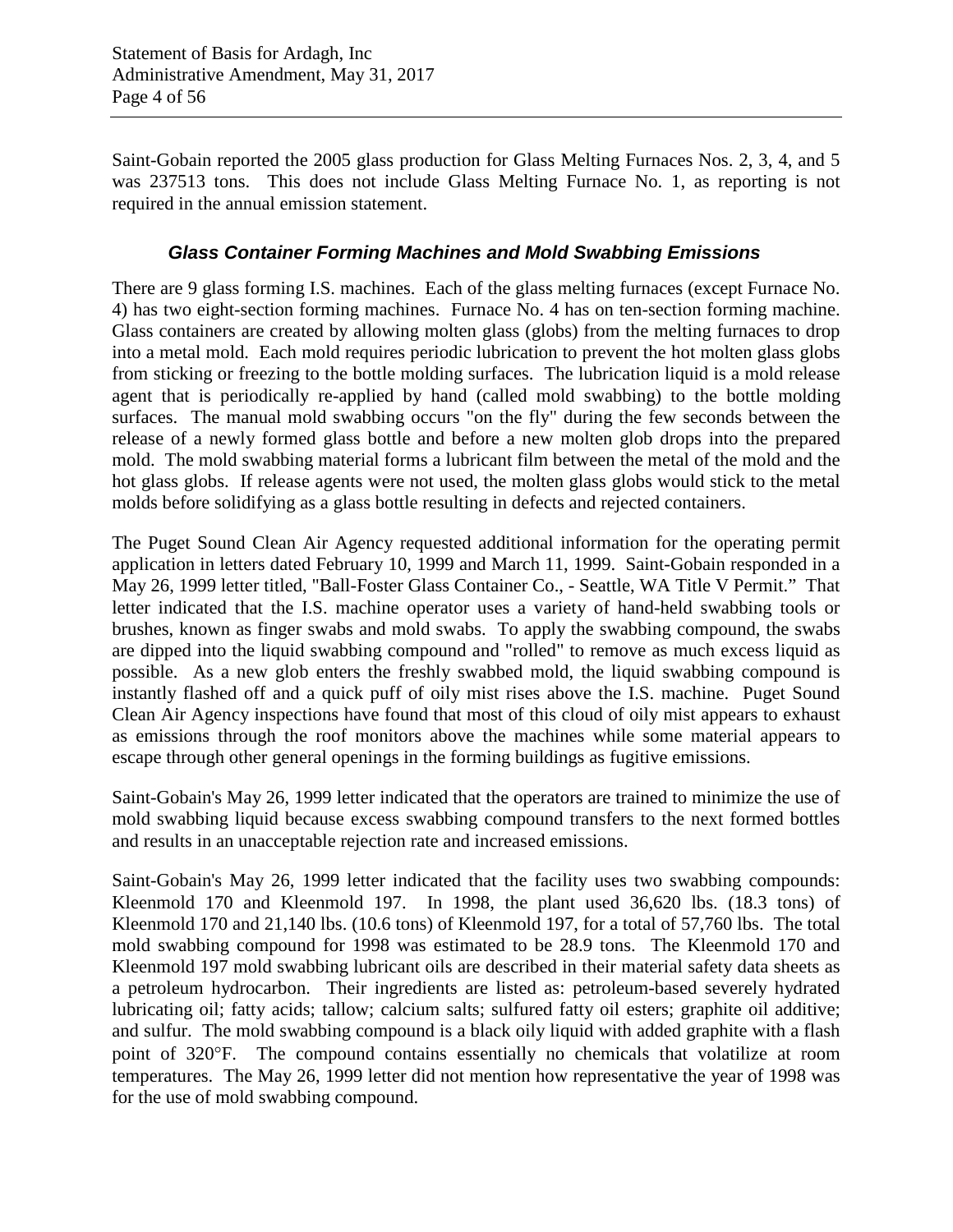Puget Sound Clean Air Agency inspections have verified that the mold swabbing compounds appear to either "flash-off" from the glowing glass globs or be volatilized by the high temperature as a white oily mist from the forming machines.

Saint-Gobain's May 26, 1999 swabbing letter to Puget Sound Clean Air Agency provides an attempt to estimate the fate of the mold swabbing compound and associated emissions. Saint-Gobain judges that about 75% of the mold swabbing compound for 1998 is petroleum-based lubricating oils that become partially combusted or volatilized at temperatures greater than 800°F and escape from the mold swabbing machine buildings primarily from the roof monitors. The 1998 annual mold swabbing usage was 28.9 tons. Saint-Gobain estimated about 75% of the mold swabbing compound  $(75\% * 29 = 22 \text{ tons/year})$  could be associated with partially volatilized materials.

Saint-Gobain 's May 26, 1999 letter indicates these emissions are composed of oily mist and other materials associated with products of incomplete combustion such as soot and tars. Saint-Gobain estimates half of the volatile mold swabbing compound  $(50\% * 22 = 11 \text{ tons/year})$  may be emitted from the roof monitor vents above the mold swabbing machines. The letter did not address the fate of the remaining 11 tons per year from the forming machines.

Presumably this remaining 11 tons per year of partially or volatilized materials either escapes the building from general openings other than the roof monitor vents, or is trapped inside the building on walls, floors or equipment. Puget Sound Clean Air Agency inspections of the mold swabbing areas have found some oils on walls and equipment in the mold swabbing buildings, but the observed amounts do not appear to account for the total of the remaining 11 tons per year.

Saint-Gobain's May 26, 1999 letter also does not address the fate of the remaining 25% of the mold swabbing compound  $(25\frac{1}{2} \times 29 = 7 \text{ tons/year})$  which Saint-Gobain judged to not become combusted or volatilized. This estimated fraction might represent the non-petroleum materials, such as graphite or sulfur.

Saint-Gobain's May 26, 1999 swabbing letter concludes that the emission estimates for mold swabbing operations are not easily quantifiable and that it was unaware of any method to quantify these emissions with any adequate degree of accuracy.

Saint-Gobain's 2005 mission statement included an estimate of 7.4 tons of PM10 emissions from the mold swabbing operations.

Saint-Gobain's August 11, 2000 report, titled "*Ball Foster Container Co., L.L.C., Mold Swabbing Survey*," was part of the settlement agreement dated May 2, 2000 with the Puget Sound Clean Air Agency. This report summarized the mold swabbing practices at the Seattle plant and compares the operations with five other similar glass manufacturing plants. This report found there were:

- 1) No control technology or product substitution available;
- 2) No quantitative methods being used in the industry to determine emissions; and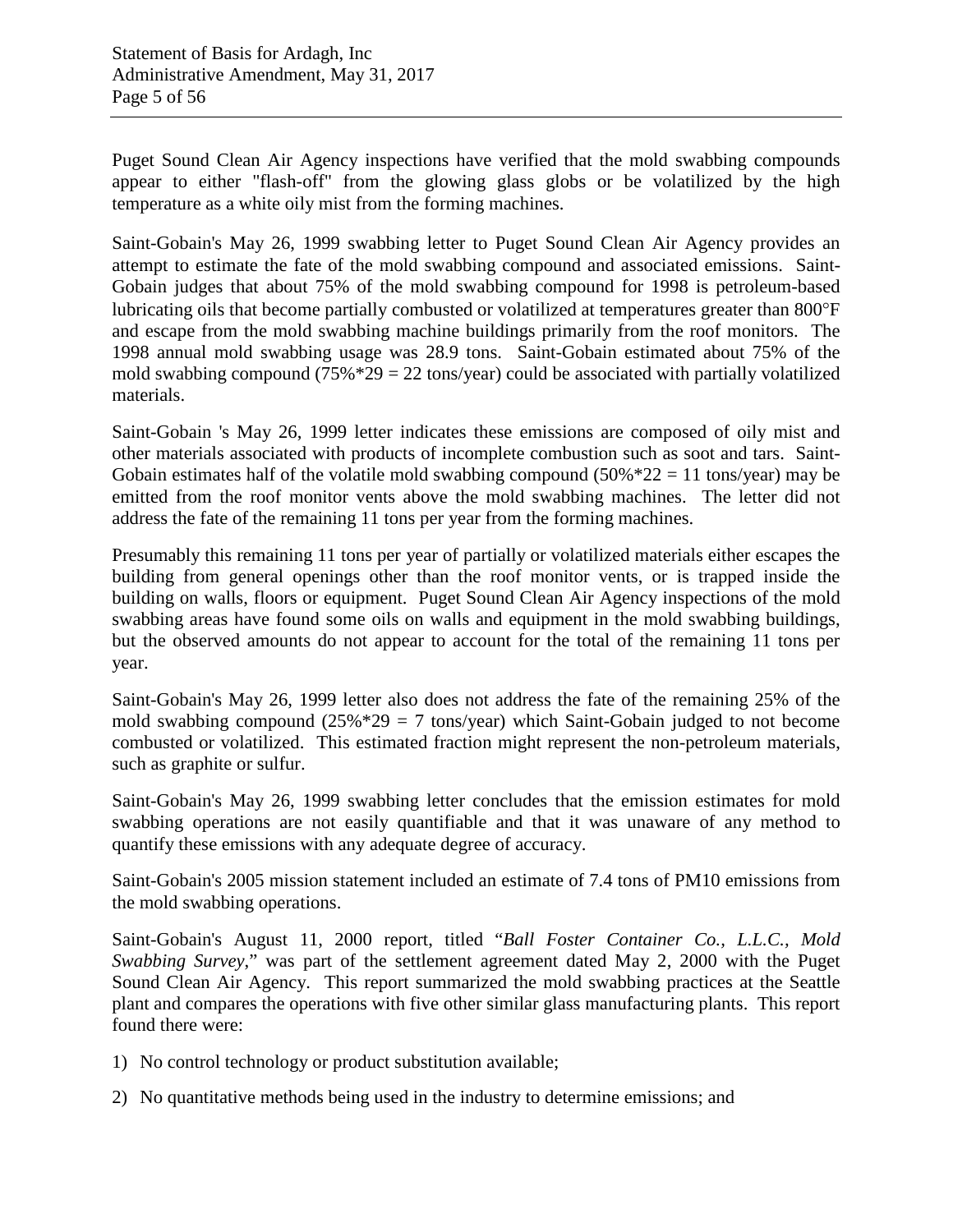3) No permit limits or other regulatory requirements issued to the other sources.

## *Hot End Treatment Hoods*

The hot end treatment hoods are designed to be a closed-loop system that can deposit a thin uniform layer of a tin oxide over each container. Organotin compound is applied as a surface coating to newly formed glass containers to make them resistant to scratches and breakage. The coating is applied in the Forming Department while the containers move along on a conveyor passing through a specially designed hood. Blower motors on the hood keep the organotin compound in constant circulation providing a coating efficiency ranging from 25 to 35%.

## *Gas Fired Annealing Lehrs*

After the glass container is formed and treated with the tin coating, it passes through an annealing lehr. This process reduces the strains and stresses from the forming process and makes the product ready for use. Gas-fired annealing lehrs are in Shop No. 41.

## *Batch Handling System Dust Collectors*

Batch handling system dust collectors control dust generated from material handling. The major raw materials of sand, soda ash, limestone, glass cullet, and other minor ingredients are received by truck or rail. These materials are unloaded onto conveyors and transferred to storage silos by bucket elevator. The materials are individually weighed and conveyed to a mixer where they are mixed thoroughly. Following the mix cycle, the batch is transferred by conveyor and bucket elevator to storage bins above the glass furnace and charged into the furnace as needed.

## *Sulfur Application Process*

The sulfur treatment process occurs in Shop No. 22 (currently unused) and is a very small limited application that is used for hardening a glass surface to resist chemical attack. The process involves subjecting the interior surface of the glass containers to a flammable gas and then exposing this heated surface to sulfur dioxide gas. The sulfur dioxide gas is controlled by a scrubber.

## *Mold Shop Operations*

In the glass forming process, metal molds are used to shape the container. As bottles are made from these molds, they become chipped, coated with scale and carbon, and start to lose tolerance. In the process of mold repair, metal-working operations, such as grinding, machining, welding, and polishing, restore the molds to the required conditions and tolerances necessary for the production of quality glassware. The dust from these metal-working operations is collected by two cyclones and a high efficiency baghouse.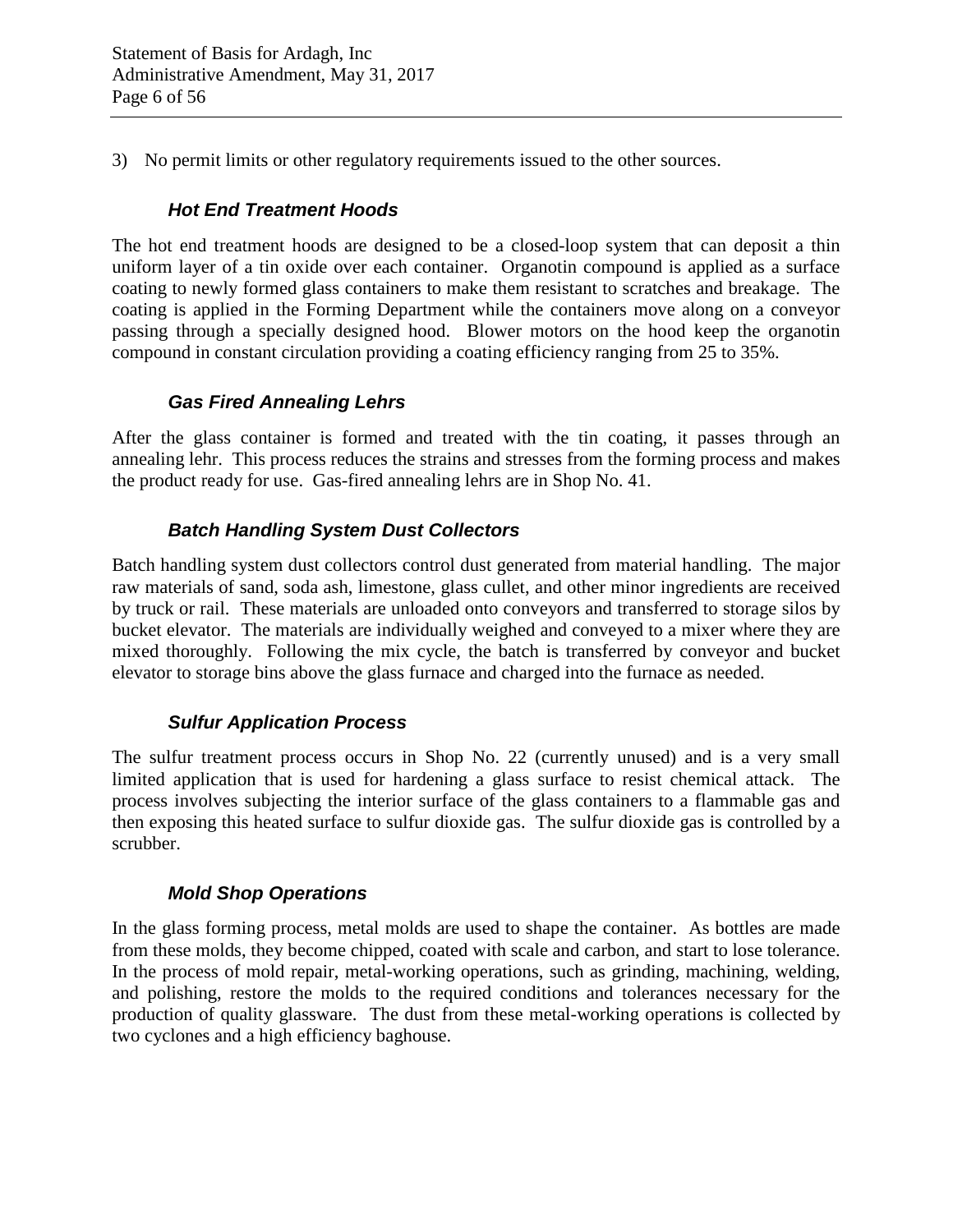## *Styrofoam Labeling Line*

This operation (currently unused) involves the application of a pre-labeled styrofoam protective cover to the outer surface of a glass container. The bottles are called "plasti-shield" containers. The labels are cut from a roll and applied to the bottles using a small amount of heat.

# **Review of Permit Application**

An air operating permit application was received from Saint-Gobain on June 6, 1995. On August 1, 1995, the Puget Sound Clean Air Agency determined that Saint-Gobain's operating permit application was incomplete and requested additional information be submitted within 60 days. On October 17, 1995, the Puget Sound Clean Air Agency sent a second notice of incompleteness. Saint-Gobain submitted additional information on November 14, 1995. On November 20, 1995, the application was acknowledged to meet the requirements of WAC 173-401-500(7) and determined to be complete.

On February 10, 1999 and March 11, 1999, the Puget Sound Clean Air Agency requested additional information, pursuant to WAC 173-401-500(4). Saint-Gobain submitted this information in letters dated March 9, 1999 and March 19, 1999. On March 23, 1999, the Puget Sound Clean Air Agency agreed to extend the deadline for additional information to May 31, 1999. On April 23, 1999, Saint-Gobain submitted a report. On May 4, 1999, the Puget Sound Clean Air Agency indicated the submitted information was not complete and extended the deadline for additional information to May 31, 1999. Saint-Gobain submitted the additional information May 26, 1999, which satisfied the request for additional information.

An air operating permit renewal application was received from Saint-Gobain on May 19, 2006.

# <span id="page-6-0"></span>**Compliance History**

This compliance history for Argdah (formerly known as Saint-Gobain) covers the time period June 2, 2002 through December 31, 2006. The Puget Sound Clean Air Agency has inspected the facility annually. As of January 1, 2007, the only outstanding enforcement issues involve failed source tests. Ardagh will be installing a cloud chamber scrubber on glass furnace No. 5 to control particulate matter, PM10, and sulfur dioxide emissions. If this novel technology proves successful based on the results of a 2-year pilot study, additional cloud chamber scrubbers may be installed in accordance with the compliance schedule attached to the operating permit.

Saint-Gobain is required to submit monitoring reports to the Agency, including the annual emission reports. During the period of initial permit issuance the company failed to submit several reports. These notices of violation were resolved under the December 31, 2003 consent decree signed by the Agency and Saint-Gobain.

The table below shows a history of violations in chronological order from the present back to the initial permit issuance date of June  $6<sup>th</sup>$ , 2002. It lists each notice of violation (NOV) number, the date of violation, a brief description, and the status. The status indicates that the enforcement action was closed, a civil penalty was paid, or a settlement agreement resolving the violation was executed with the Puget Sound Clean Air Agency, known as a Consent Decree and Assurance of Discontinuance. Since 2002, Saint-Gobain has had the following categories of violations: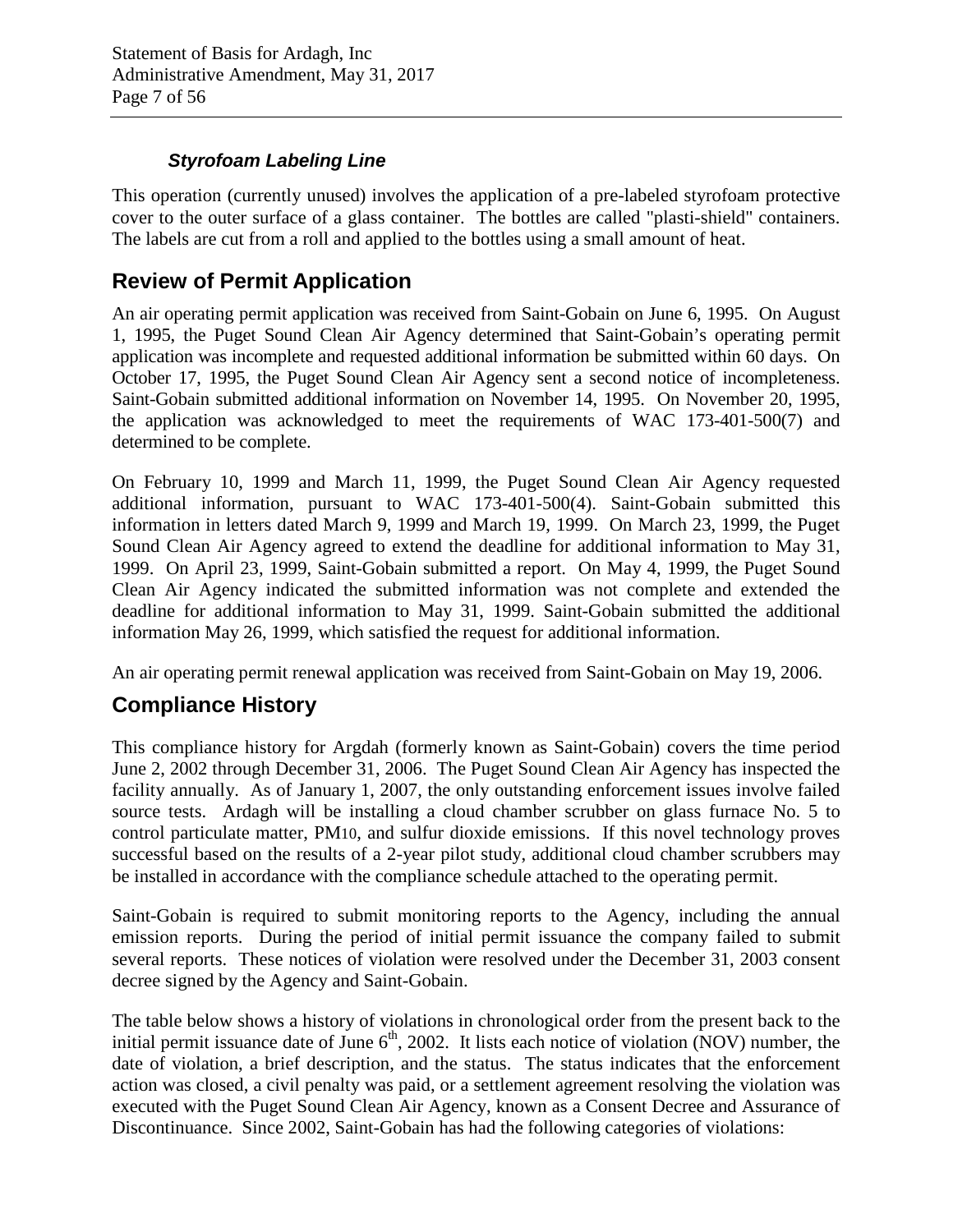- Failing to Meet COMS Opacity Limit;
- Failing to Meet COMS Data Recovery and QA Requirements;
- Failing Source Tests;
- Failing to Submit Accurate and Complete Reports; and
- Other.

On December 31. 2003, Saint-Gobain and the Puget Sound Clean Air Agency signed a Consent Decree (CV03-3601) resolving Civil Penalty Nos. 9684, 9685, 9686, 9687, 9699, and 9700 and all violations occurring prior to October 31, 2003. The total amount of these civil penalties was \$171,109. Saint-Gobain agreed to pay \$41,509 to the Agency and to spend \$129,600 on a supplemental environmental project which involved paying for diesel retrofit devices on school buses in the Seattle School District fleet. The Consent Decree was entered by the United States District Court, Western District of Washington, in case number CV03-3601FDB.

Consent Decree CV03-3601 resolved Notice of Violation Nos. 3-001661, 3-001662, 3-001664, 3-001665, 3-000306, 3-001528, 3-001669, 3-001670, 3-001671, 3-001667, 3-001668, 3-001531, 3-001532, 3-001533, 3-001672, 3-001673, 3-001674, 3-001675, 3-001676, 3-001678, 3-001534, 3-001679. It also resolved Written Warning Nos. 2-006638, 2-006639, 2-006642, 2-000492, 2-000498, 2-001665, 2-006647, 2-007001, 2-000500, 2-007002, and 2-006648.

Consent Decree CV03-3601 included stipulated penalties of \$1,000.00 per day for failing to conduct quarterly source tests, continuing to operate until a passing source test is conducted, failing to submit complete deviation reports, and failing to submit complete semi-annual and annual compliance certifications (\$2,000.00 per day after 30 days).

Consent Decree CV03-3601 resulted in amendments to the air operating permit. The predictive correlation equation for particulate emissions was replaced with a requirement to perform quarterly source tests. Order of Approval No. 8244 (dated 6/14/01) replaced the individual furnace pound per hour limits in Order of Approval No. 5256 (dated 12/22/94) with a combined hourly furnace limit. The notices of violation issued for violating the individual furnace pound per hour limits were closed upon EPA's approval of Order of Approval No. 8244 as an amendment to the State Implementation Plan on September 30, 2004.

## *Failing to Meet COMS Opacity Limit*

Saint-Gobain continuously monitors opacity from the glass furnaces per Regulation I, Section 9.04(b)(3). Since June 6, 2002, the continuous opacity monitors have recorded many opacity levels over the 20% opacity for 6 minutes in any one hour period. But none exceeded the supplemental significance threshold in EPA's High Priority Violations (HPV) Policy. The HPV Policy is incorporated in Puget Sound Clean Air Agency's civil penalty policy for CEMS, which assesses civil penalties for emissions exceeding 25% opacity for > 3% of the actual equipment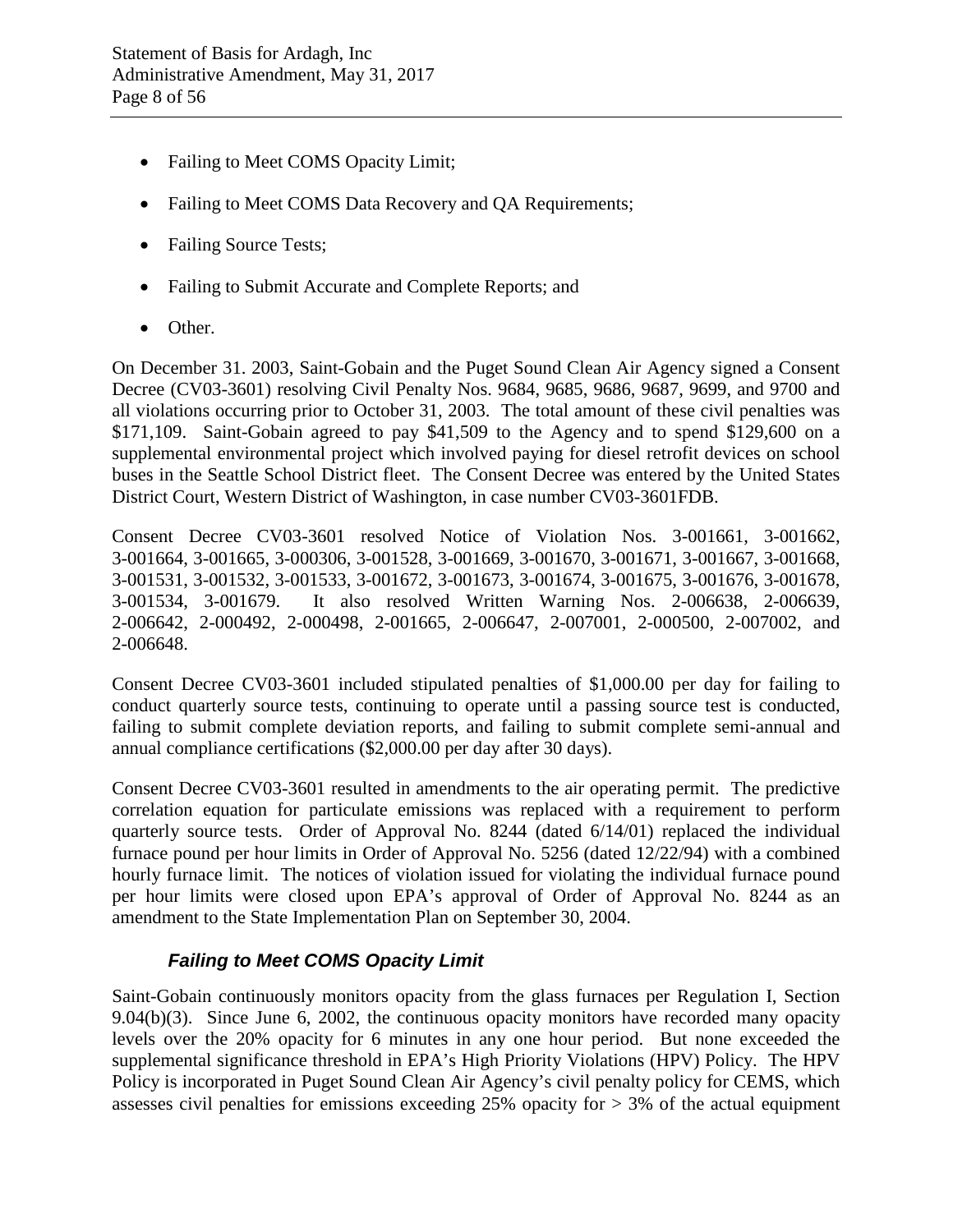operating time during the month. Written Warnings are issued and closed for emissions that exceeded the standard but not the supplemental significance threshold.

| Written<br><b>Warnings</b> | <b>Month of</b><br><b>Violation</b> | <b>Description</b>                                           |
|----------------------------|-------------------------------------|--------------------------------------------------------------|
|                            |                                     | Furnace No. $3 > 20\%$ 6 min 11/4, 11/6, 11/28               |
| WW 2-002069                | November '06                        | Furnace No. $5 > 20\%$ 6 min 11/3                            |
| WW 2-001401                | October '06                         | Furnace No. $5 > 20\%$ 6 min 10/01                           |
| WW 2-007501                | September '06                       | Furnace No. $3 > 20\%$ 6 min 9/05, 9/09, 9/25                |
| WW 2-002059                | August '06                          | Furnace No. $4 > 20\%$ 6 min 8/23/06                         |
| WW 2-007500                | July '06                            | Furnace No. $3 > 20\%$ 6 min 7/15, # 5 7/28                  |
| WW 2-007495                | June '06                            | Furnace No. $4 > 20\%$ 6 min $8/11/06$                       |
| WW 2-007488                | April '06                           | Furnace No. $4 > 20\%$ 6 min 4/20/06                         |
| WW 2-002054                | March '06                           | Furnace No. $5 > 20\%$ 6 min                                 |
| WW 2-002051                | February '06                        | Furnace No. $4 > 20\%$ 6 min 2/17, 2/5, 2/4 and 2/23         |
|                            |                                     | Furnace No. $3 > 20\%$ 6 min                                 |
| WW 2-007191                | December '05                        | Furnace No. $5 > 20\%$ 6 min                                 |
| WW-2-007150                | November '05                        | Furnace No. $4 > 20\%$ 6 min                                 |
|                            |                                     | Furnace No. $3 > 20\%$ 6 min 10/01                           |
| WW 2-007475                | October '05                         | Furnace No. 5 > 20% 6 min 10/05                              |
|                            |                                     | Furnace No. 2 (S) > 20% 6 min                                |
|                            |                                     | Furnace No. $3 > 20\%$ 6 min                                 |
| WW 2-007147                | September '05                       | Furnace No. $5 > 20\%$ 6 min                                 |
| WW 2-007140                | June '05                            | $> 20\%$ 6 min                                               |
| WW 2-007139                | May '05                             | $> 20\%$ 6 min                                               |
| WW 2-007029                | April '05                           | $> 20\%$ 6 min                                               |
|                            |                                     | Furnace No. 2 (S) > 20% 6 min                                |
|                            |                                     | Furnace No. $3 > 20\%$ 6 min                                 |
| WW 2-007028                | March '05                           | Furnace No. $5 > 20\%$ 6 min                                 |
|                            |                                     | Furnace No. $5 > 20\%$ 6 min                                 |
| WW 2-007024                | February '05                        | Furnaces Nos. 3, 4 and $5 < 95\%$ data recovery              |
|                            |                                     | Furnace No. $3 > 20\%$ 6 min                                 |
| WW 2-000349                | January 2005                        | Furnace No. $5 > 20\%$ 6 min                                 |
|                            |                                     | Furnace No. $2 > 20\%$ 6 min                                 |
|                            |                                     | Furnace No. $3 > 20\%$ 6 min                                 |
| WW 2-007468                | November '04                        | Furnace No. $5 > 20\%$ 6 min                                 |
|                            |                                     | Furnace No. $2 > 20\%$ 6 min                                 |
|                            |                                     | Furnace No. $3 > 20\%$ 6 min                                 |
| WW 2-007466                | October '04                         | Furnace No. $5 > 20\%$ 6 min                                 |
|                            |                                     | Furnace No. $2 > 20\%$ 6 min                                 |
|                            |                                     | Furnace No. $3 > 20\%$ 6 min                                 |
|                            |                                     | Furnace No. $4 > 20\%$ 6 min                                 |
| WW 2-007461                | September '04                       | Furnace No. $5 > 20\%$ 6 min<br>Furnace No. $2 > 20\%$ 6 min |
|                            |                                     | Furnace No. $4 > 20\%$ 6 min                                 |
| WW 2-007460                | August '04                          | Furnace No. $5 > 20\%$ 6 min                                 |
| WW 2-007124                | July '04                            | $> 20\%$ 6 min                                               |
| WW 2-007457                | June '04                            | $> 20\%$ 6 min                                               |
|                            |                                     | Furnace No. $2 > 20\%$ 6 min                                 |
| WW 2-007118                | <b>May '04</b>                      | Furnace No. $3 > 20\%$ 6 min                                 |
|                            |                                     | Furnace No. $2 > 20\%$ 6 min                                 |
| WW 2-007020                | April '04                           | Furnace No. $5 > 20\%$ 6 min                                 |
|                            |                                     |                                                              |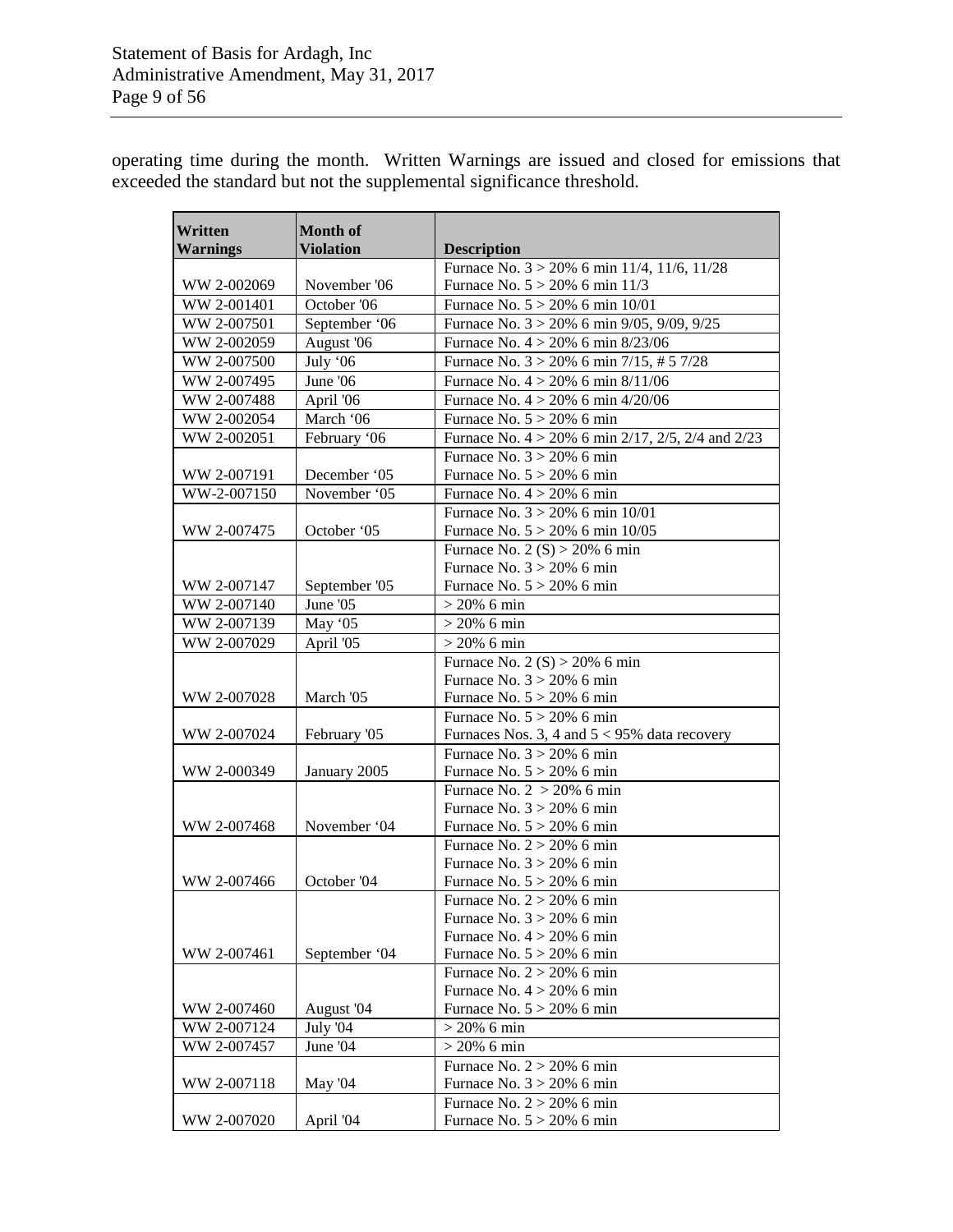| Written<br><b>Warnings</b> | Month of<br><b>Violation</b> | <b>Description</b>                |
|----------------------------|------------------------------|-----------------------------------|
|                            |                              | Furnace No. $3 > 20\%$ 6 min      |
| WW 2-007017                | March '04                    | Furnace No. $5 > 20\%$ 6 min      |
| WW 2-007014                | February '04                 | $> 20\%$ 6 min                    |
|                            |                              | Furnace No. $2 > 20\%$ 6 min      |
|                            |                              | Furnace No. $4 > 20\%$ 6 min      |
| WW 2-007115                | January '04                  | Furnace No. $5 > 20\%$ 6 min      |
| WW 2-007113                | December '03                 | $> 20\%$ 6 min                    |
| WW-2-007107                | November '03                 | Furnace No. $5 > 20\%$ 6 min      |
|                            |                              | Furnace No. $2 > 20\%$ 6 min      |
| WW-2-007001                | June $'03$                   | Furnace No. $5 > 20\%$ 6 min      |
|                            |                              | Furnace No. $3 > 20\%$ 6 min 9/13 |
| WW 2-006649                | September '03                | Furnace No. $5 > 20\%$ 6 min 9/6  |
| WW 2-006642                | October '02                  | Furnace No. $3 > 20\%$ 6 min      |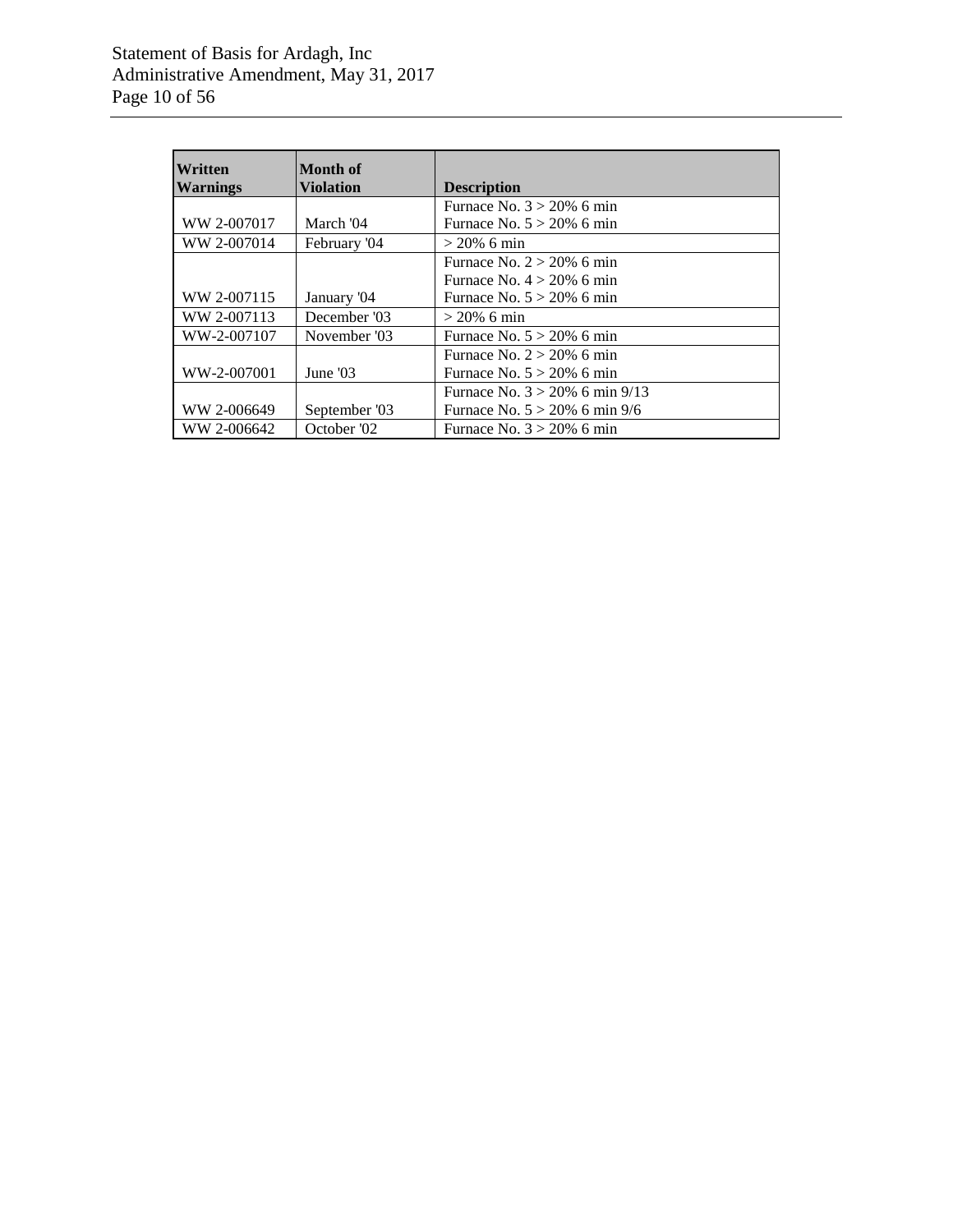## *Failing to Meet COMS Data Recovery and QA Requirements*

Argdah (formerly known as Saint-Gobain) violated Regulation I, Section 12.03(b), which requires at least 95% valid COMS data recovery each month. They also violated Regulation I, Section 12.03(c), which requires Saint-Gobain to follow the EPA's "Recommended Quality Assurance Procedures for Opacity COMS". At this time, all of these violations have been closed based on letters from Saint-Gobain describing repairs to the continuous opacity monitoring systems or a demonstration that the lost data could not have been reasonably prevented.

|                  | <b>Month of</b>  |                                              |                       |
|------------------|------------------|----------------------------------------------|-----------------------|
| <b>NOV or WW</b> | <b>Violation</b> | <b>Description</b>                           | <b>Status</b>         |
|                  |                  |                                              | <b>Consent Decree</b> |
|                  |                  |                                              | $(C07-0409)$ on       |
| NOV 3-000350     | October '06      | Furnace No. 5: < 95% data recovery           | 3/27/07               |
|                  |                  |                                              | Closed per            |
|                  |                  |                                              | 10/30/06              |
|                  |                  |                                              | corrective action     |
| NOV 3-002209     | August '06       | Furnaces Nos. 3 and $5:$ < 95% data recovery | letter                |
|                  |                  |                                              | <b>Consent Decree</b> |
|                  |                  |                                              | $(C07-0409)$ on       |
| NOV 3-000349     | July $06$        | Furnace No. $5: < 95\%$ data recovery        | 3/27/07               |
|                  |                  |                                              | <b>Consent Decree</b> |
|                  |                  |                                              | $(C07-0409)$ on       |
| NOV 3-001138     | January '06      | Furnace No. 2 (S): $<$ 95% data recovery     | 3/27/07               |
|                  |                  |                                              | <b>Consent Decree</b> |
|                  |                  |                                              | $(CV03-3601)$ on      |
| WW 2-000492      | December '02     | Furnace No. $5: < 95\%$ data recovery        | 12/31/03              |
|                  |                  |                                              | <b>Consent Decree</b> |
|                  |                  |                                              | $(CV03-3601)$ on      |
| WW 2-006639      | August '02       | $< 95\%$ data recovery                       | 12/31/03              |
|                  |                  |                                              | <b>Consent Decree</b> |
|                  |                  |                                              | $(CV03-3601)$ on      |
| WW 2-006638      | August '02       | < 95% data recovery                          | 12/31/03              |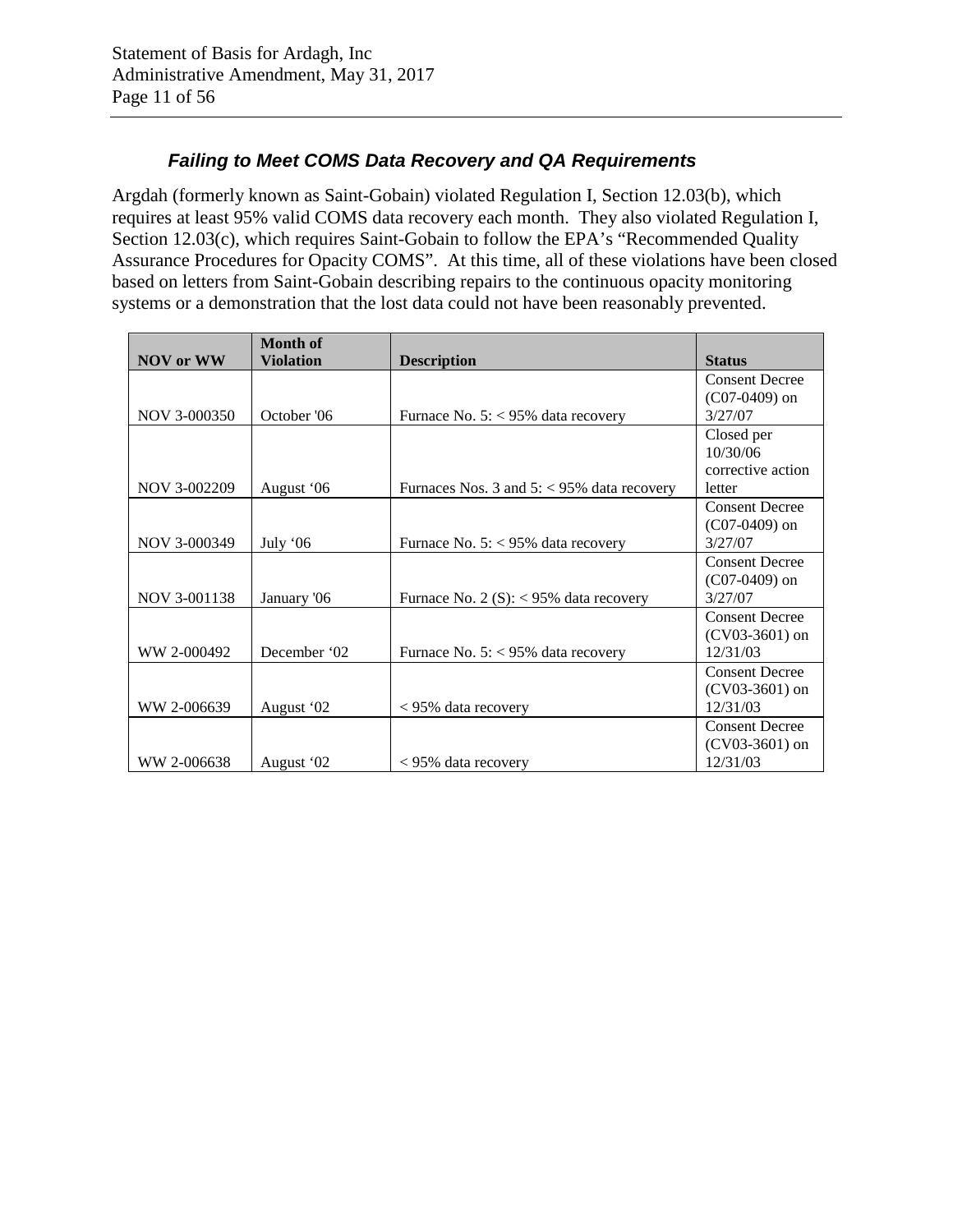## *Failing Source Tests*

Saint-Gobain operated glass furnaces after failing source tests. The Agency issued Notices of Violation for the period of time after failing a test until the next passing test. (As of February 1, 2007, the Agency has not received the test report for the December 5, 2006 source test.) The Agency is currently negotiating a settlement agreement with Saint-Gobain to resolve all outstanding enforcement actions for failed source tests.

|                  | Dates of           |                            |                      |
|------------------|--------------------|----------------------------|----------------------|
| <b>NOV</b> or WW | <b>Violation</b>   | <b>Description</b>         | <b>Status</b>        |
|                  |                    | Furnace No. 2 (N) $> 0.05$ | Consent Decree (C07- |
| NOV 3-001146     | 09/30/06-12/06/06  | gr/dscf on 9/29/06         | 0409) on 3/27/07     |
|                  |                    | Furnace No. 2 (N) $> 0.05$ | Consent Decree (C07- |
| NOV 3-001145     | 9/29/2006          | gr/dscf                    | 0409) on 3/27/07     |
|                  |                    | Furnace No. 2 (S) > $0.05$ | Consent Decree (C07- |
| NOV 3-001144     | 9/30/06-12/06/06   | gr/dscf on 9/29/06         | 0409) on 3/27/07     |
|                  |                    | Furnace No. 2 (S) $> 0.05$ | Consent Decree (C07- |
| NOV 3-001143     | 9/29/2006          | gr/dscf                    | 0409) on 3/27/07     |
|                  |                    | Furnace No. $5 > 0.5$      | Consent Decree (C07- |
| NOV 3-001142     | 09/30/06-12/06/06  | lb/ton on 09/29/06         | 0409) on 3/27/07     |
|                  |                    | Furnace No. $5 > 0.5$ lb   | Consent Decree (C07- |
| NOV 3-001141     | 9/29/2006          | PM 10/ton on 09/29/06      | 0409) on 3/27/07     |
|                  |                    | $>17.5$ lb PM10/hr on      | Consent Decree (C07- |
| NOV 3-001140     | 09/30/06-12/06/06  | 09/29/06                   | 0409) on 3/27/07     |
|                  |                    |                            | Consent Decree (C07- |
| NOV 3-001139     | 9/29/2006          | $>17.5$ lb PM10/hr         | 0409) on 3/27/07     |
|                  |                    | $>17.5$ lb PM10/hr on      | Consent Decree (C07- |
| NOV 3-000347     | 5/02/06-09/28/06   | 2/10/06                    | 0409) on 3/27/07     |
|                  |                    | $>17.5$ lb PM10/hr on      | Consent Decree (C07- |
| NOV 3-000346     | 5/02/06-09/28/06   | 12/20/05                   | 0409) on 3/27/07     |
|                  |                    | Furnace No. $5 > 0.5$      | Consent Decree (C07- |
| NOV 3-000345     | 4/1/06-9/28/06     | lb/ton on 12/20/05         | 0409) on 3/27/07     |
|                  |                    | Furnace No. 2 (N) $> 0.05$ | Consent Decree (C07- |
| NOV 3-000344     | 4/1/06-9/28/06     | gr/dscf on 12/20/06        | 0409) on 3/27/07     |
|                  |                    | Furnace No. 2 (N) $> 0.05$ | Consent Decree (C07- |
| NOV 3-000343     | $4/1/06 - 9/28/06$ | gr/dscf on 12/20/06        | 0409) on 3/27/07     |
|                  |                    | Furnace No. 2 (S) $> 0.05$ | Consent Decree (C07- |
| NOV 3-000341     | 12/21/05-03/31/06  | gr/dscf on 12/20/05        | 0409) on 3/27/07     |
|                  |                    | Furnace No. 2 (N) $> 0.05$ | Consent Decree (C07- |
| NOV 3-000340     | 12/21/05-03/31/06  | gr/dscf on 12/20/05        | 0409) on 3/27/07     |
|                  |                    | Furnace No. $5 > 0.5$      |                      |
|                  |                    | lb/ton 6/24/05-9/21/05.    |                      |
|                  |                    | Failure to retest per 3/06 | Consent Decree (C07- |
| NOV 3-000338     | 12/21/05-03/31/06  | deviation report           | 0409) on 3/27/07     |
|                  |                    | $>17.5$ lb PM10/hr on      | Consent Decree (C07- |
| NOV 3-000337     | 12/21/05-5/01/06   | 12/20/05                   | 0409) on 3/27/07     |
|                  |                    | Furnace No. 2 (S) > $0.05$ | Consent Decree (C07- |
| NOV 3-000333     | 12/20/05           | gr/dscf                    | 0409) on 3/27/07     |
|                  |                    | Furnace No. $5 > 0.5$      | Consent Decree (C07- |
| NOV 3-000331     | 12/20/05           | lb/ton                     | 0409) on 3/27/07     |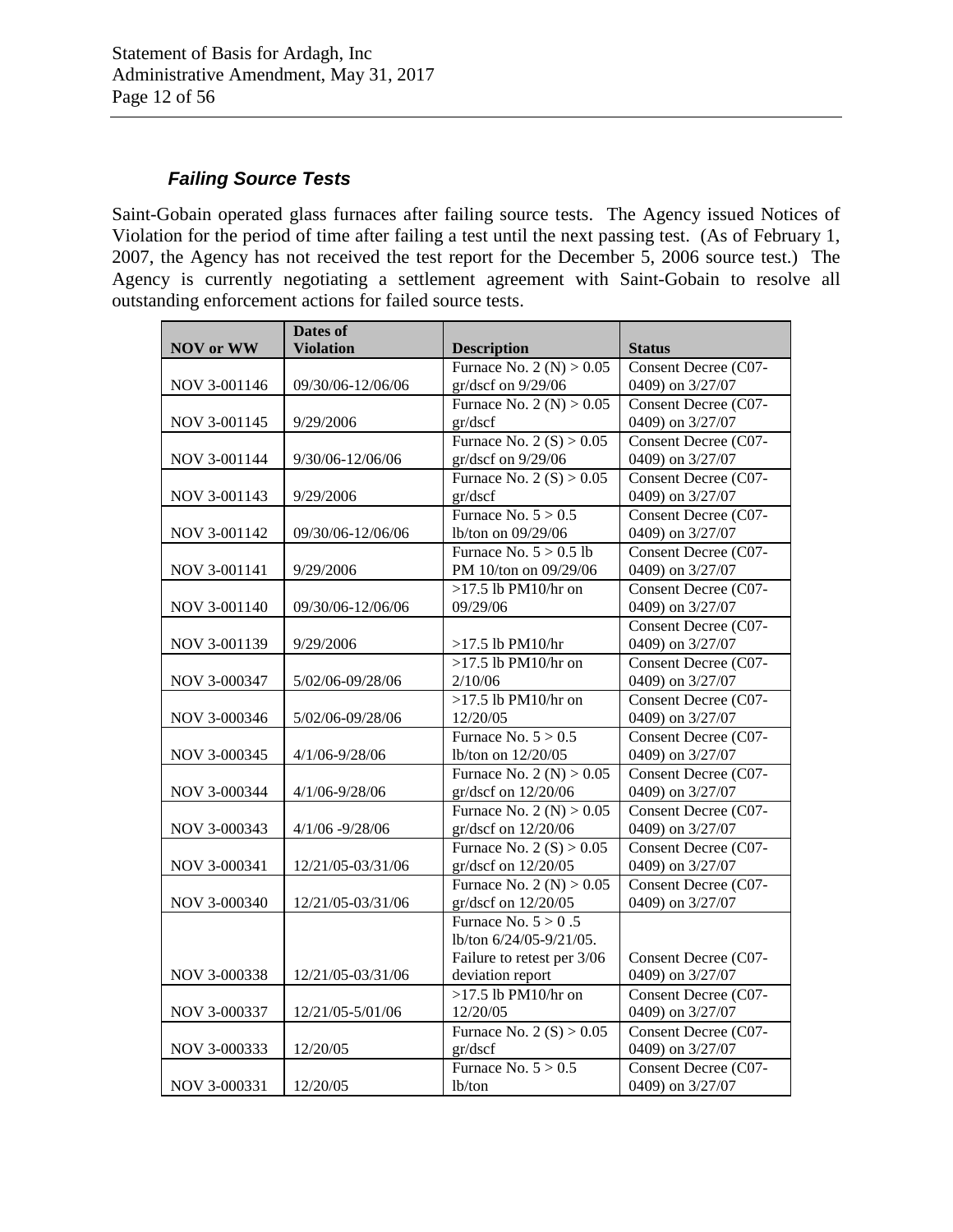| <b>NOV</b> or WW | Dates of<br><b>Violation</b> | <b>Description</b>                   | <b>Status</b>                            |
|------------------|------------------------------|--------------------------------------|------------------------------------------|
|                  |                              | Furnace No. $5 > 0.5$                |                                          |
|                  |                              | lb/ton on $9/22$ and                 | Consent Decree (C07-                     |
| NOV 3-000332     | 9/23/05-12/19/05             | 12/20/05                             | 0409) on 3/27/07                         |
|                  |                              | Furnace No. 2 (N) $> 0.05$           | Consent Decree (C07-                     |
| NOV 3-000330     | 12/20/2005                   | gr/dscf                              | 0409) on 3/27/07                         |
|                  |                              |                                      | Consent Decree (C07-                     |
| NOV 3-000329     | 12/20/2005                   | $>17.5$ lb PM10/hr                   | 0409) on 3/27/07                         |
|                  |                              | $>17.5$ lb PM $10$ /hr on            | Consent Decree (C07-                     |
| NOV 3-000321     | 6/25/05-9/21/05              | $6/22/05 - 6/24/05$                  | 0409) on 3/27/07                         |
|                  |                              | Furnace No. $5 > 0.5$                | Consent Decree (C07-                     |
| NOV 3-001137     | 6/24/05-9/21/05              | lb/ton 6/24/05-9/21/05               | 0409) on 3/27/07                         |
|                  |                              | Furnace No. $5 > 0.5$                | Consent Decree (C07-                     |
| NOV 3-001136     | 9/22/2005                    | lb/ton.                              | 0409) on 3/27/07                         |
|                  |                              | Furnace No. 2 (S) $> 0.05$           | Consent Decree (C07-                     |
| NOV 3-001134     | 6/24/2005                    | gr/dscf                              | 0409) on 3/27/07                         |
|                  |                              |                                      | Consent Decree (C07-                     |
|                  |                              | Furnace No. $5 > 0.05$               | 0409) on 3/27/07                         |
| NOV 3-001132     | 6/23/2005                    | gr/dscf                              |                                          |
|                  |                              | Furnace No. $5 > 0.5$                | Consent Decree (C07-                     |
| NOV 3-001131     | 6/23/2005                    | $lb$ /ton                            | 0409) on 3/27/07                         |
|                  |                              | Furnace No. $3 > 0.05$               | Consent Decree (C07-                     |
| NOV 3-001133     | 6/22/2005                    | gr/dscf                              | 0409) on 3/27/07                         |
|                  |                              |                                      | Consent Decree (C07-                     |
| NOV 3-001130     | $6/22 - 6/24$                | $>17.5$ lb PM10/hr                   | 0409) on 3/27/07                         |
|                  |                              | $>17.5$ lb PM10/hr on                | Consent Decree (C07-                     |
| NOV 3-001126     | 11/24/04-01/24/05            | 11/23/04                             | 0409) on 3/27/07                         |
|                  |                              |                                      | Consent Decree (C07-                     |
| NOV 3-001122     | 11/23/04                     | $>17.5$ lb PM10/hr                   | 0409) on 3/27/07                         |
| NOV 3-001254     | 9/17/04-11/22/04             | $>17.5$ lb PM $10$ /hr on<br>9/16/04 | Consent Decree (C07-<br>0409) on 3/27/07 |
|                  |                              | Furnace No. $5 > 0.5$                | Consent Decree (C07-                     |
| NOV 3-001116     | 5/29/04-9/15/04              | $lb$ /ton                            | 0409) on 3/27/07                         |
|                  |                              |                                      | Consent Decree (C07-                     |
| NOV 3-001114     | 9/13/04 - 9/16/04            | $>17.5$ lb PM10/hr                   | 0409) on 3/27/07                         |
|                  |                              | Furnace No. $5 > 0.5$                | Consent Decree (C07-                     |
| NOV 3-001113     | 9/16/04                      | lb/ton                               | 0409) on 3/27/07                         |
|                  |                              | Furnace No. $5 > 0.5$                | Consent Decree (C07-                     |
| NOV 3-001107     | 5/28/04                      | lb/ton on 5/28/04                    | 0409) on 3/27/07                         |
|                  |                              | Furnace No. $5 > 0.5$                | Consent Decree (C07-                     |
| NOV 3-001108     | 3/24/04-5/27/04              | $lb$ ton                             | 0409) on 3/27/07                         |
|                  |                              | Furnace No. $5 > 2.8$ lb             | Consent Decree (C07-                     |
| NOV 3-001109     | 5/28/2004                    | PM10/hr on 5/28                      | 0409) on 3/27/07                         |
|                  |                              | Furnace No. $2 > 1.6$ lb             | Consent Decree (C07-                     |
| NOV 3-001106     | 3/25/04-5/26/04              | $SO_2$ /ton                          | 0409) on 3/27/07                         |
|                  |                              | Furnace No. $2 > 1.6$ lb             | Consent Decree (C07-                     |
| NOV 3-001102     | 3/24/04                      | $SO_2$ /ton                          | 0409) on 3/27/07                         |
|                  |                              | Furnace No. $5 > 2.8$ lb             | Consent Decree (C07-                     |
| NOV 3-001104     | 3/23/04                      | PM10/hr                              | 0409) on 3/27/07                         |
|                  |                              | Furnace No. $5 > 0.5$ lb             | Consent Decree (C07-                     |
| NOV 3-001103     | 3/23/04                      | PM10/ton                             | 0409) on 3/27/07                         |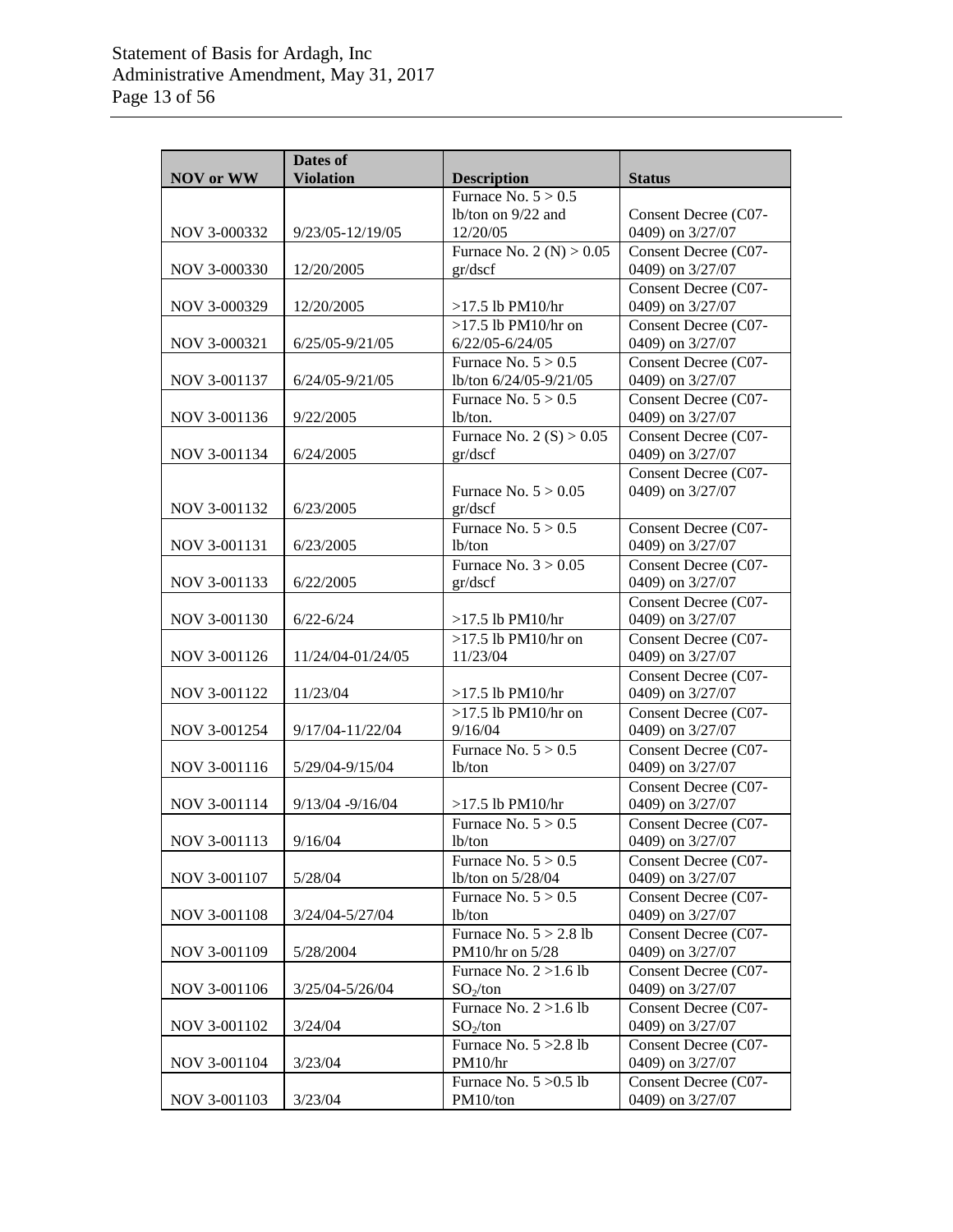|                  | Dates of              |                                                |                                            |
|------------------|-----------------------|------------------------------------------------|--------------------------------------------|
| <b>NOV</b> or WW | <b>Violation</b>      | <b>Description</b><br>Furnace No. $2 > 1.6$ lb | <b>Status</b>                              |
|                  |                       | $SO_2$ /ton on 12/11/03 and                    | Consent Decree (C07-                       |
| NOV 3-001101     | 12/12/03-3/23/04      | $3/24/04$ .                                    | 0409) on 3/27/07                           |
|                  |                       | Furnace No. $5 > 0.5$                          | Consent Decree (C07-                       |
| NOV 3-001693     | 11/7/03-12/8/03       | lb/ton                                         | 0409) on 3/27/07                           |
|                  |                       | Furnace No. $2 > 1.6$ lb                       |                                            |
|                  |                       | $SO_2$ /ton on 11/05/03 and                    | Consent Decree (C07-                       |
| NOV 3-001692     | 11/06/03-12/10/03     | 12/11/03.                                      | 0409) on 3/27/07                           |
|                  |                       | Furnace $\overline{No. 2 > 1.6 lb}$            | Consent Decree (C07-                       |
| NOV 3-001690     | 12/11/2003            | $SO_2$ /ton<br>Furnace No. $5 > 2.8$ lb        | 0409) on 3/27/07<br>Consent Decree (C07-   |
| NOV 3-001691     | 12/9/03               | PM10/hr                                        | 0409) on 3/27/07                           |
|                  |                       | Furnace No. $5 > 0.5$                          | Consent Decree (C07-                       |
| NOV 3-001685     | 11/6/2003             | lb/ton on 11/06/03                             | 0409) on 3/27/07                           |
|                  |                       | Furnace No. $5 > 0.5$                          | Consent Decree (C07-                       |
| NOV 3-001686     | 9/12/03-11/05/03      | lb/ton                                         | 0409) on 3/27/07                           |
|                  |                       | Furnace No. $2 > 1.6$ lb                       | Consent Decree (C07-                       |
| NOV 3-001684     | 11/05/03              | $SO_2$ /ton                                    | 0409) on 3/27/07                           |
|                  |                       | Furnace $2 > 3.0$ lb<br>PM10/hr                |                                            |
|                  |                       | Furnace No. 3> 7.0 lb                          |                                            |
|                  |                       | PM10/hr OR                                     |                                            |
|                  |                       | Furnace No. $5 > 2.8$ lb                       | Consent Decree (C07-                       |
| NOV 3-001683     | 11/5/03, 11/6/03      | PM10/hr                                        | 0409) on 3/27/07                           |
|                  |                       | Furnace No. $5 > 0.5$                          | Consent Decree (C07-                       |
| NOV 3-001681     | 9/11/2003             | lb/ton                                         | 0409) on 3/27/07                           |
|                  |                       | Furnace No. $2 > 3.0$ lb                       |                                            |
|                  |                       | PM10/hr<br>Furnace No. $5 > 2.8$ lb            | Case Closure Letter sent                   |
| NOV 3-001680     | $9/10/03$ , $9/11/03$ | PM10/hr                                        | 11/3/03                                    |
|                  |                       |                                                | CP 9700 issued                             |
|                  |                       |                                                | 11/20/03                                   |
|                  |                       |                                                | Paid \$16,000 on                           |
|                  |                       |                                                | 1/21/04                                    |
| NOV 3-001679     | 5/09/03-7/16/03       | Furnace No. $3 > 0.05$<br>$gr/dscf$ on $5/08$  | Consent Decree (CV03-<br>3601) on 12/31/03 |
|                  |                       | Furnace No. $5 > 2.8$ lb                       |                                            |
|                  |                       | PM10/hr                                        |                                            |
|                  |                       | Furnace No. $4 > 4.7$ lb                       | Consent Decree (CV03-                      |
| NOV 3-001676     | 5/8/2003              | PM10/hr                                        | 3601) on 12/31/03                          |
|                  |                       |                                                | CP 9699 issued                             |
|                  |                       |                                                | 11/20/03<br>Paid \$1,000 on 1/21/04        |
|                  |                       | Furnace No. $3 > 0.05$                         | Consent Decree (CV03-                      |
| NOV 3-001675     | 5/5/2003              | gr/dscf on 5/08                                | 3601) on 12/31/03                          |
|                  |                       | Furnace No. $5 > 2.8$ lb                       |                                            |
|                  |                       | PM10/hr                                        |                                            |
|                  |                       | Furnace No. $2 > 3.0$ lb                       | Consent Decree (CV03-                      |
| NOV 3-001669     | 3/21/03               | PM10/hr                                        | 3601) on 12/31/03                          |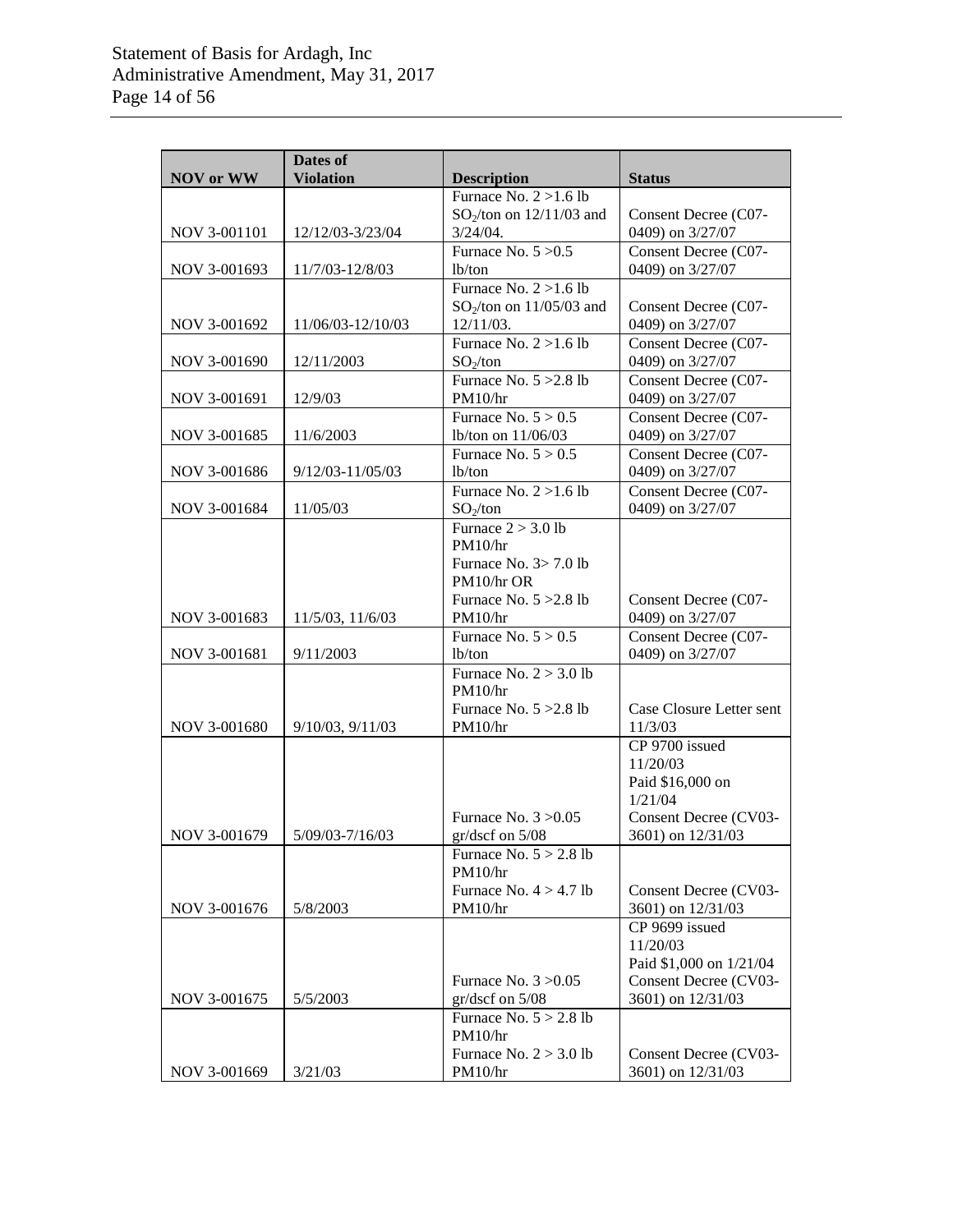| NOV or WW    | Dates of<br><b>Violation</b> | <b>Description</b>       | <b>Status</b>         |
|--------------|------------------------------|--------------------------|-----------------------|
|              |                              | Furnace No. $5 > 2.8$ lb |                       |
|              |                              | PM10/hr                  |                       |
|              |                              | Furnace No. $2 > 3.0$ lb |                       |
|              |                              | $PM10/hr$ on $10/8$ and  | Consent Decree (CV03- |
| NOV 3-001664 | 10/8/02-10/9/02              | 10/9/03                  | 3601) on 12/31/03     |
|              | $3/14 - 5/27/02$             | Furnace No. $5 >$        |                       |
|              | $6/26 - 8/27/02$             | Furnace No. $2 >$        | Consent Decree (CV03- |
| NOV 3-001661 | $3/14 - 8/27/02$             | on $3/13/02$             | 3601) on 12/31/03     |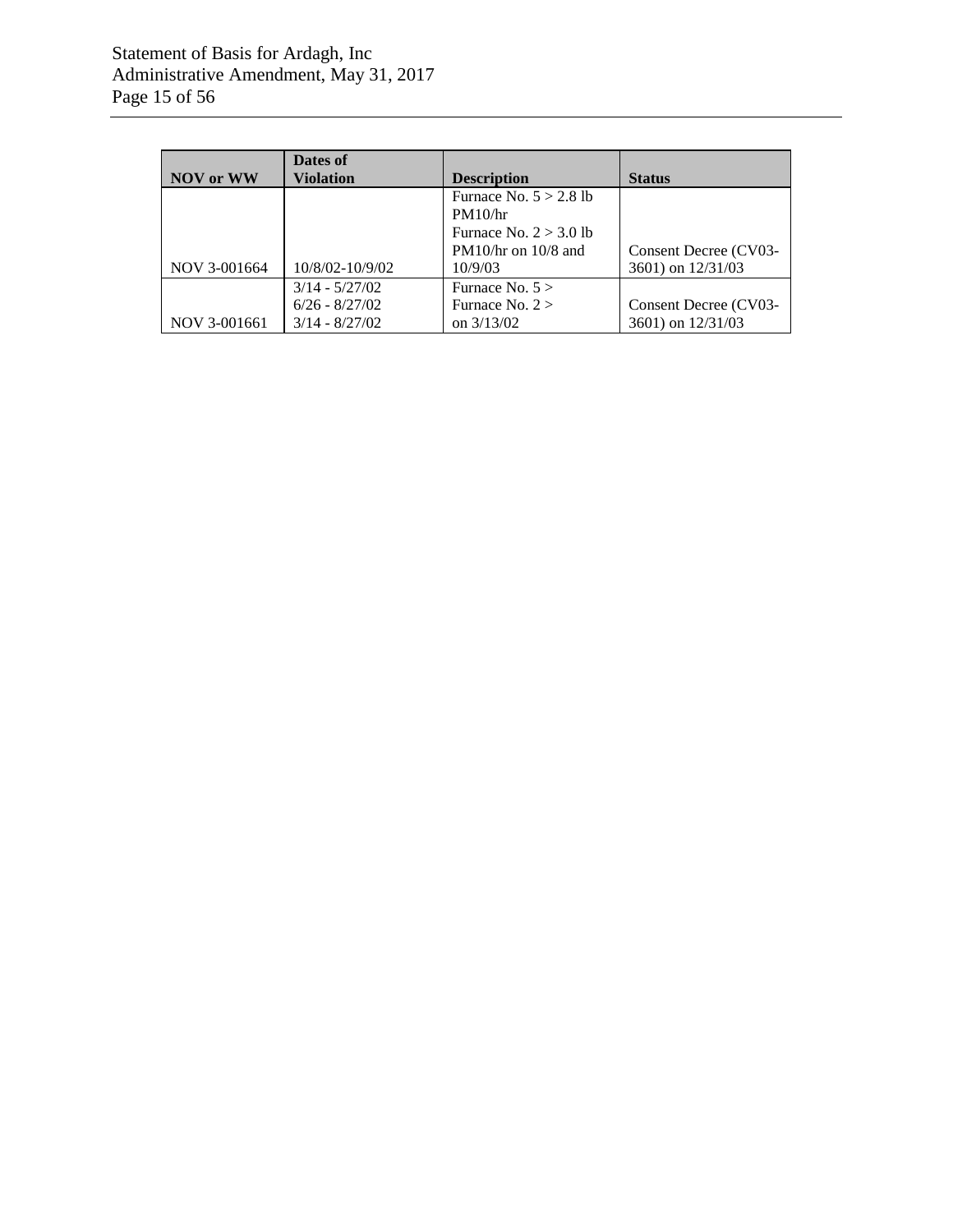## *Failing to Perform Source Tests*

Argdah (formerly known as Saint-Gobain) failed to perform source tests. Notices of violation and written warnings issued during calendar years 2002 and 2003 for failing to schedule a source test based on the predictive equations (derived from previous particulate source tests). They were closed on December 31, 2003 under a consent decree that replaced the predictive equations in the air operating permit with a requirement for quarterly source tests. Notices of violation have also been issued for failing to retest within 60 days of failing a simultaneous PM10 test.

|                  | Dates of         |                                                                 |                                          |
|------------------|------------------|-----------------------------------------------------------------|------------------------------------------|
| <b>NOV or WW</b> | <b>Violation</b> | <b>Description</b>                                              | <b>Status</b>                            |
|                  | $4/10/06$ -      | Failure to retest within 60 days after receipt of               | <b>Consent Decree</b><br>$(C07-0409)$ on |
| NOV 3-000336     | 4/29/06          | $2/10/06$ simultaneous test failure                             | 3/27/07                                  |
|                  |                  | Causing or allowing the sum of the daily                        | Consent Decree                           |
|                  |                  | predictive equation results in lbs of PM10/hr to                | $(CV03-3601)$ on                         |
|                  |                  | exceed the 17.5 lb of PM10/hr limit for greater                 | 12/31/03                                 |
|                  |                  | than seven consecutive days during June 2003,                   |                                          |
|                  |                  | without scheduling a source test within 30 days                 |                                          |
|                  |                  | Exceeding the daily predictive monitoring                       |                                          |
|                  |                  | equation limits for furnaces no. 2, 3 and 5                     |                                          |
|                  |                  | during June 2003 for greater than seven                         |                                          |
|                  |                  | consecutive days without scheduling a source                    |                                          |
| WW 2-000500      | June '03         | test within 30 days                                             |                                          |
|                  |                  | Causing or allowing the sum of daily predictive                 | <b>Consent Decree</b>                    |
|                  |                  | equation results in lbs of PM10/hr to exceed the                | (CV03-3601) on                           |
|                  |                  | 17.5 lbs of PM10/hr limit for greater than seven                | 12/31/03                                 |
|                  |                  | consecutive days                                                |                                          |
|                  |                  | Exceeding the predicted particulate                             |                                          |
|                  |                  | concentration action level of 0.05 g/dscf, the                  |                                          |
|                  |                  | 3.0 lbs of PM10/hr limit, and the 0.50 lbs of                   |                                          |
|                  |                  | PM10/ton of glass produced limit on furnace                     |                                          |
|                  |                  | No. 2 for the period from May 1, 2003, through                  |                                          |
|                  |                  | and including May 31, 2003, without                             |                                          |
|                  |                  | scheduling a source test<br>Exceeding the predicted particulate |                                          |
|                  |                  | concentration action level of 0.05 g/dscf on                    |                                          |
|                  |                  | furnace No. 3 on May 1, $3 - 24$ , and $26 - 31$ ,              |                                          |
|                  |                  | 2003, which exceeded seven consecutive days                     |                                          |
|                  |                  | without scheduling a source test                                |                                          |
|                  |                  | Exceeding the predicted particulate                             |                                          |
|                  |                  | concentration action level of 0.05 g/dscf on                    |                                          |
|                  |                  | furnace No. 4 on May 1, 2003, through and                       |                                          |
|                  |                  | including May 31, 2003, which exceeded seven                    |                                          |
|                  |                  | consecutive days without scheduling a source                    |                                          |
| WW 2-006647      | $May-03$         | test                                                            |                                          |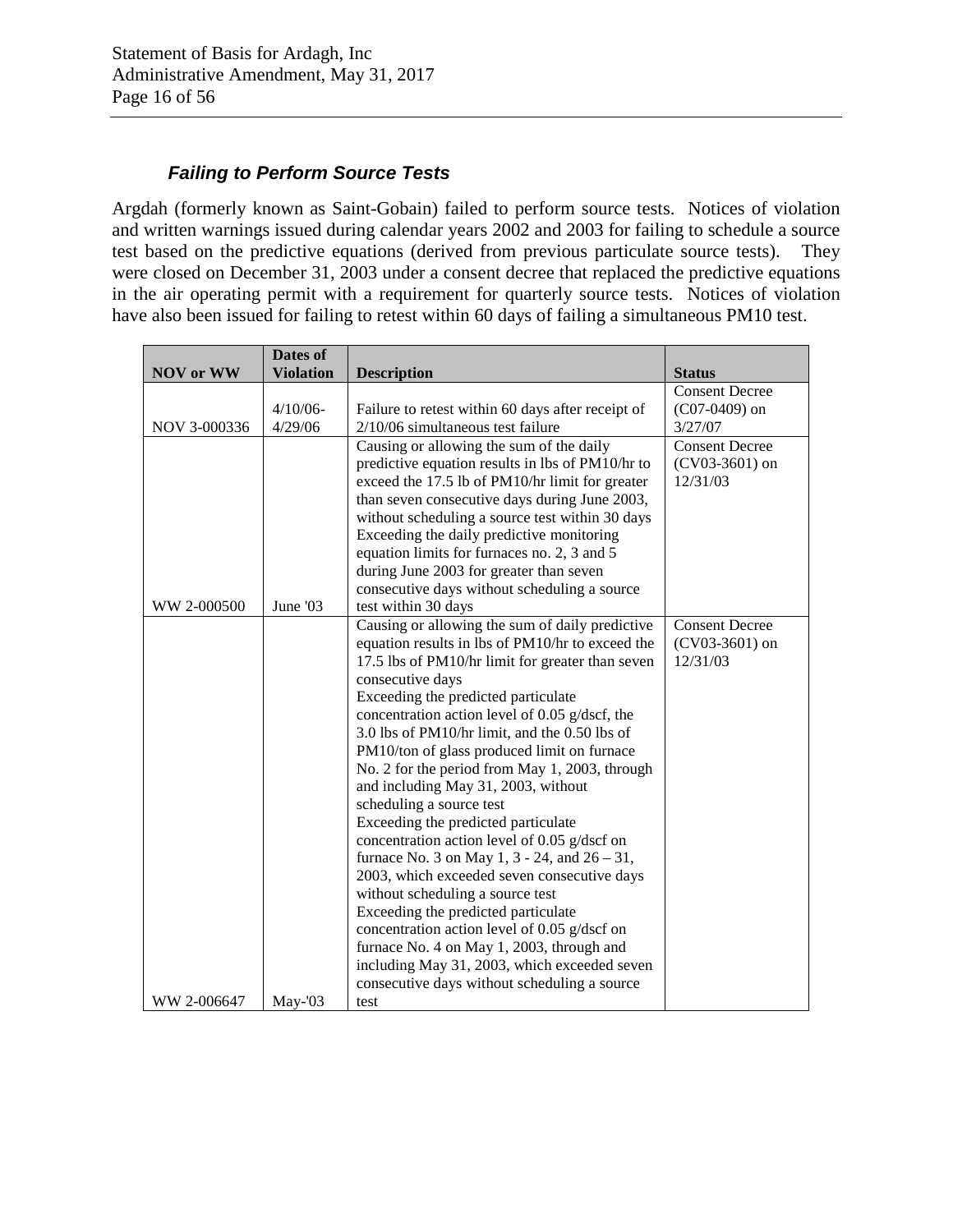|                  | Dates of         |                                                                                                                                                                                                                                                                                                                                                                                                                                                                                                                                                                                                                                                                                                                                                                                                                                      |                                                       |
|------------------|------------------|--------------------------------------------------------------------------------------------------------------------------------------------------------------------------------------------------------------------------------------------------------------------------------------------------------------------------------------------------------------------------------------------------------------------------------------------------------------------------------------------------------------------------------------------------------------------------------------------------------------------------------------------------------------------------------------------------------------------------------------------------------------------------------------------------------------------------------------|-------------------------------------------------------|
| <b>NOV</b> or WW | <b>Violation</b> | <b>Description</b><br>Causing or allowing the sum of daily predictive<br>equation results in lbs of PM10/hr to exceed the<br>17.5 lbs of PM10/hr limit for greater than 7<br>consecutive days<br>Exceeding the predicted particulate<br>concentration action level of 0.05 g/dscf, the<br>3.0 lbs of PM10/hr limit, and the 0.50 lbs of<br>PM10/ton of glass produced limit on furnace<br>No. 2 for the period from April 1, 2003,<br>through and including April 30, 2003, except<br>April 14, 2003, which included a period<br>exceeding seven consecutive days during the<br>month of April 2003, without scheduling a<br>source test<br>Exceeding the predicted particulate<br>concentration action level of 0.05 g/dscf and<br>the 4.70 lbs of PM10/hr limit on furnace No. 4<br>for the period from April 1, 2003, through and | <b>Status</b>                                         |
| NOV 3-001674     | April '03        | including April 30, 2003, which exceeded<br>seven consecutive days without scheduling a<br>source test<br>Exceeding the predicted particulate 2.80 lbs of<br>PM10/hr limit on glass furnace No. 5 for the<br>period from April 21, 2003, through and<br>including April 30, 2003, which exceeded<br>seven consecutive days without scheduling a<br>source test                                                                                                                                                                                                                                                                                                                                                                                                                                                                       | <b>Consent Decree</b><br>$(CV03-3601)$ on<br>12/31/03 |
|                  |                  | Causing or allowing the sum of daily predictive<br>equation results in lbs of PM10/hr to exceed the<br>17.5 lb of PM10/hr limit for greater than seven<br>consecutive days during March '03 without<br>scheduling a source test by 4/8/03<br>Exceeding the predicted particulate<br>concentration action level (0.05 $g/dscf$ ), the 3.0<br>lbs of PM10/hr limit, and the 0.5 lbs of<br>PM10/ton limit on furnace No. 2 for a period<br>greater than 7 consecutive days during March<br>'03, without scheduling a source test<br>Exceeding the predicted particulate<br>concentration action level $(0.05 \text{ g/dscf})$ and the<br>4.7 lbs of PM10/hr limit on furnace No. 4 for<br>greater than 7 consecutive days during March<br>'03, without scheduling a source test<br>Exceeding the predicted particulate lbs of           | <b>Consent Decree</b><br>$(CV03-3601)$ on<br>12/31/03 |
| NOV 3-001671     | March '03        | PM10/hr limit on furnace No. 5 for a period<br>greater than 7 consecutive days during March<br>'03, without scheduling a source test                                                                                                                                                                                                                                                                                                                                                                                                                                                                                                                                                                                                                                                                                                 |                                                       |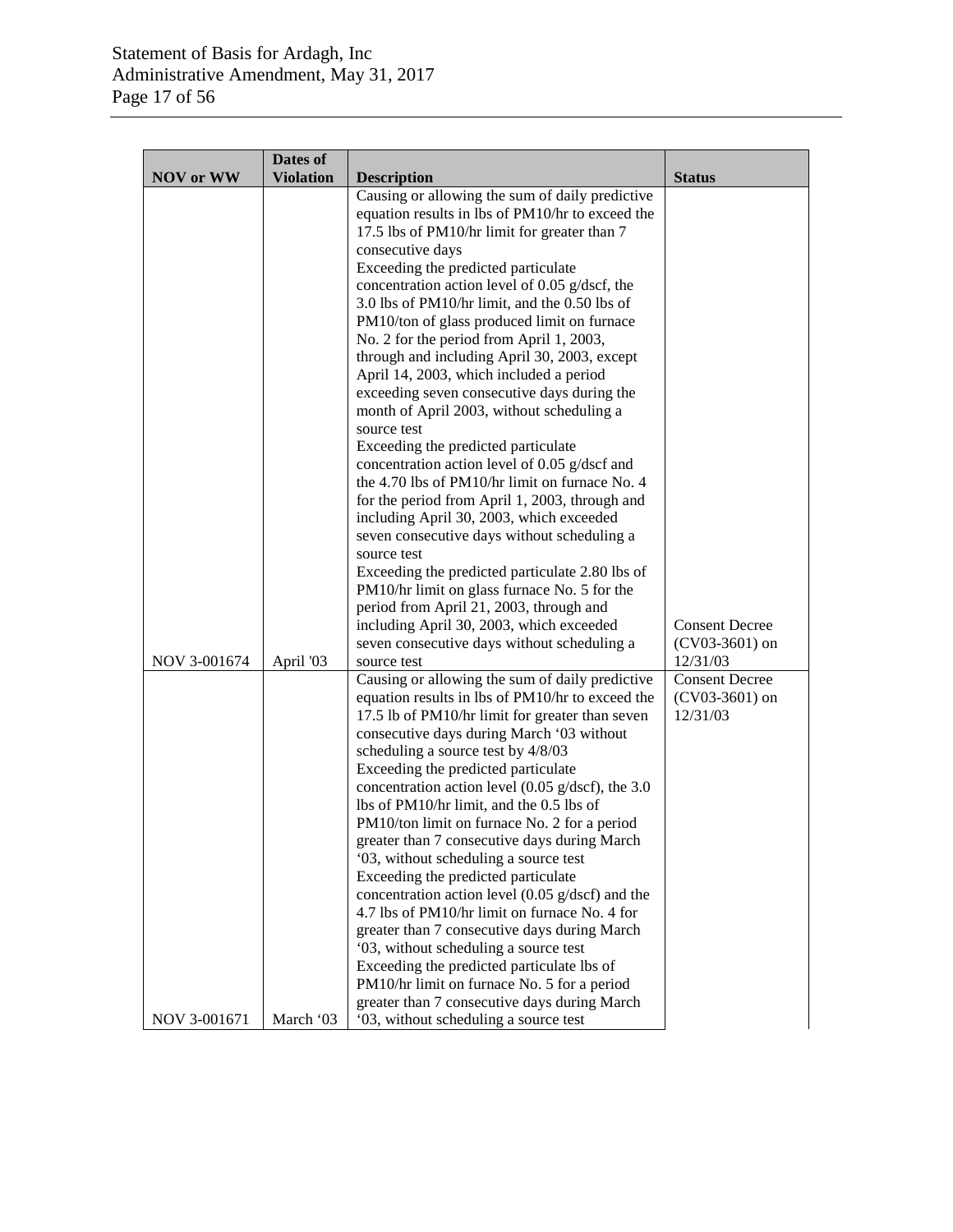|                  | Dates of         |                                                            |                       |
|------------------|------------------|------------------------------------------------------------|-----------------------|
| <b>NOV</b> or WW | <b>Violation</b> | <b>Description</b>                                         | <b>Status</b>         |
|                  |                  | Causing or allowing the sum of the daily                   |                       |
|                  |                  | predictive equation results in lbs of PM10/hr to           |                       |
|                  |                  | exceed the 17.5 lb of PM10/hr limit for greater            |                       |
|                  |                  | than seven consecutive days during February                |                       |
|                  |                  | '03, without scheduling a source test by March             |                       |
|                  |                  | 31, 2003                                                   |                       |
|                  |                  | Exceeding the predicted particulate                        |                       |
|                  |                  | concentration action level (0.05 g/dscf), the 3.0          |                       |
|                  |                  | lbs of PM10/hr limit, and the 0.50 lbs of                  |                       |
|                  |                  | PM10/ton of glass produced limit on furnace                |                       |
|                  |                  | No. 2 for a period greater than seven                      |                       |
|                  |                  | consecutive days during February 2003,                     |                       |
|                  |                  | without scheduling a source test                           |                       |
|                  |                  | Exceeding the predicted particulate                        |                       |
|                  |                  | concentration action level $(0.05 \text{ g/dscf})$ and the |                       |
|                  |                  | 4.7 lbs of PM10/hr limit on glass furnace No. 4            |                       |
|                  |                  | for a period greater than seven consecutive days           | <b>Consent Decree</b> |
|                  | February         | during February 2003, without scheduling a                 | (CV03-3601) on        |
| NOV 3-001668     | $^{\circ}$ 03    | source test                                                | 12/31/03              |
|                  |                  |                                                            | <b>Consent Decree</b> |
|                  | December         | Causing or allowing daily predictive equation              | $(CV03-3601)$ on      |
| WW 2-000492      | $^{\circ}$ 02    | results to exceed emission limits                          | 12/31/03              |
|                  |                  |                                                            | <b>Consent Decree</b> |
|                  | November         | Causing or allowing daily predictive equation              | $(CV03-3601)$ on      |
| NOV 3-001665     | $^{\circ}02$     | results to exceed emission limits                          | 12/31/03              |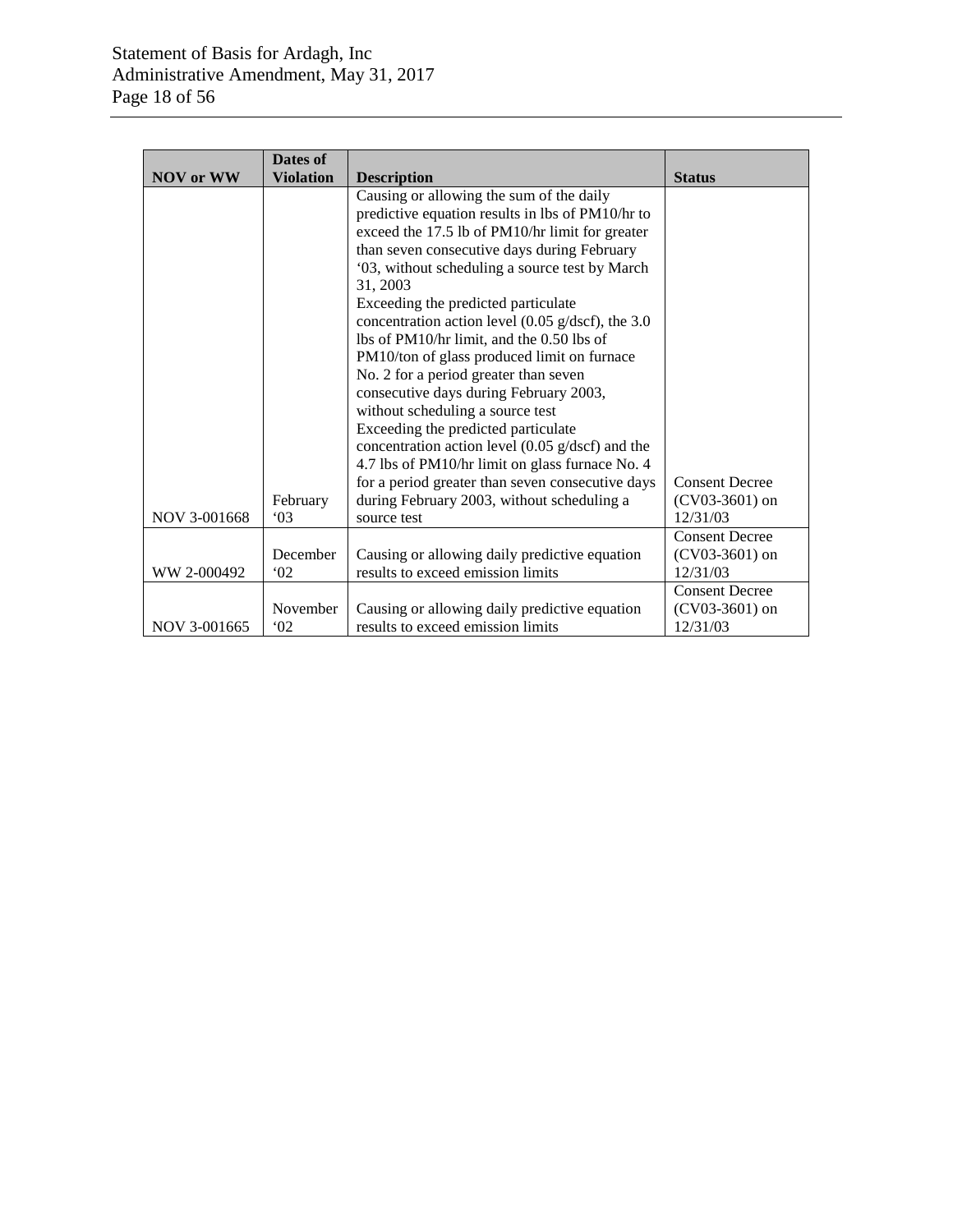## *Failing to Submit Accurate and Complete Reports*

Argdah (formerly known as Saint-Gobain) reported the failure to conduct quarterly stack tests in the March and June deviation reports respectively. The Agency anticipates these Notices of Violation will be resolved in a pending consent decree.

| <b>NOV</b> or WW | <b>Date of Violation</b> | <b>Description</b>                                                                                                                                                       | <b>Status</b>                                       |
|------------------|--------------------------|--------------------------------------------------------------------------------------------------------------------------------------------------------------------------|-----------------------------------------------------|
| NOV 3-002207     | June 30, '06             | Failure to conduct 2nd<br>quarter '06 source tests                                                                                                                       | <b>Consent Decree</b><br>$(C07-0409)$ on<br>3/27/07 |
| NOV 3-002210     | August 31, '06           | Failure to submit<br>deviation report for not<br>conducting $1st$ or $2nd$<br>quarter source test and<br>not retesting within 60<br>days for compliance with<br>PM10 cap | <b>Consent Decree</b><br>$(C07-0409)$ on<br>3/27/07 |
| NOV 3-000348     | July 31, '06             | Failure to submit<br>deviation report for not<br>conducting $2nd$ quarter<br>source test and not<br>retesting for compliance<br>with PM10 cap                            | <b>Consent Decree</b><br>$(C07-0409)$ on<br>3/27/07 |
| NOV 3-000342     | May 31, '06              | Failure to submit<br>deviation report for not<br>conducting $1st$ quarter<br>source test and not retest<br>for compliance with<br>PM10 cap                               | <b>Consent Decree</b><br>$(C07-0409)$ on<br>3/27/07 |
| NOV 3-002203     | April 30, '06            | Failure to submit<br>deviation report for not<br>conducting $1st$ quarter<br>source test and not<br>retesting for compliance<br>with PM10 cap                            | <b>Consent Decree</b><br>$(C07-0409)$ on<br>3/27/07 |
| NOV 3-000339     | March 31, '06            | Failure to conduct 1st<br>quarter '06 source test                                                                                                                        | <b>Consent Decree</b><br>$(C07-0409)$ on<br>3/27/07 |
| NOV 3-001699     | September '04            | Failure to conduct 2nd<br>quarter mold swab visual<br>emission observation                                                                                               | <b>Consent Decree</b><br>$(C07-0409)$ on<br>3/27/07 |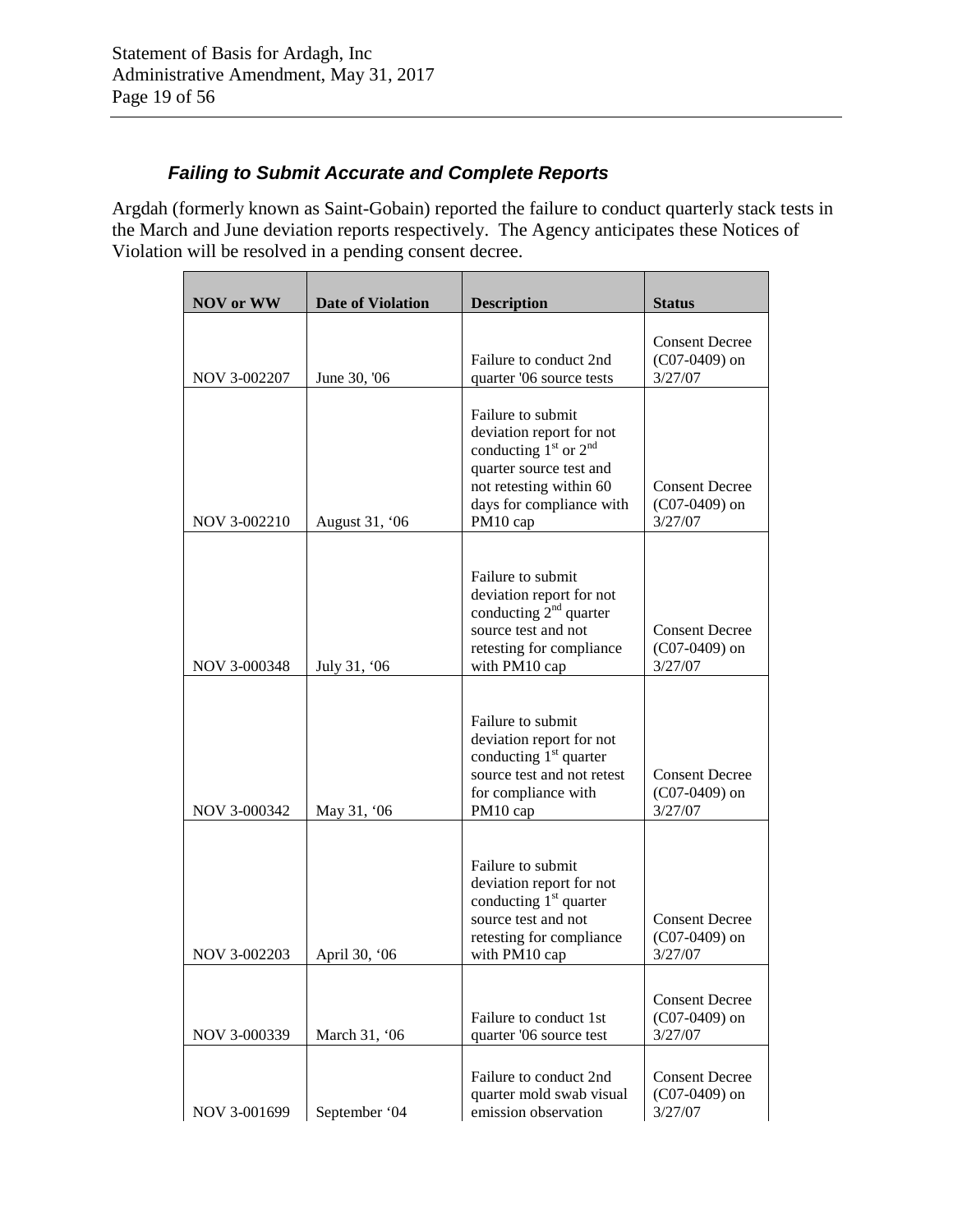| <b>NOV</b> or WW | <b>Date of Violation</b>          | <b>Description</b>                                                                                                                                                                                                                                                                                                | <b>Status</b>                                         |
|------------------|-----------------------------------|-------------------------------------------------------------------------------------------------------------------------------------------------------------------------------------------------------------------------------------------------------------------------------------------------------------------|-------------------------------------------------------|
| WW 2-007461      | September '04                     | Incorrectly reported lb/hr<br>stack test results as<br>deviations                                                                                                                                                                                                                                                 | <b>Consent Decree</b><br>$(C07-0409)$ on<br>3/27/07   |
| WW 2-007021      | April '04                         | Failure to report cause of<br>deviations for 3/23/04 and<br>3/24/04 failing source<br>tests                                                                                                                                                                                                                       | Case Closure<br>Letter sent<br>5/25/05                |
| NOV 3-001695     | January '04                       | Failure to submit<br>deviation report for<br>Furnace Nos. 2,4 and 5<br>>20% opacity 6 min                                                                                                                                                                                                                         | <b>Consent Decree</b><br>$(C07-0409)$ on<br>3/27/07   |
| NOV 3-001696     | July 1, '03 -<br>December 31, '03 | Late excess emission,<br>NSPS summary, and<br>semiannual reports.<br>Opacity > UCL furn 2,3,<br>and 5                                                                                                                                                                                                             | <b>Consent Decree</b><br>$(C07-0409)$ on<br>3/27/07   |
| WW 2-007114      | July 1, '03-<br>December 31, '03  | Late semiannual report<br>Failure to submit source<br>test plan for 11/3/03 and<br>12/8/03 tests                                                                                                                                                                                                                  | <b>Consent Decree</b><br>$(C07-0409)$ on<br>3/27/07   |
| NOV 3-001534     | June '03                          | Failing to report all 6-<br>minute periods during<br>which the average opacity<br>exceeded the<br>corresponding 99-percent<br>upper confidence level for<br>glass furnaces Nos. 2, 3,<br>and 5 by submitting only<br>the highest 6-minute<br>opacity value per furnace<br>for each 24-hour period<br>over the UCL | <b>Consent Decree</b><br>$(CV03-3601)$ on<br>12/31/03 |
| NOV 3-001694     | December '03                      | Failure to report lack of<br>source test plan and 2<br>weeks notice prior to<br>$12/8/03$ as permit<br>deviation                                                                                                                                                                                                  | <b>Consent Decree</b><br>$(C07-0409)$ on<br>3/27/07   |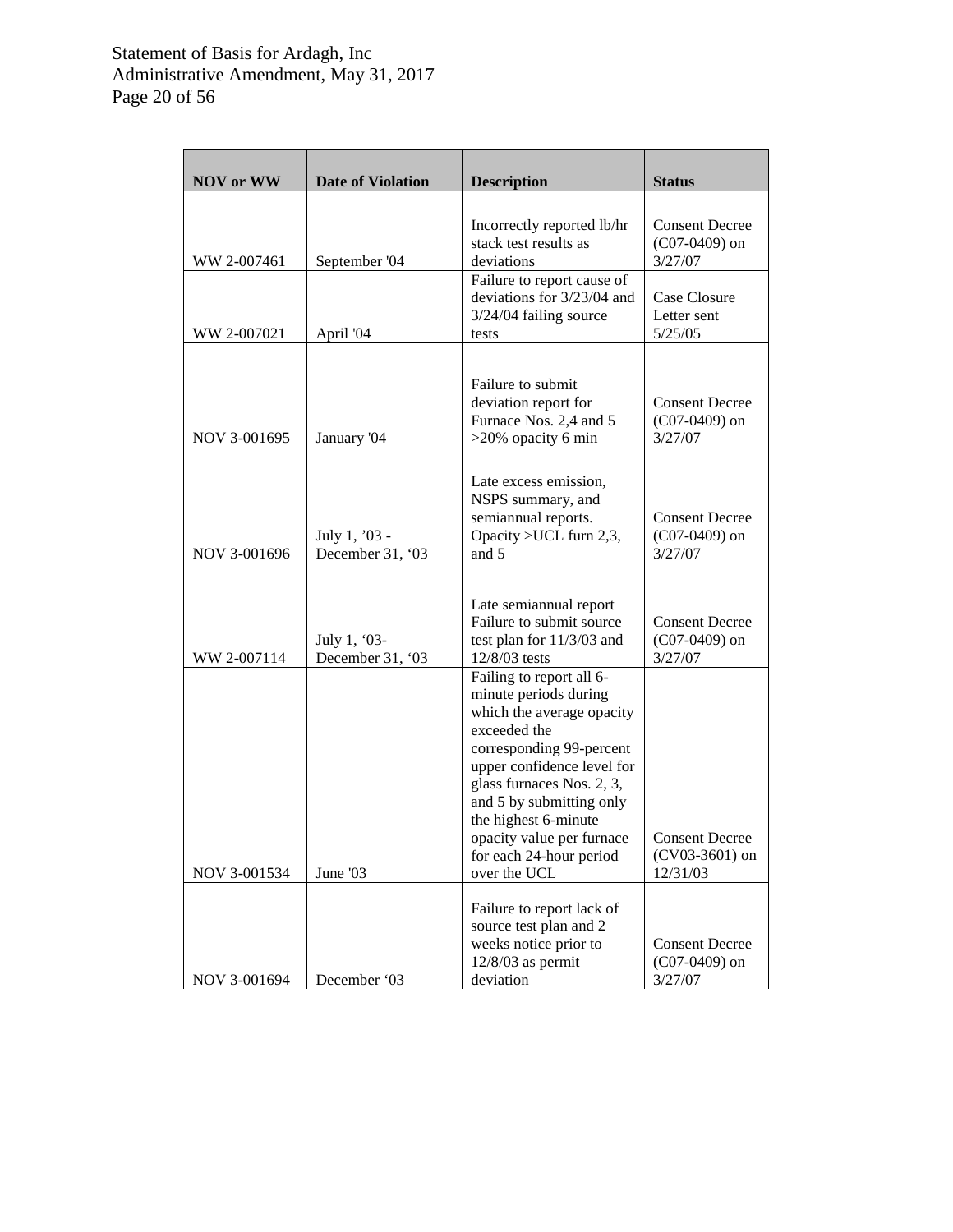| <b>NOV</b> or WW | <b>Date of Violation</b> | <b>Description</b>                               | <b>Status</b>         |
|------------------|--------------------------|--------------------------------------------------|-----------------------|
|                  |                          | Failing to report all 6-                         |                       |
|                  |                          | minute periods during                            |                       |
|                  |                          | which the average opacity                        |                       |
|                  |                          | exceeded the                                     |                       |
|                  |                          | corresponding 99-percent                         |                       |
|                  |                          | upper confidence level for                       |                       |
|                  |                          | glass furnaces Nos. 2, 3,                        |                       |
|                  |                          | and 5 by submitting only                         |                       |
|                  |                          | the highest 6-minute                             |                       |
|                  |                          | opacity value per furnace                        | <b>Consent Decree</b> |
|                  |                          | for each 24-hour period                          | $(CV03-3601)$ on      |
| NOV 3-001534     | June '03                 | over the UCL                                     | 12/31/03              |
|                  |                          | Failing to report all 6-                         | <b>Consent Decree</b> |
|                  |                          | minute periods during                            | $(CV03-3601)$ on      |
|                  |                          | which the average opacity                        | 12/31/03              |
|                  |                          | exceeded the                                     |                       |
|                  |                          | corresponding 99-percent                         |                       |
|                  |                          | upper confidence level for                       |                       |
|                  |                          | glass furnaces Nos. 2, 3,                        |                       |
|                  |                          | and 5 by submitting only<br>the highest 6-minute |                       |
|                  |                          | opacity value per furnace                        |                       |
|                  |                          | for each 24-hour period                          |                       |
| NOV 3-001678     | May '03                  | over the UCL                                     |                       |
|                  |                          | Failing to report all 6-                         | CP 9686               |
|                  |                          | minute periods during                            | Paid \$4,609          |
|                  |                          | which the average opacity                        | <b>Consent Decree</b> |
|                  |                          | exceeded the                                     | $(CV03-3601)$ on      |
|                  |                          | corresponding 99-percent                         | 12/31/03              |
|                  |                          | upper confidence level for                       |                       |
|                  |                          | glass furnaces Nos. 2, 3,                        |                       |
|                  |                          | and 5 by submitting only                         |                       |
|                  |                          | the highest 6-minute                             |                       |
|                  |                          | opacity value per furnace                        |                       |
|                  |                          | for each 24-hour period                          |                       |
| NOV 3-001673     | April '03                | over the UCL                                     |                       |
|                  |                          | Failing to report all of the                     |                       |
|                  |                          | 6-minute periods during                          |                       |
|                  |                          | which the average opacity                        |                       |
|                  |                          | exceeded the                                     |                       |
|                  |                          | corresponding 99 percent                         |                       |
|                  |                          | upper confidence level for                       |                       |
|                  |                          | glass furnaces No. 2, 3,                         |                       |
|                  |                          | and 5 by submitting only<br>the highest 6-minute | <b>Consent Decree</b> |
|                  |                          | opacity value per furnace                        | $(CV03-3601)$ on      |
|                  |                          |                                                  |                       |
| NOV 3-001670     | March '03                | for each 24 hour period                          | 12/31/03              |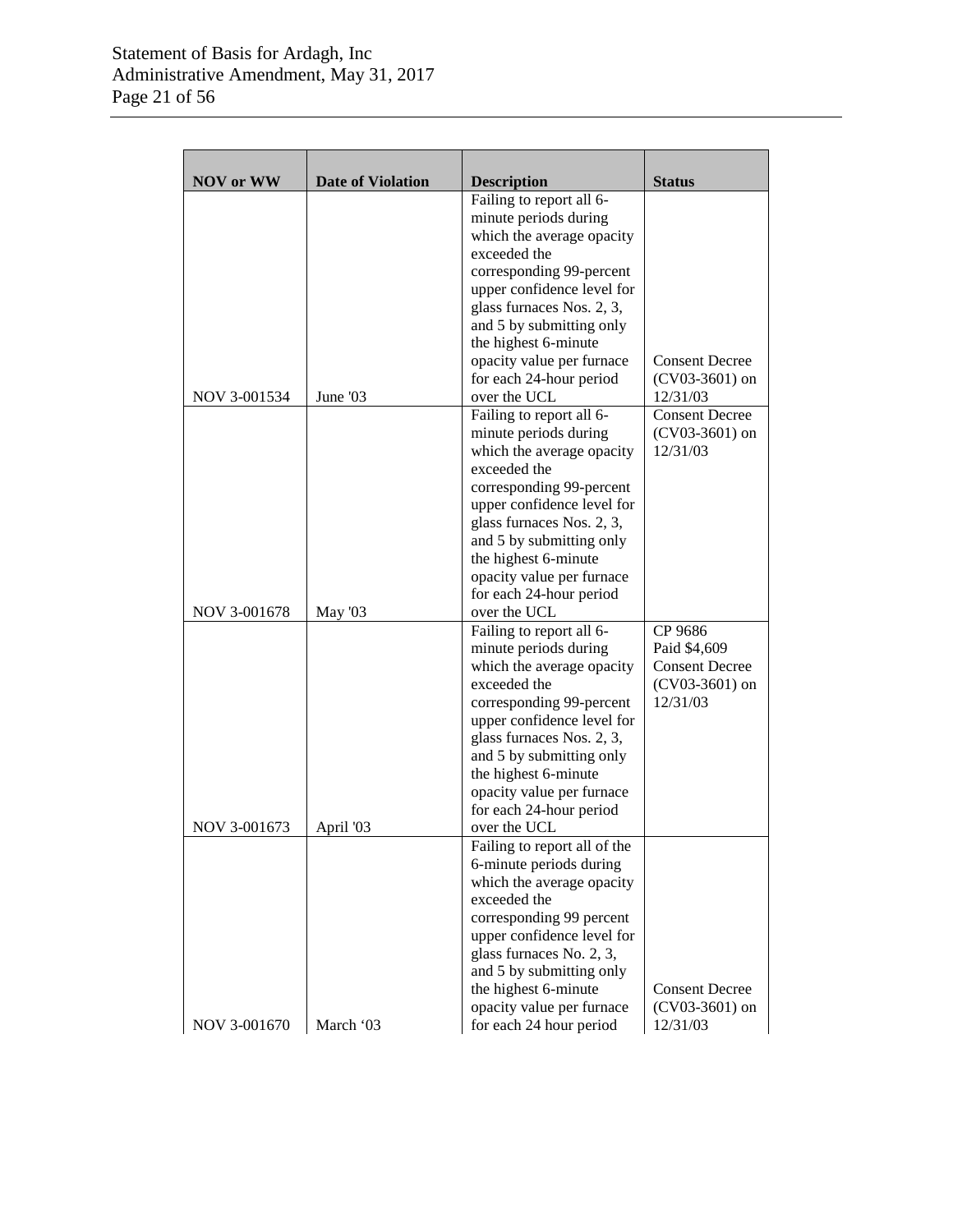| <b>NOV</b> or WW | <b>Date of Violation</b>           | <b>Description</b>                                                                                                                                                                                                                                                    | <b>Status</b>                                                                                   |
|------------------|------------------------------------|-----------------------------------------------------------------------------------------------------------------------------------------------------------------------------------------------------------------------------------------------------------------------|-------------------------------------------------------------------------------------------------|
|                  |                                    | Failing to report all of the<br>6-minute periods during<br>which the average opacity<br>exceeded the<br>corresponding 99 percent<br>upper confidence level for<br>glass furnaces No. 2, 3,<br>and 5 by submitting only<br>the highest 6-minute                        | <b>Consent Decree</b>                                                                           |
| NOV 3-001667     | February '03                       | opacity value per furnace<br>for each 24 hour period                                                                                                                                                                                                                  | $(CV03-3601)$ on<br>12/31/03                                                                    |
|                  | January 1, $'03 -$<br>June 30, '03 | Submitting a semi-annual<br>compliance status<br>certification for the period<br>January 1, 2003 through<br>June 30, 2003 with<br>certain deficiencies, and<br>submitting an annual<br>compliance status<br>certification for the period<br>June 6, 2002 through June | <b>Consent Decree</b>                                                                           |
| WW 2-006648      | June 6 '02 -<br>June 30, '03       | 30, 2003 with certain<br>deficiencies                                                                                                                                                                                                                                 | $(CV03-3601)$ on<br>12/31/03                                                                    |
| WW 2-006639      | August '02<br>September '02        | Failing to submit the<br>daily predicted emission<br>rate calculation values<br>Causing or allowing the<br>operation of glass furnace<br>No. 4 in excess of the<br>particulate concentration<br>action level                                                          | <b>Consent Decree</b><br>$(CV03-3601)$ on<br>12/31/03                                           |
| WW 2-007002      | June 6, '02-<br>December 31, '02   | Submitting a semi-annual<br>compliance status<br>certification with certain<br>deficiencies                                                                                                                                                                           | <b>Consent Decree</b><br>$(CV03-3601)$ on<br>12/31/03                                           |
| NOV 3-001533     | June '02 - December<br>02          | Failing to maintain<br>equipment in good<br>working order and<br>allowing visible<br>emissions from<br>malfunctioning baghouse<br>serving furnace No. 1                                                                                                               | CP 9685<br>Paid \$13,500 on<br>1/21/04<br><b>Consent Decree</b><br>$(CV03-3601)$ on<br>12/31/03 |
| NV 3-001532      | October '02 -<br>December '02      | Failing to conduct<br>quarterly inspections of<br>the facility for visible<br>emissions for the fourth<br>quarter 2002                                                                                                                                                | CP 9684<br>\$2000 on<br>1/21/04<br><b>Consent Decree</b><br>$(CV03-3601)$ on<br>12/31/03        |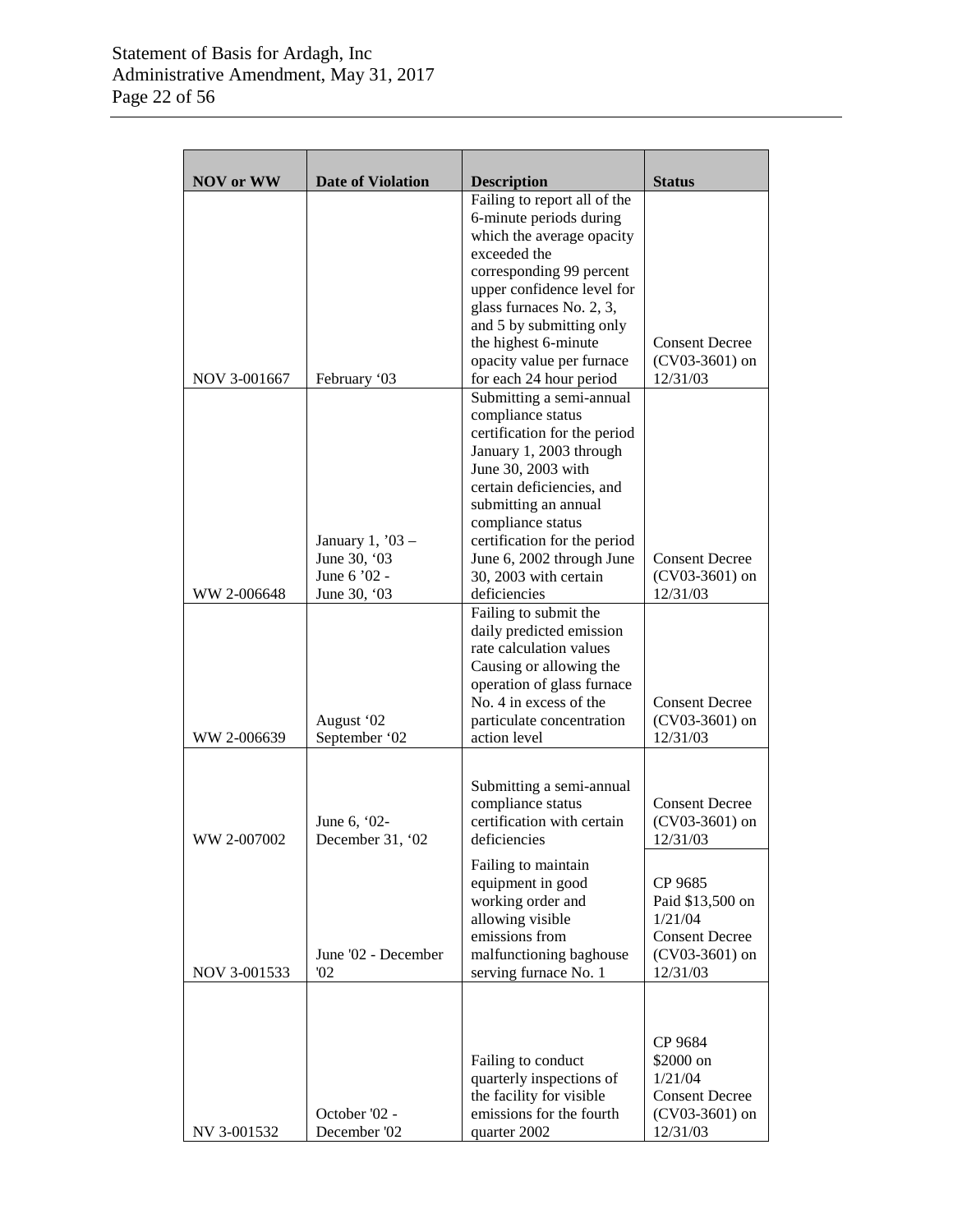| <b>NOV</b> or WW | <b>Date of Violation</b>        | <b>Description</b>                                                                                                                                                                                                                                                                                             | <b>Status</b>                                                                                      |
|------------------|---------------------------------|----------------------------------------------------------------------------------------------------------------------------------------------------------------------------------------------------------------------------------------------------------------------------------------------------------------|----------------------------------------------------------------------------------------------------|
| NOV 3-001531     | August '02 - May '03            | Failing to submit monthly<br>deviation reports for the<br>period August 2002<br>through May 2003                                                                                                                                                                                                               | <b>Consent Decree</b><br>$(CV03-3601)$ on<br>12/31/03                                              |
| WW 2-000498      | May 22, '03                     | Failing to sign the semi-<br>annual AOP certification<br>report dated 3/22/03                                                                                                                                                                                                                                  | <b>Consent Decree</b><br>$(CV03-3601)$ on<br>12/31/03                                              |
| NV 3-001672      | April 29, '03 -<br>May 22, '03  | Failing to submit a semi-<br>annual deviation report to<br>the Agency on or before<br>1/30/03                                                                                                                                                                                                                  | CP 9687<br>Paid \$134,000<br>on $1/21/04$<br><b>Consent Decree</b><br>$(CV03-3601)$ on<br>12/31/03 |
| NOV 3-001528     | January 31, '03                 | Failing to submit a semi-<br>annual deviation report to<br>the agency on or before<br>1/30/03                                                                                                                                                                                                                  | CP 9687<br>Paid \$134,000<br>on 1/21/04<br><b>Consent Decree</b><br>$(CV03-3601)$ on<br>12/31/03   |
| NOV 3-00306      | January 31, '03                 | Failing to submit semi-<br>annual deviation report to<br>the Agency on or before<br>January 30, 2003                                                                                                                                                                                                           | CP 9687<br>Paid \$134,000<br>on $1/21/04$<br><b>Consent Decree</b><br>$(CV03-3601)$ on<br>12/31/03 |
| NOV 3-001662     | July 30, '02-<br>August 26, '02 | Failing to perform daily<br>predictive calculations<br>Failing to report monthly<br>deviations<br>Failing to use the opacity<br>data from a performance<br>test to determine the<br>opacity value<br>corresponding to the 99%<br>upper confidence level of<br>normal distribution of<br>average opacity values | <b>Consent Decree</b><br>$(CV03-3601)$ on<br>12/31/03                                              |
| WW 2-006642      | October '02                     | Failing to submit the<br>daily predicted emission<br>rate calculation values<br>Causing or allowing daily<br>predictive equation<br>results to exceed emission<br>limits                                                                                                                                       | <b>Consent Decree</b><br>$(CV03-3601)$ on<br>12/31/03                                              |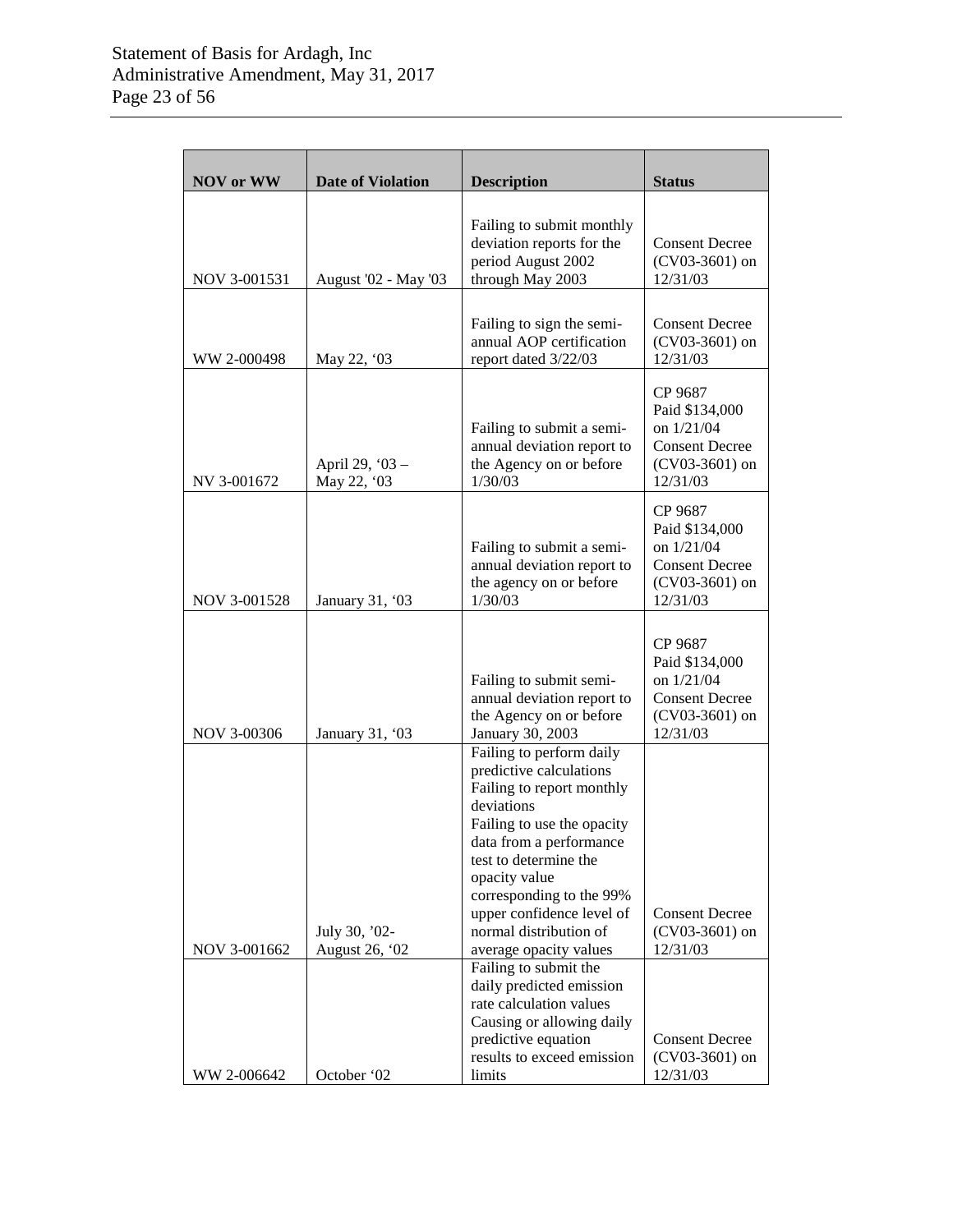## *Other*

Saint-Gobain experienced a natural gas curtailment during January, 2005 and burned oil in Furnace Nos. 5, 3 and 2 during this time without an order of approval from the Agency. In response to enforcement actions, Saint-Gobain submitted notices of construction to burn oil in the furnaces during natural gas curtailments. These applications were approved by the Agency and the notices of violation were closed.

| <b>NOV or WW</b> | <b>Date of Violation</b>            | <b>Description</b>                                                                                  | <b>Status</b>                                         |
|------------------|-------------------------------------|-----------------------------------------------------------------------------------------------------|-------------------------------------------------------|
|                  |                                     | Burned oil in Furnace<br>Nos. 2, 3 and 5 without                                                    | <b>Consent Decree</b><br>$(C07-0409)$ on              |
| NOV 3-000335     | $2/17/06 - 2/18/06$                 | an Order of Approval                                                                                | 3/27/07                                               |
| NOV 3-001125     | January 4, '05-<br>January 6, '05   | Burned oil in Furnace No.<br>5 without an Order of<br>Approval                                      | <b>Consent Decree</b><br>$(C07-0409)$ on<br>3/27/07   |
| NOV 3-001124     | January 4, $05$ -<br>January 6, '05 | Burned oil in Furnace No.<br>3 without an Order of<br>Approval                                      | <b>Consent Decree</b><br>$(C07-0409)$ on<br>3/27/07   |
| NOV 3-001123     | January 4, '05-<br>January 6, '05   | Burned oil in Furnace No.<br>2 without an Order of<br>Approval                                      | <b>Consent Decree</b><br>$(C07-0409)$ on<br>3/27/07   |
| WW 2-001665      | May 15, 2003                        | Causing or allowing<br>fugitive emissions from<br>Tank 3 batch conveyer<br>with no control measures | <b>Consent Decree</b><br>$(CV03-3601)$ on<br>12/31/03 |

# **Emission Inventory**

The annual emissions reported to the Puget Sound Clean Air Agency by Argdah (formerly known as Saint-Gobain) for 2005 are shown below. The annual emissions from the glass melting furnaces are calculated from source test data for each furnace.

| Ibs/2005                   | CO       | NO <sub>2</sub> | <b>PM10</b> | <b>PM2.5</b> | SO <sub>2</sub> | <b>VOC</b> |
|----------------------------|----------|-----------------|-------------|--------------|-----------------|------------|
| Glass Furnace No. 2        | 14614    | 94992           | 32882       | 29923        | 114721          | 14614      |
| Glass Furnace No. 3        | 14217    | 54023           | 57578       | 52396        | 122974          | 14217      |
| Glass Furnace No. 4        | 5137     | 436631          | 15924       | 14491        | 34417           | 5137       |
| Glass Furnace No. 5        | 13543    | 45369           | 44692       | 40669        | 94800           | 13543      |
| Hot and Cold End Treatment | $\theta$ | 0               | 11550       | 11550        | $\Omega$        | 41580      |
| Mold Swabbing              | 0        | $\theta$        | 14700       | 14700        | $\Omega$        | $\theta$   |
| Non-Furnace Diesel         | 4040     | 18760           | 1320        | 1320         | 1240            | 1540       |
| Non-Furnace Natural Gas    | 7620     | 9080            | 700         | 700          | 60              | 500        |
| <b>Baghouses</b>           | $\theta$ | $\theta$        | 1395        | 881          | $\Omega$        | 0          |
| Printing                   | $\theta$ | $\theta$        | $\Omega$    | $\theta$     | $\Omega$        | 300        |
| <b>TOTAL</b>               | 59171    | 658856          | 180741      | 166629       | 368213          | 91431      |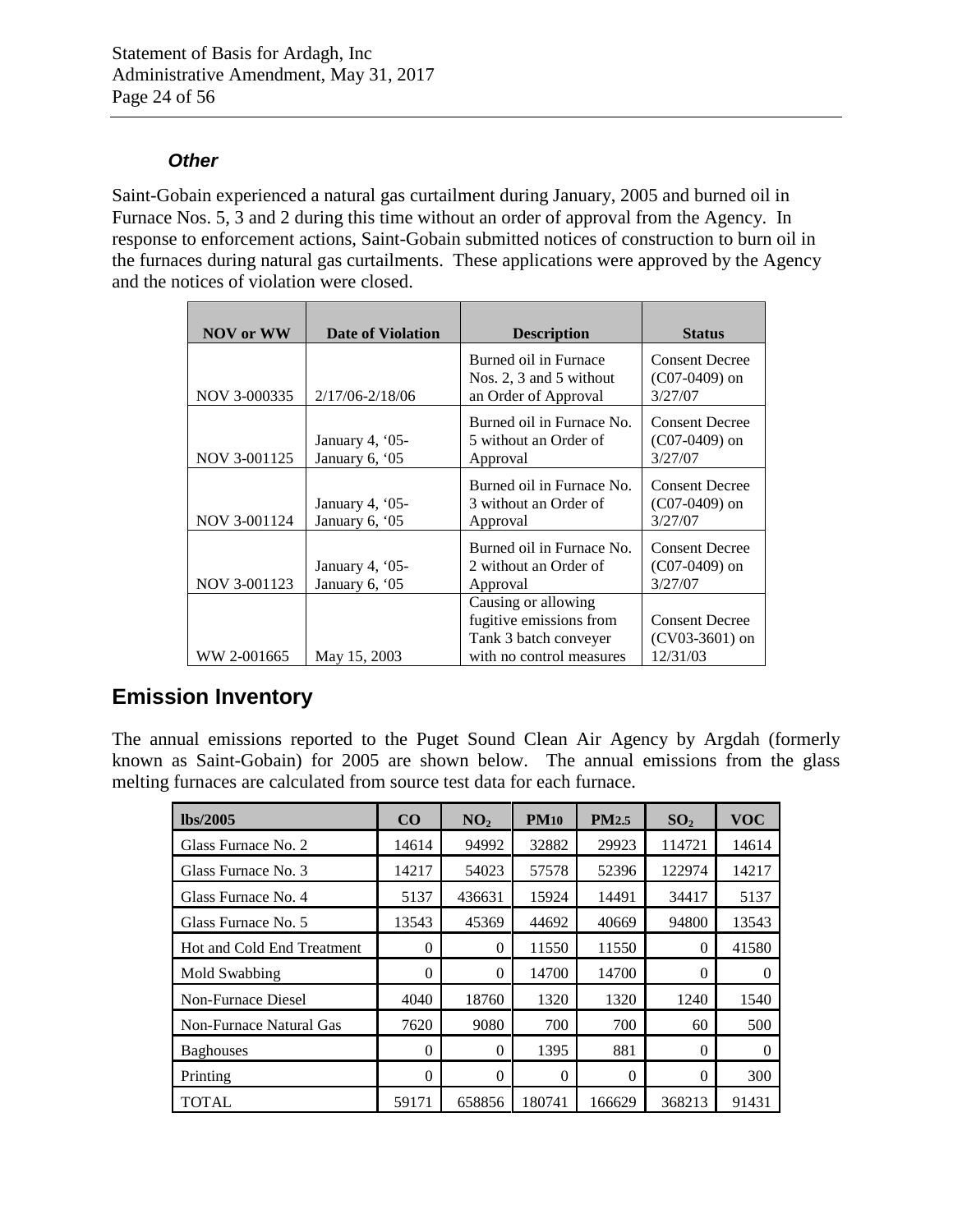## **Explanation of Applicable Requirements**

Applicable requirements are listed in several sections of this operating permit as outlined below. The permit only lists the requirements that Puget Sound Clean Air Agency has determined to be within the scope of the definition of "applicable requirements" under the operating permit program. Argdah (formerly known as Saint-Gobain) is legally responsible for complying with all applicable requirements of the operating permit and other requirements that do not fit the definition of "applicable requirements" found in Chapter 173-401 Washington Administrative Code (WAC).

Applicable requirements that are not ongoing are not included in the permit because they are not in effect during the term of the permit (a.k.a. "obsolete"). However, these requirements are addressed in this statement of basis.

# **Applicable Requirements**

Argdah (formerly known as Saint-Gobain) is subject to all the requirements listed in all the tables contained in Section I of the permit. Section I.A contains the requirements that are applicable facility-wide. The Puget Sound Clean Air Agency did not repeat the facility-wide requirements listed in Section I.A in Section I.B, unless the monitoring method was specific to the listed emission unit. If the Enforceable Requirement listed in Section I.A is duplicative of the Enforceable Requirement in Section I.B, then only the monitoring and recordkeeping method specified in Section I.B shall be required for the specific emission units, and the monitoring and recordkeeping method specified in Section I.A shall not apply to that unit or units.

The tables list the citation for the "applicable requirement" in the second column. The third column (Date) contains the adoption or effective date of the requirement. In some cases, the effective dates of the federally enforceable requirement and the state-only requirement may be different because only rules approved by EPA through Sections 110, 111, and 112 of the federal Clean Air Act are federally enforceable and either the state has not submitted the regulation to the EPA or the EPA has not approved it.

The first column is used as an identifier for the requirement, and the fourth (Requirement Paraphrase) column paraphrases the requirement. The first and fourth columns are for information only and are not enforceable conditions of this permit. The actual enforceable requirement is embodied in the requirement cited in the second and third columns.

The fifth column (Monitoring, Maintenance & Recordkeeping Method) identifies the methods described in Section II of the permit. Following these methods is an enforceable requirement of this permit. The sixth column (Emission Standard Period) identifies the averaging time for the emission standard and/or the minimum length of one reference method run. Section V.N.1 of the permit identifies the number of separate runs for determining compliance using the reference method. The last column (Reference Test Method) identifies the reference method associated with an applicable emission limit that is to be used if and when a source test is required. In some cases where the applicable requirement does not cite a test method, one has been added.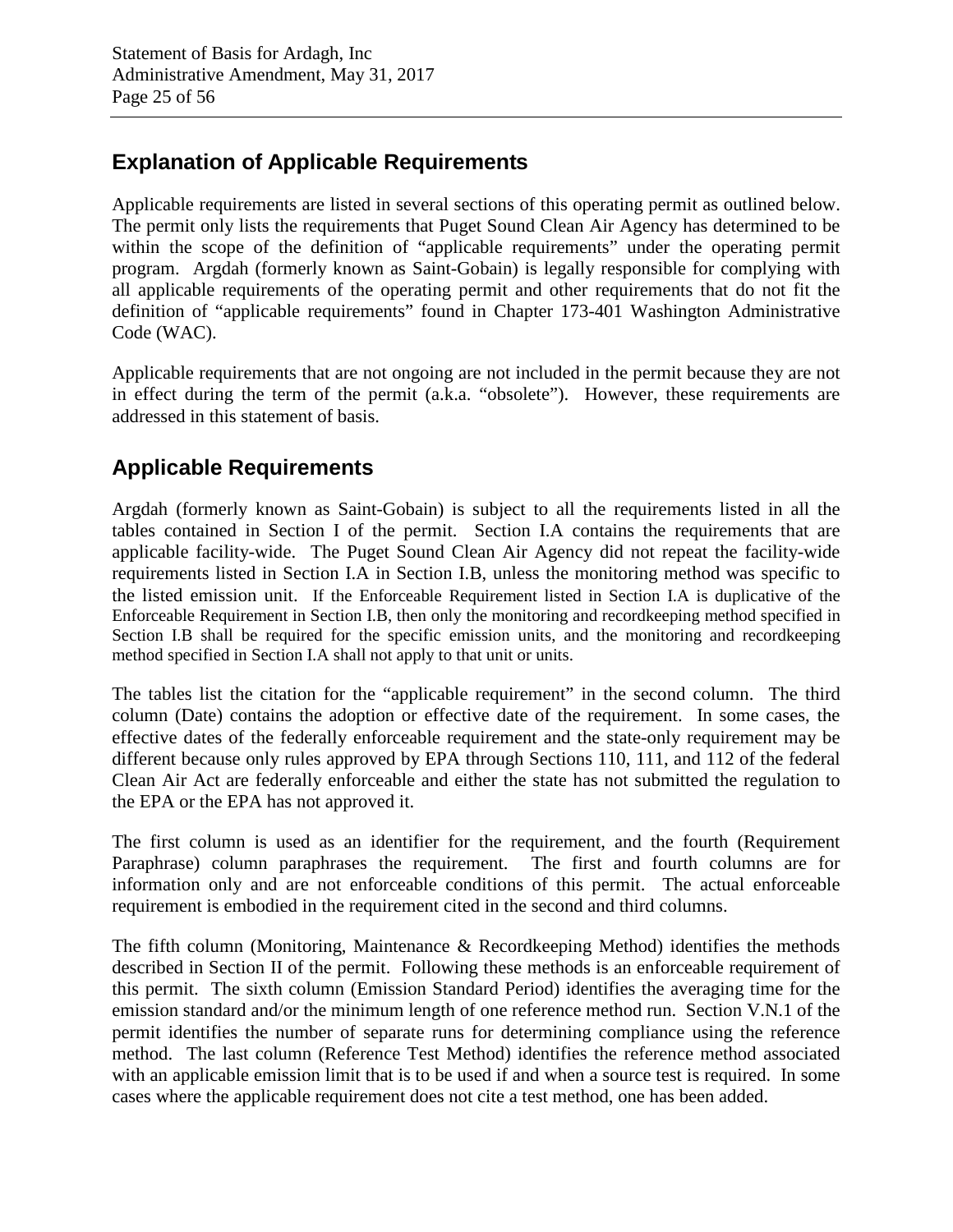The permit identifies a specific method and the adoption date. Puget Sound Clean Air Agency Regulation I, Section 3.07(a) states that testing for compliance must follow the current EPAapproved methods unless specific methods have been adopted by the Puget Sound Clean Air Agency Board of Directors. WAC 173-400-105(4) allows either EPA 40 CFR 60 Appendix A or procedures in Ecology's *"Source Test Manual – Procedures for Compliance Testing as of July 12, 1990."* These three requirements may conflict if the current method is not listed in the permit. However, EPA seldom significantly changes the Reference Methods and the current method could be used as credible evidence of an emission violation. Finally, major changes in the Reference Test Method may necessitate reopening the permit.

In the event of conflict or omission between the information contained in the fourth and sixth columns and the actual statute or regulation cited in the second column, the requirements and language of the actual statute or regulation cited shall govern. For more information regarding any of the requirements cited in the second and third columns, refer to the actual requirements cited.

**Recently amended Puget Sound Clean Air Agency Regulations.** The Puget Sound Clean Air Agency Board of Directors has recently amended several sections of its regulations. These amended sections are listed as State/Puget Sound Clean Air Agency enforceable requirements in the permit. The versions of the regulations that are in the SIP are listed as federally enforceable requirements. The amended versions will be (or in some cases have been) forwarded to EPA as SIP amendments. Upon approval of the SIP changes, the revised versions of the regulations will be federally enforceable and the old version will no longer apply.

## **Section I.A (Facility-Wide)**

## **1. Requirements I.A.1 and I.A.2 - 20% General Opacity**

I.A.1 and I.A.2: Both Puget Sound Clean Air Agency Regulation I, Section 9.03 and WAC 173- 400-040(1) rules contain a 20% opacity standard not to be exceeded for more than three minutes in an hour. The 20% opacity standard applies facility-wide; however, several emission units have different monitoring methods and are explained below. The glass melting furnaces have specific opacity standards that are explained under Emission Unit 1, Glass Melting Furnaces.

Regulation I, Section 9.03 (March 11, 1999) will be superseded by Regulation I, Section 9.03 (March 25, 2004) upon its adoption into the SIP; however, the levels of the standards are the same.

The monitoring method for plant-wide visual emission monitoring is based on visual inspections once per quarter of general emission points at Saint-Gobain, with the source taking corrective action within 24 hours or using the opacity reference test method to determine opacity if any visible emissions are noted. The Puget Sound Clean Air Agency has determined that the monitoring should be quarterly for the reasons listed below.

1) Initial compliance. There have been no notices of violation (NOVs) issued by the Puget Sound Clean Air Agency during the last ten years for failure to meet this plant-wide visual emission requirement of Regulation I, Section 9.03. Saint-Gobain is presumed to be able to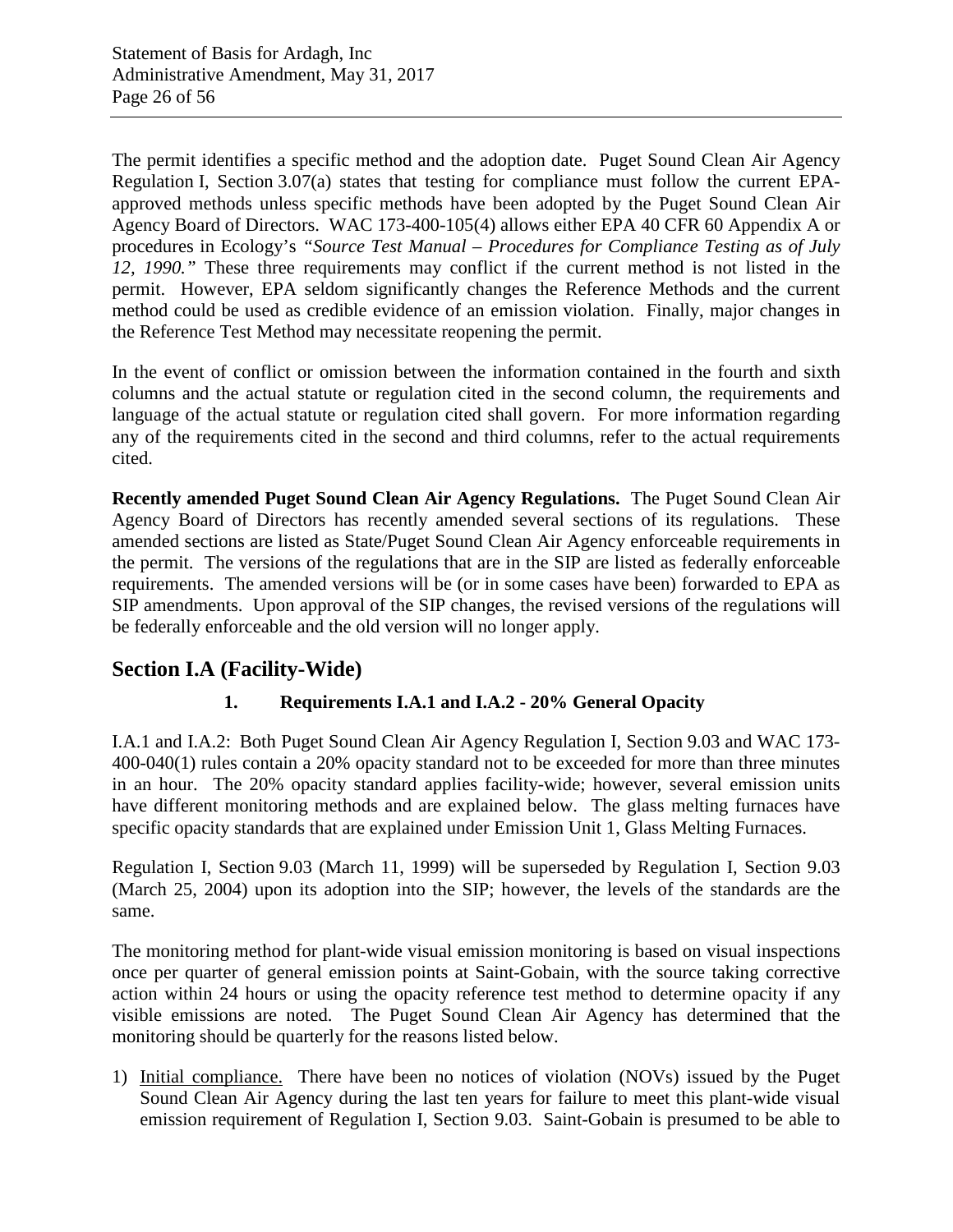comply with this facility-wide visual opacity requirement (see [Compliance History\)](#page-6-0). Therefore, the Puget Sound Clean Air Agency concludes that this facility-wide visual inspection frequency will assure continued compliance with the opacity requirements.

- 2) Margin of compliance. Because no plant-wide visual opacity violations have been observed by the Puget Sound Clean Air Agency, this Agency concludes that the margin for opacity compliance is large enough to justify visual inspections at this frequency. By following this monitoring frequency, Saint-Gobain will take corrective action before a violation occurs. Recording of visible emissions is not necessarily a deviation of the opacity requirements. However, failure to take timely corrective action, as defined by the monitoring method, is a deviation of the specific permit term. Taking corrective action does not relieve Saint-Gobain from the obligation to comply with the opacity requirement itself.
- 3) Variability of process and emissions. The general equipment operates on a relatively constant production rate, both during a per-shift basis and during a per-hour basis, so emissions can be expected to be relatively constant during the time period of the emission standard, expect for mold swabbing which is handled below.
- 4) Environmental impacts of problems. Observed visual opacity is generally related to emissions of particulate matter or finely divided liquid droplets. If opacity problems are observed, operations or maintenance problems are the most likely cause and must be addressed quickly by following and upgrading the O&M Plan to avoid emissions that would have a significant environmental impact. Based on emission estimates reported by Saint-Gobain, the plant-wide emissions of PM10 are about 90 tons per year.
- 5) Technical considerations. Saint-Gobain is required to perform quarterly self-inspections. By following this inspection frequency, following a good O&M Plan, and by making corrections and modifications to this Plan, Saint-Gobain will likely avoid catastrophic failure of the air pollution generating or controlling equipment which is the main cause of opacity standard deviations at Saint-Gobain. Catastrophic failure of specific air pollution generating equipment is the most likely source of an opacity standard deviation at Saint-Gobain. Additional monitoring procedures for specific emission units are specified in the operating permit.

## **2. Requirements I.A.3 and I.A.4 - Particulate**

I.A.3: Section 9.09 applies to all equipment used in a manufacturing process.

I.A.4: WAC 173-400-060 (September 20, 1993) will be superseded by the February 10, 2005 version of WAC 173-400-060 upon its adoption into the SIP. The federally enforceable and the current versions contain the same emission limit of 0.10 gr/dscf and apply to all general process units (i.e., units using a procedure or a combination of procedures for the purpose of causing a change in material by either chemical or physical means, excluding combustion).

For these facility-wide requirements, the monitoring method is based on visual inspections once per quarter of general air pollution generating equipment at Saint-Gobain not covered by Emissions Unit Specific Applicable Requirements (I.A.2), with Saint-Gobain taking corrective action within 24 hours of the initial observation until there are no visible emissions or,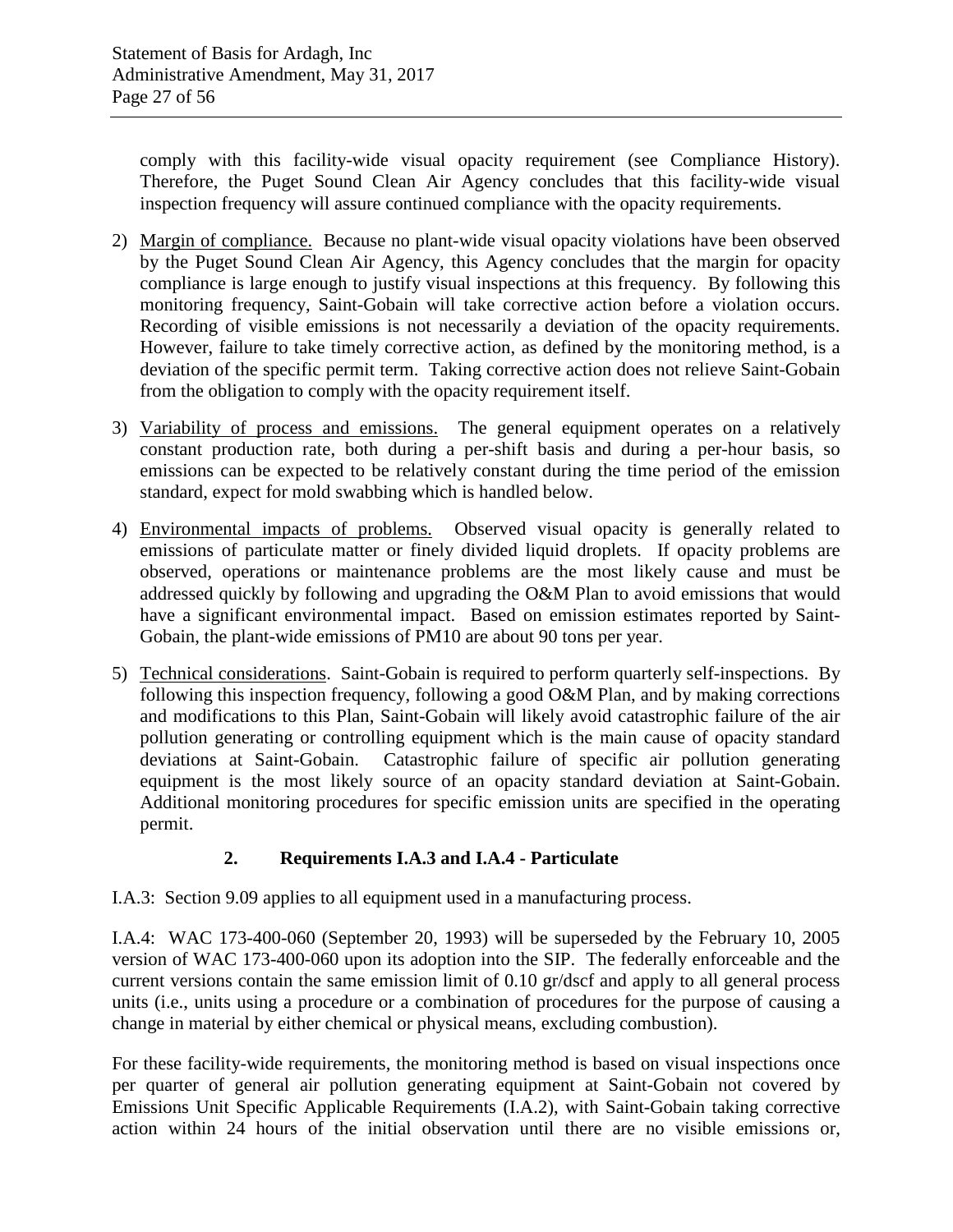alternatively, recording the opacity using the reference test method, or shutting down the unit or activity until it can be repaired. Because particulate and opacity are, in general, physically related, the particulate monitoring for this requirement is the same as opacity (Requirements I.A.1 and I.A.2).

## **3. Requirement I.A.5 - General SO2**

I.A.5: Both Puget Sound Clean Air Agency Regulation I, Section 9.07 and WAC 173-400- 040(6) are equivalent requirements  $(SO<sub>2</sub>$  emissions not to exceed 1000 ppm), except for the second paragraph of the WAC 173-400-040(6) which is not in the Puget Sound Clean Air Agency regulation. That paragraph, which is not federally enforceable, allows for exceptions to this requirement if the source can demonstrate that there is no feasible method of reducing the  $SO<sub>2</sub>$  concentrations to 1000 ppm. Since Puget Sound Clean Air Agency rules do not allow the exception, the second paragraph does not apply to Saint-Gobain. Emission Unit 1 (see Requirements EU 1.15-1.18, Orders of Approval No. 5193, 5289 and 9322, and 9369) also contains  $SO<sub>2</sub>$  emission limits for the glass melting furnaces.

The activities at Saint-Gobain that can contribute to sulfur emissions include facility-wide burning of pipeline quality natural gas, glass melting furnace raw materials and the sulfur treatment process.

## SO2 from Facility-Wide Burning of Pipeline Quality Natural Gas

"Natural gas" means a mixture of gaseous hydrocarbons, with at least 80 percent methane (by volume), and of pipeline quality, such as the gas sold or distributed by any utility company regulated by the Washington Utilities and Transportation Commission. Natural gas may also be referred to as "pipeline quality natural gas." Saint-Gobain receives the same natural gas as all of the other natural gas consumers, private and industrial, in the Northwest. According to Section 1.4-3 of AP-42, natural gas contains approximately 2000 grains of sulfur per million cubic feet, which is equivalent to approximately 3.4 parts of sulfur per million cubic feet of natural gas, as shown in the following calculation:

$$
\frac{2,000 \text{ gr S}}{1,000,000 \text{ ft}^3 \text{ nat. gas}} \times \frac{1 \text{ lb}}{7000 \text{ gr}} \times \frac{385 \frac{\text{ft}^3}{\text{moles}}}{32 \frac{\text{lb}}{\text{moles}}} = 3.44 \times 10^{-6} \frac{\text{ft}^3 \text{ S}}{\text{ft}^3 \text{ nat. gas}} = 3.44 \text{ ppmdv S}
$$

According to *Perry's Chemical Engineer's Handbook*, each cubic foot of natural gas requires approximately 10 cubic feet of air for combustion, yielding approximately 11 cubic feet of combustion exhaust gases, consisting mostly of nitrogen, water vapor, and carbon dioxide. The sulfur in the natural gas will almost all be converted to sulfur dioxide, with each cubic foot of sulfur producing the same volume of sulfur dioxide. Since each cubic foot of natural gas contains  $3.44 \times 10^{-6}$  cubic feet of sulfur, each cubic foot of stack exhaust will contain approximately:

$$
3.44 \times 10^{-6} \frac{ft^3 S}{ft^3 n at. gas} \times \frac{1 ft^3 SO_2}{1 ft^3 S} \times \frac{1 ft^3 n at. gas}{11 ft^3 stack exhaust} = 0.313 \times 10^{-6} \frac{ft^3 SO_2}{ft^3 stack exhaust}.
$$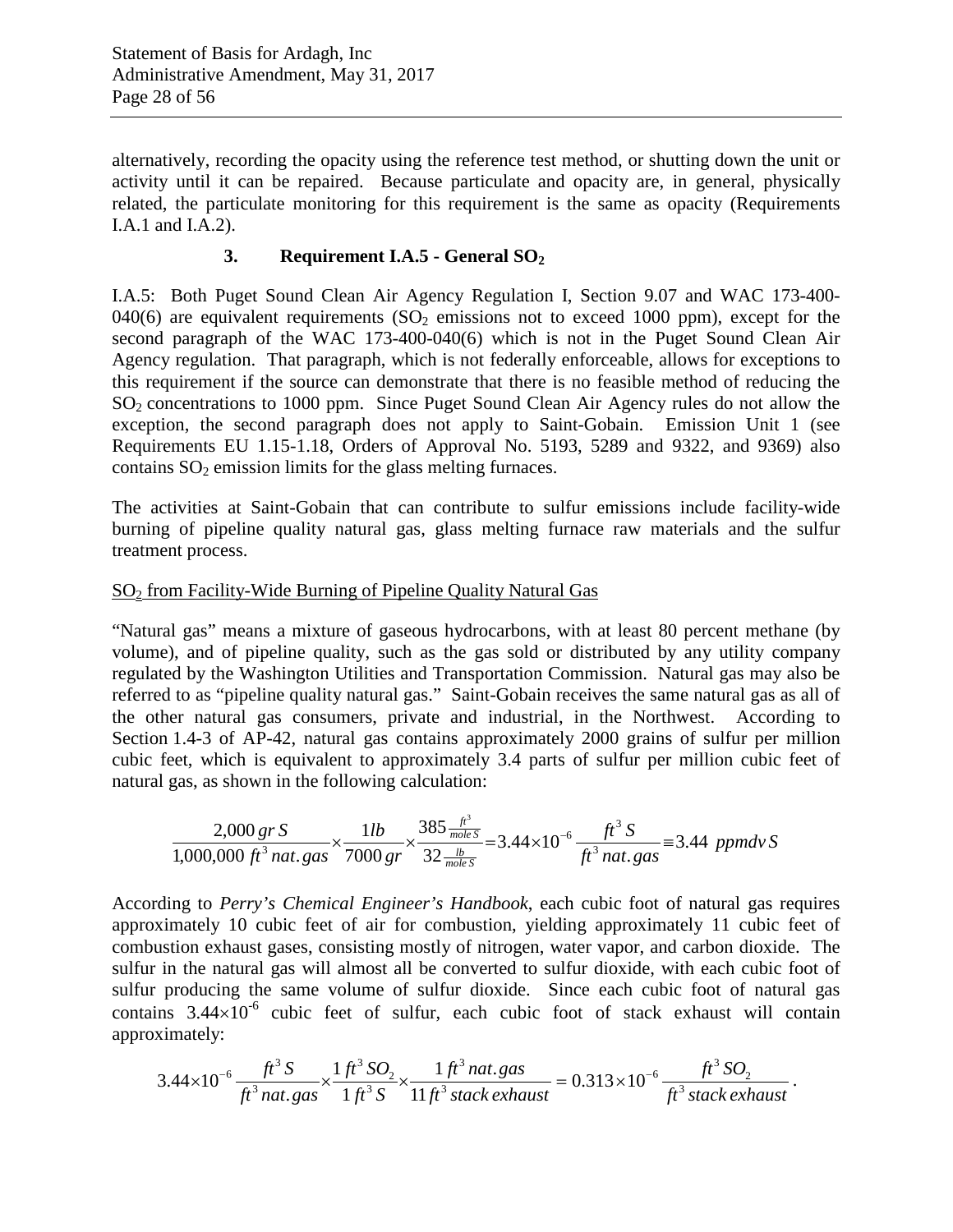The burning of natural gas generates about  $0.31$  ppmdv  $SO<sub>2</sub>$ . This estimated value is less than one-tenth of one percent of the  $1,000$  ppm  $SO<sub>2</sub>$  standard.

Therefore, on a facility-wide basis, it is reasonable to assume that the combustion of natural gas will not exceed the  $1,000$  ppm  $SO<sub>2</sub>$  limits in Puget Sound Clean Air Agency Regulation I, Section 9.07 and WAC 173-400-040(6).

#### Sulfur Treatment Process

The sulfur treatment process (not currently used) uses  $SO_2$  gas to treat glassware to provide a chemical resistance product. The sulfur treatment process uses between 4-7 lbs  $SO_2$ /hr. Some of the  $SO<sub>2</sub>$  is adsorbed onto the surface of glassware in treatment. The Notice of Construction Application shows the maximum potential  $SO_2$  concentration cannot exceed 860 ppm at 7 lbs  $SO_2$ /hr. Therefore, no monitoring for Requirement I.A.5 plant-wide is required.

The emissions of  $SO<sub>2</sub>$  from the glass melting furnaces are covered under the specific emission units.

The remaining federally enforceable requirements in Section I.A do not contain Emission Standard Reference Test Methods or an Emission Standard Period. The Puget Sound Clean Air Agency has determined they are not necessary for these requirements. The Puget Sound Clean Air Agency will use the results of monitoring and observations, the review of operation and maintenance procedures and other information available to determine compliance with these requirements.

## **4. Requirement I.A.6 - Emissions That May Be Environmentally Detrimental or Cause a Nuisance**

I.A.6: WAC 173-400-040(5) (September 9, 1993) will be superseded by WAC 173-400-040(5) (February 10, 2005) upon adoption into the SIP.

Argdah (formerly known as Saint-Gobain) handles or processes materials that have a potential to cause fugitive dust emissions that may be environmentally detrimental or cause a nuisance. However, except for railcar unloading activities, the materials are handled or processed inside buildings that are totally enclosed and all the roadways and parking lots are paved. At least since 1986, the Puget Sound Clean Air Agency has not issued any NOVs for fugitive dust emissions from the plant grounds, nor have complaints been received for problems that were environmentally detrimental or that caused a nuisance. (A written warning was issued for fugitive emissions from a batch conveyor on May 15, 2003.) Therefore, the monitoring method specifies visual inspections once per quarter of the facility to monitor for fugitive emissions. The monitoring method is based on visual inspections with Saint-Gobain taking corrective action within 24 hours, if any fugitive dust emissions are noted.

The Puget Sound Clean Air Agency has determined that the monitoring should be once per quarter for the following reasons:

1) Initial compliance. Saint-Gobain has not been the subject of nuisance complaints and is considered to comply with this requirement.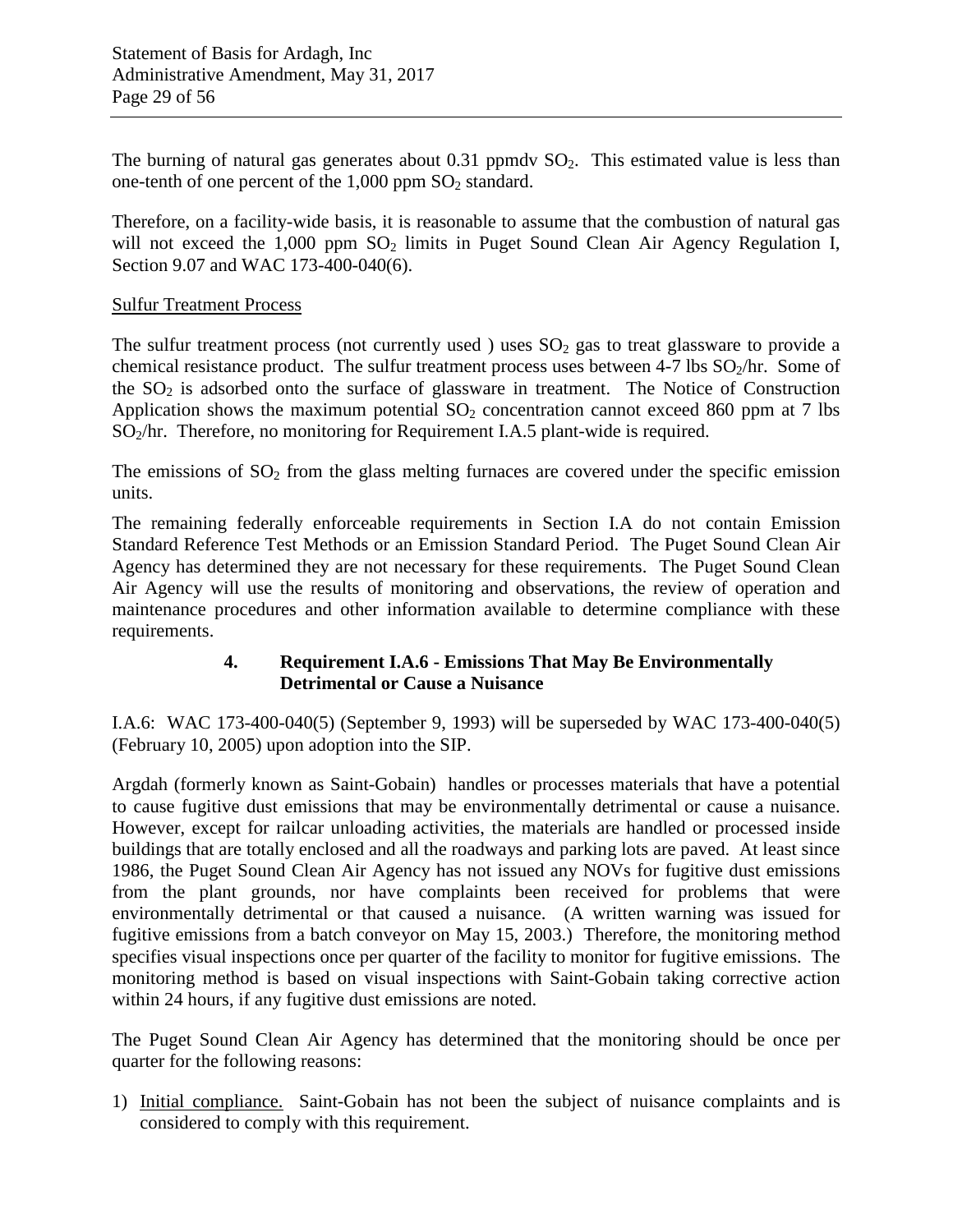- 2) Margin of compliance. Saint-Gobain handles and processes tons of dry dusty materials daily and, therefore, has significant potential to cause general fugitive dust emissions as well as potential visible source emissions that can be an environmental nuisance. Although all the roadways and parking lots are paved within the Saint-Gobain plant boundary and all significant emission points are operated correctly, some potential remains for the generation of air contaminant emissions in sufficient quantities to be injurious or unreasonably interfere with enjoyment of life and property. However, the margin for compliance is considered to be large enough that this frequency is justified.
- 3) Variability of process and emissions. Because the manufacturing process is relatively constant, it is unlikely that the variability of the process itself will cause emissions leading to environmentally detrimental problems or cause nuisances while the plant is normally operating.
- 4) Environmental impacts of problems. While there may be significant potential environmental impacts of emissions that may be environmentally detrimental or potentially can cause a nuisance, fugitive dust is primarily composed of large particles that tend to settle out of the air quickly enough that it is generally not carried beyond the property line.
- 5) Technical considerations. It is very likely that emissions from equipment that may cause a nuisance will be identified by this visual inspection monitoring frequency during plant operations and by workers during their normal course of work.

## **5. Requirement I.A.7 - Deposition of Particulate**

I.A.7: WAC 173-400-040(2) (December 23, 2000) is not federally enforceable and prohibits the emission of particulate matter from Saint-Gobain to be deposited beyond the property line in sufficient quantity as to unreasonably interfere with the use and enjoyment of the property upon which the material is deposited. The monitoring method is based on responding to complaints and general inspections of the facility to identify any particulate emissions or deposition of particulate that may unreasonably interfere with the use and enjoyment of property and correcting any problems identified as a result of the inspection or investigation. Receiving complaints does not necessarily mean Saint-Gobain is in violation of this requirement, but triggers action by Saint-Gobain to prevent a violation. There have been no complaints or compliance issues for particulate being deposited on property.

## **6. Requirement I.A.8 - Odor**

I.A.8: WAC 173-400-040(4) (December 23, 2000) is not federally enforceable and addresses odors. The monitoring method is based on responding to complaints and general inspections of Saint-Gobain to identify emissions of odor-bearing contaminants and correcting any problems identified as a result of the inspection or investigation. Receiving complaints does not necessarily mean Saint-Gobain is in violation of this requirement, since the regulation does not prohibit the emission of odors, but prohibits the emission of odors if recognized good practice and procedures are not employed to control emissions. Complaints will trigger action by Saint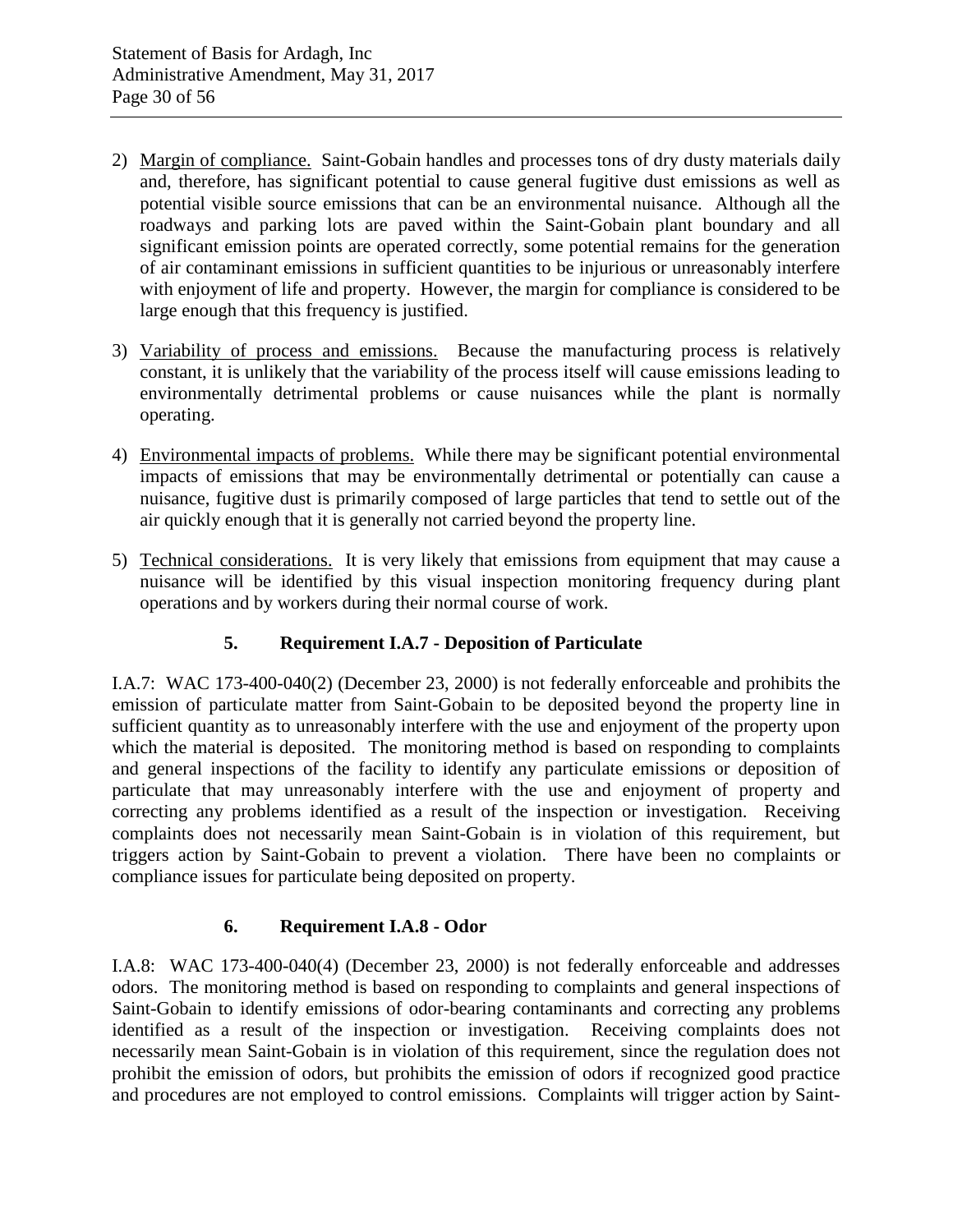Gobain to investigate and prevent a violation. There have been no complaints or compliance issues for odor issues from this source.

#### **10. Requirement I.A.9 – Reasonable Precautions for Fugitive Dust**

I.A.10: Puget Sound Clean Air Agency Regulation I, Section I 9.15(a) (March 11, 1999) states that it shall be unlawful for any person to cause or allow visible emissions of fugitive dust unless reasonable precautions are employed to minimize the emissions. Reasonable precautions include, but are not limited to, the following:

- 1) The use of control equipment, enclosures, and wet (or chemical) suppression techniques, as practical, and curtailment during high winds;
- 2) Surfacing roadways and parking areas with asphalt, concrete, or gravel;
- 3) Treating temporary, low-traffic areas (e.g., construction sites) with water or chemical stabilizers, reducing vehicle speeds, constructing pavement or rip rap exit aprons, and cleaning vehicle undercarriages before they exit to prevent the track-out of mud or dirt onto paved public roadways; or
- 4) Covering or wetting truck loads or allowing adequate freeboard to prevent the escape of dustbearing materials.

Puget Sound Clean Air Agency Regulation I, Section 9.15(a) and WAC 173-400-040(8) require the use of reasonable precautions to minimize fugitive dust emissions; WAC 173-400-040(3) addresses fugitive emissions in nonattainment areas. Recording of fugitive dust emissions is not necessarily a violation of the requirement, since the requirement does not prohibit fugitive dust emissions, but prohibits fugitive dust unless reasonable precautions are employed. Reasonable precautions are employed for all sources of dust at Saint-Gobain. Since facility-wide Saint-Gobain satisfies the four criteria above, Saint-Gobain will generally be able to comply with this standard while complying with the other requirements in the permit. However, because there is a potential for generating fugitive dust, the monitoring method specifies facility inspections once per quarter to monitor for fugitive emissions. The monitoring method is based on visual inspections with Saint-Gobain taking corrective action within 24 hours, if any fugitive dust emissions are noted. The monitoring method is consistent with Puget Sound Clean Air Agency's *"Agency Policy on Fugitive Dust Controls, March 1995,"* which specifies reasonable precautions that must be taken to prevent fugitive dust emissions, but does not necessarily define BACT for all processes.

#### **11. Requirement I.A.10 - Maintain Equipment**

I.A.10: Puget Sound Clean Air Agency Regulation I, Section 9.20 requires Saint-Gobain to maintain equipment in good working order. Section 9.20(a) applies to sources that received a Notice of Construction Order of Approval under Puget Sound Clean Air Agency Regulation I, Article 6. Section 9.20(b) applies to equipment not subject to Section 9.20(a). Section II.A. Monitoring, Maintenance and Recordkeeping Procedures of the permit identifies the minimum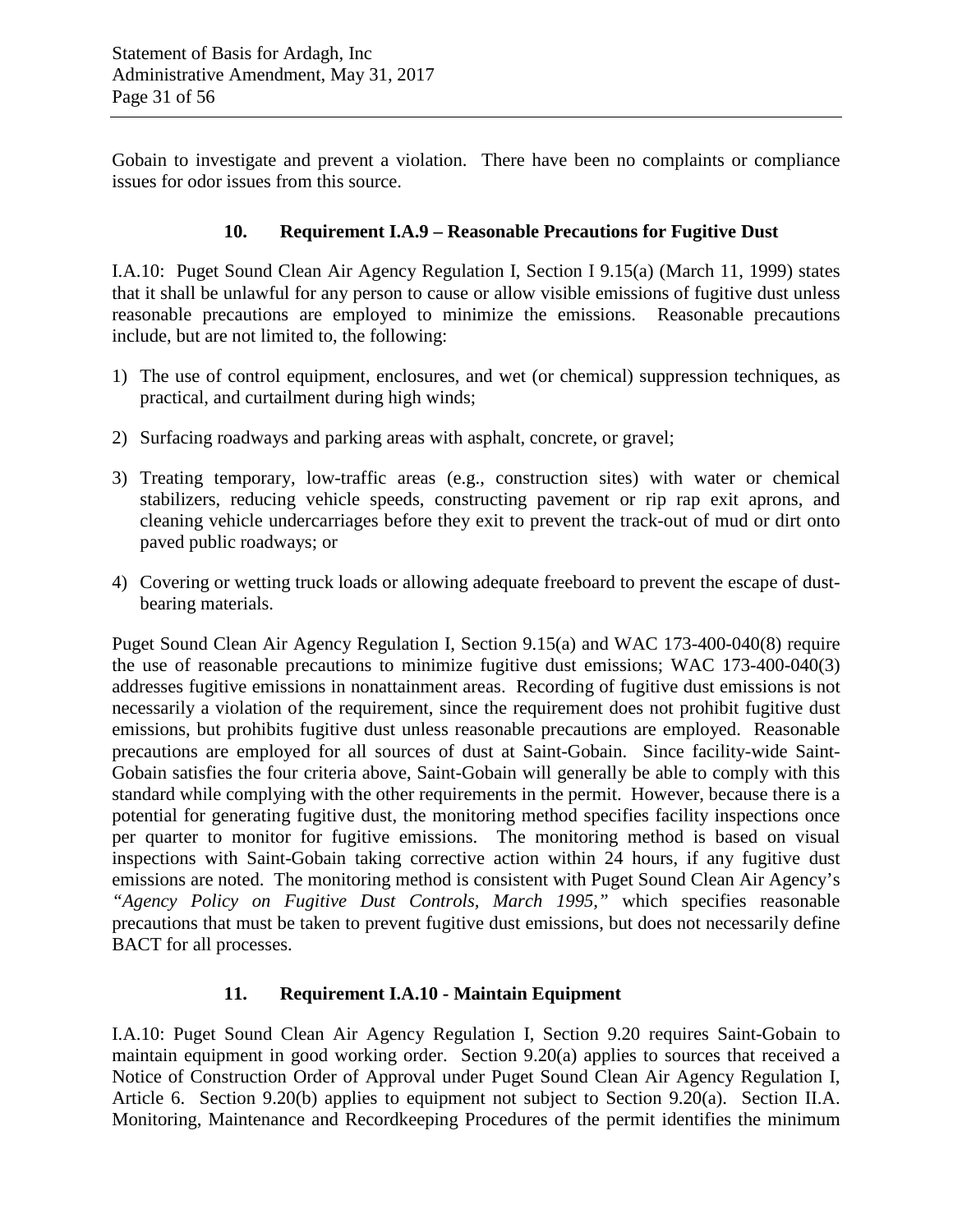monitoring criteria for maintaining equipment in good working order. The section identifies both facility-wide criteria and specific criteria for the emission units and activities. In addition, the facility-wide inspections provide monitoring of the general effectiveness of Saint-Gobain's O&M Plan. The Puget Sound Clean Air Agency chose to list all of Section II.A as the monitoring method because many parts of Section II.A apply to several emission units and activities. Where there are specific monitoring requirements for specific emission units, the Puget Sound Clean Air Agency has listed them in Section II.A.2. The Puget Sound Clean Air Agency has determined that following the requirements of Section II of the permit provides sufficient monitoring criteria to certify that the equipment has been maintained in good working order. However, the Puget Sound Clean Air Agency reserves the right to evaluate the maintenance of each piece of equipment to determine if it has been maintained in good working order.

## **12. Requirement I.A.11 - O&M Plan**

I.A.11: Puget Sound Clean Air Agency Regulation 1, Section 7.09(b) (September 10, 1998) requires Saint-Gobain to develop and implement an O&M Plan to assure continuous compliance with Puget Sound Clean Air Agency Regulations I, II, and III. This requirement specifies that the O&M Plan shall reflect good industrial practice, but does not define how to determine good industrial practice. To clarify the requirement, the Puget Sound Clean Air Agency has added that, in most instances, following the manufacturer's operations manual or equipment operational schedule, minimizing emissions until repairs can be completed and taking measures to prevent recurrence of the problem may be considered good industrial practice. This language is consistent with a Washington Department of Ecology requirement in WAC 173-400-101(4). The Puget Sound Clean Air Agency has also added language establishing criteria for determining if good industrial practice is being used. These criteria include monitoring results, opacity observations, review of operations and maintenance procedures, and inspections of the emission unit or equipment. The Puget Sound Clean Air Agency added this wording in response to Washington State court decision, Longview Fibre Co. v. DOE, 89 Wn. App. 627 (1998), which held that similar wording was not vague and gave sufficient notice of prohibited conduct.

Puget Sound Clean Air Agency Regulation I, Section 7.09(b) also requires Saint-Gobain to promptly correct any defective equipment. However, the underlying requirement in most instances does not define "promptly," hence for significant emission units and applicable requirements that Saint-Gobain has a reasonable possibility of violating or that a violation would cause an air quality problem, the Puget Sound Clean Air Agency added clarification that "promptly" usually means within 24 hours. For many insignificant emission units and for equipment not listed in the permit, "promptly" cannot be defined, because the emission sources and suitable pollution control techniques vary widely, depending on the contaminant sources and the pollution control technology employed. However, the permit identifies a means by which to identify if Saint-Gobain is following good industrial practice.

As described in Section V.Q, Saint-Gobain must report to the Puget Sound Clean Air Agency any instances where it failed to promptly repair any defective equipment. In addition, Saint-Gobain has the right to claim certain problems were a result of an emergency (Section V.S) or unavoidable (Section V.T).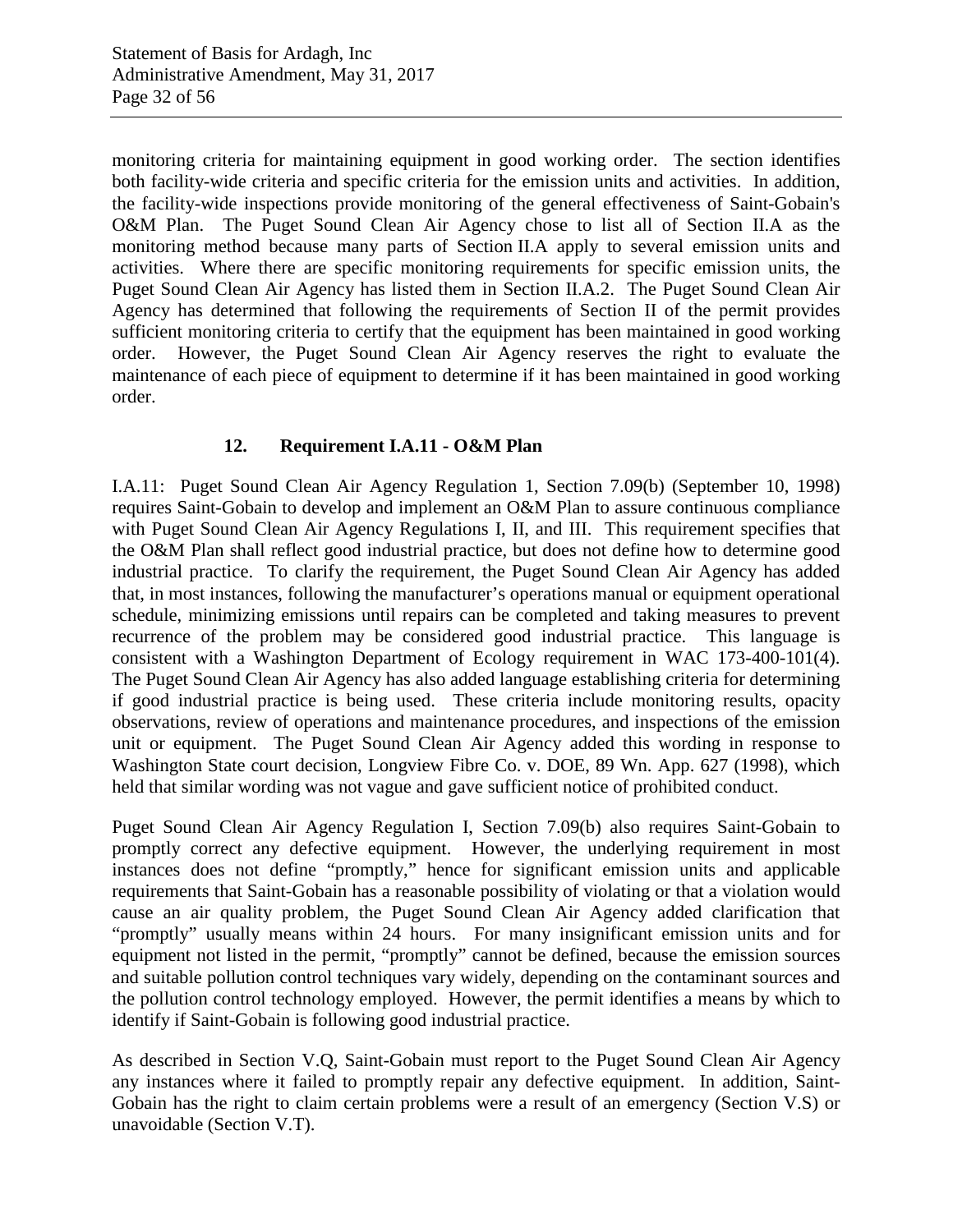Following these requirements demonstrates that Saint-Gobain has properly implemented the O&M Plan, but it does not prohibit the Puget Sound Clean Air Agency or EPA from taking any necessary enforcement action to address violations of the underlying applicable requirements after proper investigation.

## **13. Requirement I.A.13 - HCl Emissions**

I.A.13: Puget Sound Clean Air Agency Regulation I, Section 9.10(a) (June 9, 1988) specifies that HCl emissions shall not exceed 100 ppm (dry), corrected to 7%  $O_2$  for combustion sources. Since Saint-Gobain burns only pipeline-grade natural gas that contains no chlorine, and because the amount of chlorine in the raw materials is negligible, the general HCl emissions are incapable of exceeding this standard. Therefore, there is no requirement for monitoring.

## **14. Requirement I.A.14 - Emissions That May be Environmentally Detrimental or Cause a Nuisance**

I.A.14: RCW 70.94.040 is similar to Puget Sound Clean Air Agency Regulation I, Section 9.11 and is not a federally enforceable requirement.

## **Section I.B. (Emission Unit Specific Applicable Requirements)**

Section I.B. of the permit lists applicable requirements that are specific to an emission unit or activity. The Generally Applicable Requirements of Section I.A. apply to all the emission units listed in Section I.B. and are not repeated in this section. Monitoring Methods and Reference Methods are also identified if they are different from, or in addition to, those listed in Section I.A.

All generally applicable requirements apply to the specific emission units. To simplify the permit, the Puget Sound Clean Air Agency did not repeat these requirements for each unit unless a specific monitoring requirement applied. Federally enforceable requirements that are specific to the operations are listed.

#### **15. Requirements EU 1.1 and EU 1.2 - Glass Melting Furnaces No. 2, No. 3, No. 4 and No. 5, 20% Visual Opacity**

EU 1.1 and EU 1.2: Both Puget Sound Clean Air Agency Regulation I, Section 9.03 and WAC 173-400-040(1) contain a three-minute 20% visible opacity standard that applies facility-wide at this source. Both these rules are enforced by performing EPA Method 9 for visual opacity as determined external to the stack.

EU 1.2: The WAC 173-400-040(1) (September 20, 1993 and December 20, 2005) rules contain a 20% visual opacity standard that applies to the emissions of Glass Melting Furnaces No. 2, No. 3, No. 4 and No. 5. While the December 10, 2005 version will supersede the September 20, 1993 version upon adoption into the SIP, both versions have the same wording.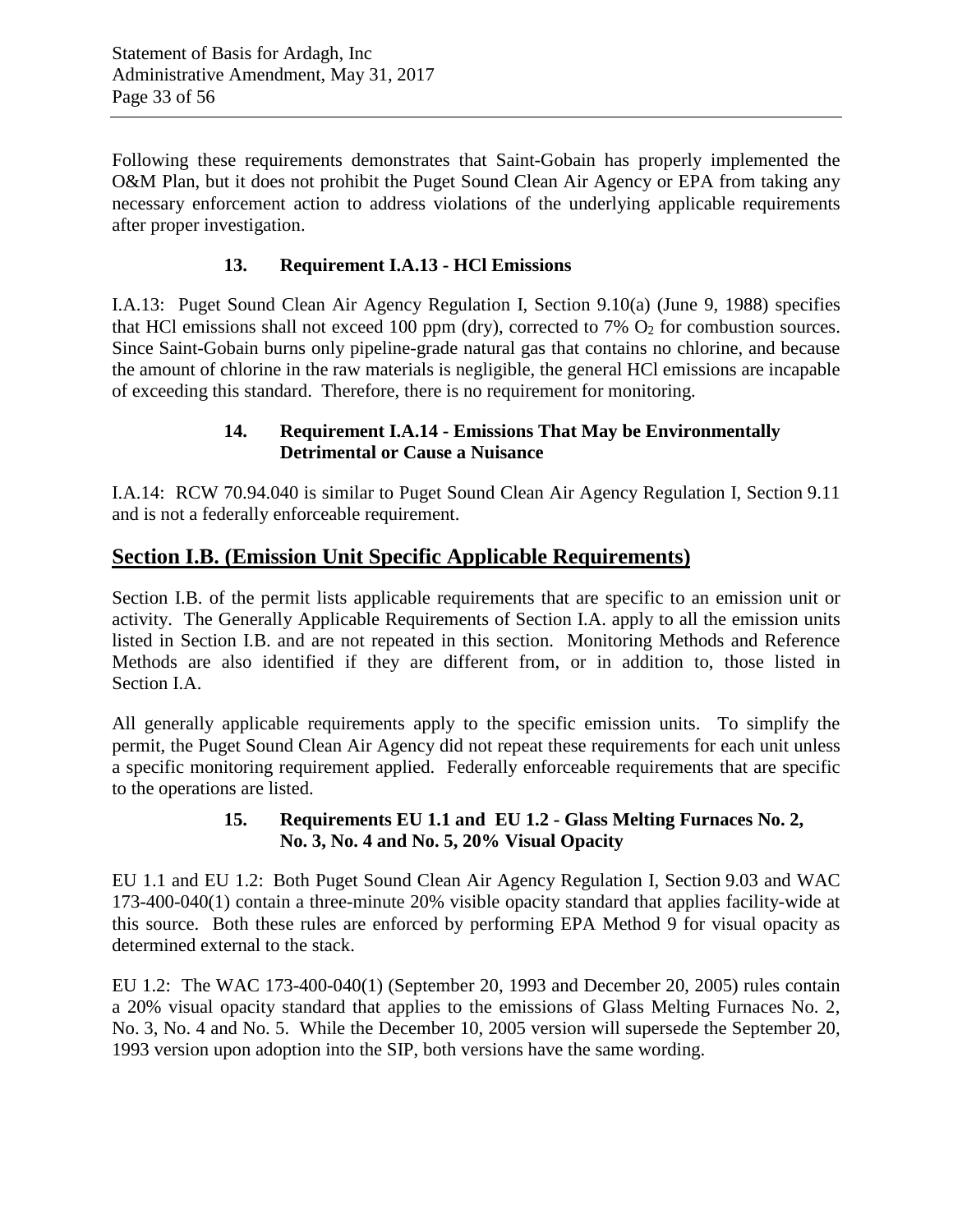Statement of Basis for Ardagh, Inc Administrative Amendment, May 31, 2017 Page 34 of 56

The monitoring method for these visible opacity standards for Glass Melting Furnaces No. 2, No. 3, No. 4 and No. 5 is quarterly reference method opacity observations conducted during the particulate testing of the furnaces.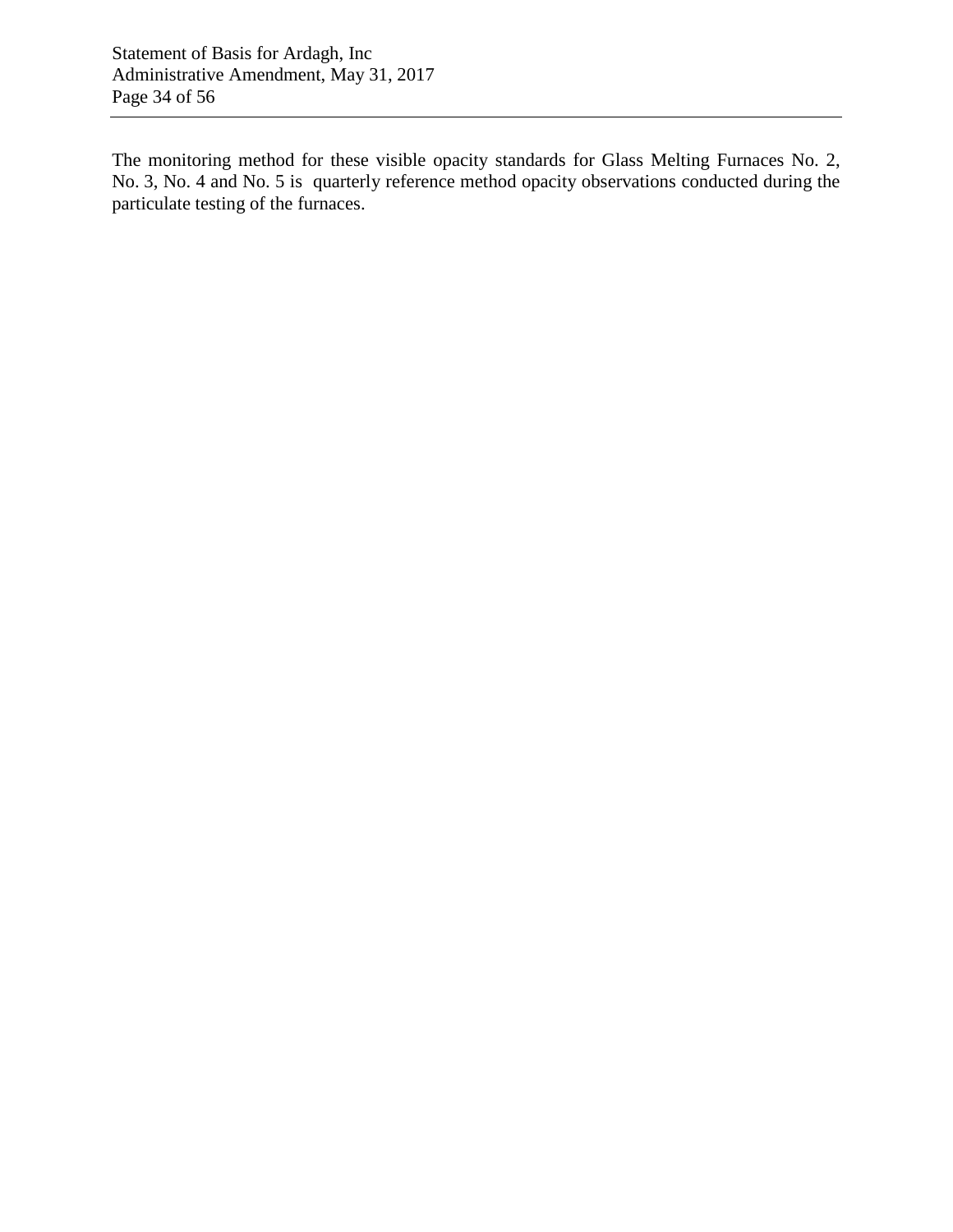## **16. Requirement EU 1.3 - Glass Melting Furnaces 20% In-stack Opacity Standard**

EU 1.3: The rule specifically covers the opacity from glass furnaces and establishes a six-minute 20 % average opacity requirement. The monitoring method follows Regulation I, Sections 9.04(b)(3), 12.01 and 12.03, (April 9, 1998) and contains monitoring specification, quality assurance procedures, and data recovery requirements.

Glass Melting Furnaces No. 2, No. 3, No. 4 and No. 5 all must meet the opacity limit of 20% for any consecutive 6-minute period. Per Regulation I, Section 9.04(e), this requirement does not apply to furnaces equipped with wet scrubbers. Order of Approval No. 9528 specifies the scrubber parameter monitoring that will apply to Furnace No. 5 upon startup of the cloud chamber scrubber. Additionally, the visual opacity requirement in Regulation I, Section 9.03 applies to furnaces with wet scrubbers.

## **17. Requirements EU 1.4 and EU 1.5 - Particulate Emissions Standard**

EU 1.4 limits particulate emissions to 0.05 grain per dry standard cubic foot (gr/dscf) from equipment used in a manufacturing process. EU 1.5: WAC 173-400-060 limits particulate emissions to 0.1 gr/dscf from general process units (i.e., units using a procedure or a combination of procedures for the purpose of causing a change in material by either chemical or physical means, excluding combustion). The State Implementation Plan (SIP) identifies the effective date of WAC 173-400-060 as March 22, 1991; however, the version that was in effect on August 20, 1993 became effective on February 10, 2005.

The required monitoring methods include: quarterly Glass Furnace emission tests, annual simultaneous Glass Furnace emission tests, and continuous opacity monitoring readings. This monitoring will provide more frequent means for compliance assurance than the indirect parametric equations that were initially followed (see Modification 1 at end). In addition, Furnaces No. 2, 3 and 5 triggered the requirements of 40 CFR 60, Subpart CC for glass furnaces when the oxy-fuel conversion was initiated and include monitoring (see EU 1.12 below).

## **19. Requirement EU 1.6 - Glass Melting Furnaces No. 2, No. 3, No. 4 and No. 5 (Order of Approval No. 8244) Simultaneous PM10 Limit**

EU 1.8: Order of Approval No. 8244 (June 14, 2001) limits the PM10 emissions from Glass Melting Furnaces No. 2, No. 3, No. 4 and No. 5. Puget Sound Clean Air Agency Order of Approval No. 8244 (June 14, 2001), Condition No. 10 states:

*"This Order of Approval No. 8244, issued to amend limits, hereby supersedes and cancels Order of approval No. 5256 dated December 22, 1994 and will become effective at such time that the EPA adopts this version into the SIP."*

Upon the adoption of Order of Approval No. 8244 into the SIP, it will replace Order of Approval No. 5256 (EU 1.7) as a SIP requirement.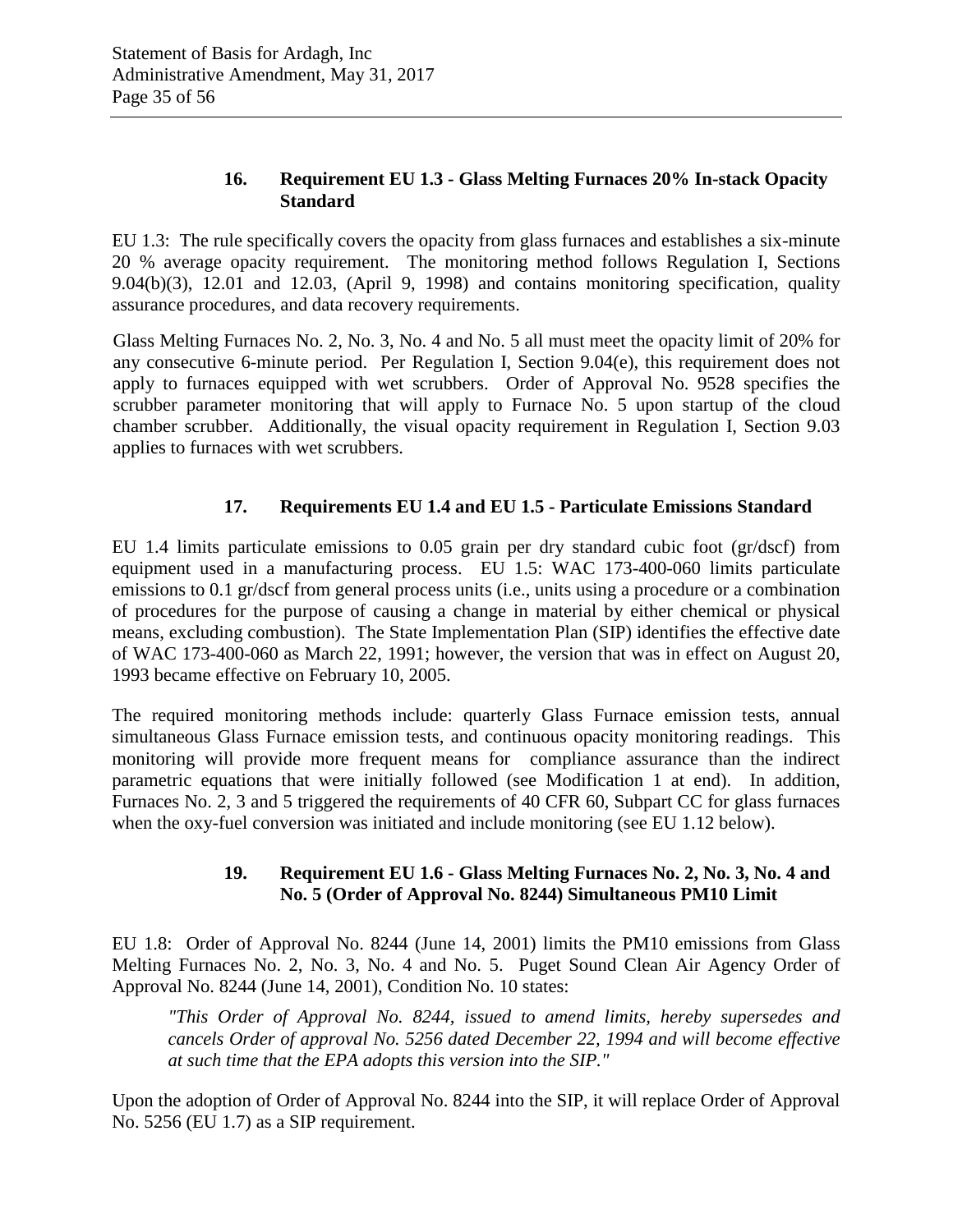This Order of Approval contains a total mass emission rate (lb/hr) standard for the total emissions from all Glass Melting Furnaces (No. 2, No. 3, No. 4, and No. 5) and requires simultaneous source testing of all operating furnaces using Puget Sound Clean Air Agency Reference Method 5 (II A.2(e)).

#### **20. Requirement EU 1.7 through EU 1.10 - Glass Melting Furnaces No. 2 through 5 (Orders of Approval Nos. 9369, 9322, 5289, and 5193) PM10**

EU 1.7-EU 1.10: Orders of Approval Nos. 9369 (April 20, 2006), 9322 (April 20, 2006), 5289 (January 24, 1994) and No. 5193 (January 24, 1994) limit the PM10 emissions from Glass Melting Furnaces No. 2 and 5 (0.5 lb/ton of glass).

These Orders of Approval have standards for mass emission rates (0.5 lb/ton of glass Furnaces No. 2-5) that apply to glass melting.

The monitoring method identified for Requirements EU 1.5 and EU 1.6 (quarterly source testing) will also provide adequate data assuring compliance with these Best Available Control Technology (BACT) derived limits included in these Orders of Approval.

## **21. Requirements EU 1.11 through EU 1.18 - Glass Melting Furnaces No. 2 through 5, Orders of Approval Nos. 9369, 9322, 5289 and No. 5193,**  for  $NOx$  and  $SO<sub>2</sub>$

EU 1.11 – EU 1.14: Orders of Approval Nos. 9369 (April 20, 2006), 9322 (April 20, 2006), 5289 (January 24, 1994) and No. 5193 (January 24, 1994) limit the  $NO<sub>x</sub>$  emissions from Glass Melting Furnaces Nos. 2 and 5 (3.8 lb NOx/ton of glass). The limit for Furnace Nos. 2 and 5 apply to both gas and oil firing.

EU 1.15 – EU 1.18: Orders of Approval Nos. 9369 (April 20, 2006), 9322 (April 20, 2006), 5289 (January 24, 1994) and No. 5193 (January 24, 1994) limit the  $SO<sub>2</sub>$  emissions from Glass Melting Furnaces No. 2 and 5 (1.6 lb  $SO_2$ /ton of glass). The limit for Furnace Nos. 2 and 5 apply to both gas and oil firing.

## **NOx**

The source test conducted on May 17-20, 1994 found the maximum NOx emissions from all the glass melting furnaces combined operating at maximum capacity would potentially exceed 100 tons per year.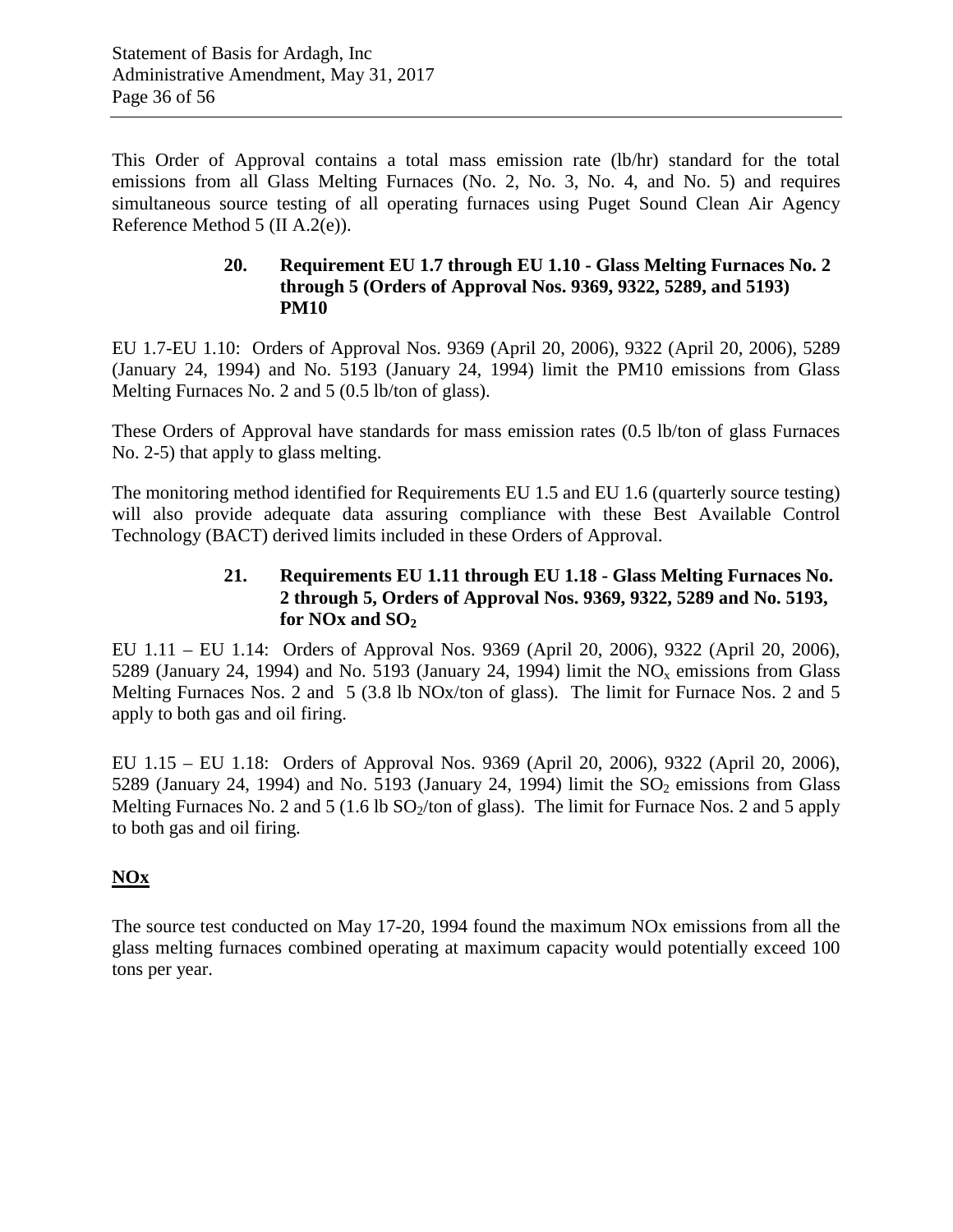|                                                                          | Saint Gobain Glass Furnaces Maximum NOx Emissions                                  |              |       |           |            |              |         |
|--------------------------------------------------------------------------|------------------------------------------------------------------------------------|--------------|-------|-----------|------------|--------------|---------|
| <b>Glass</b>                                                             | Capacity                                                                           | <b>Stack</b> | NOx   | NOx       | Order of   | $NOx$ lb/ton | NOx     |
| Melting                                                                  | ton/day                                                                            | <b>Flows</b> | Lb/hr | $Lb$ /ton | Approval   | Limit        | ton/yr  |
| Furnace                                                                  | As tested                                                                          | dscfm        |       | glass     | No.        |              | 8760 hr |
|                                                                          | (Rated)                                                                            |              |       |           |            |              |         |
| No. 2                                                                    | 144.6 (195)                                                                        | 22,784       | 5.85  | 0.971     | 5289(5)(b) | 3.8          | 25.62   |
| No. 3                                                                    | 166.8(160)                                                                         | 21,633       | 5.29  | 0.761     |            |              | 23.17   |
| No. 4                                                                    | 131.3 (430)                                                                        | 21.355       | 79.3  | 14.595    |            |              | 347.33  |
| No. 5                                                                    | 130.7 (205)                                                                        | 12,183       | 4.08  | 0.749     | 5193(5)(b) | 3.8          | 17.87   |
| Annual NO <sub>x</sub> rate at tested production (without No. 4 Furnace) |                                                                                    |              |       |           |            |              | 66.66   |
|                                                                          | Annual NO <sub>x</sub> rate adjusted to maximum production (without No. 4 Furnace) |              |       |           |            |              |         |
| Annual NO <sub>x</sub> rate at tested production (with No. 4 Furnace)    |                                                                                    |              |       |           |            |              | 413.99  |
|                                                                          | Annual NO <sub>x</sub> rate adjusted to maximum production (with No. 4 Furnace)    |              |       |           |            |              |         |

Order of Approval No. 5289, Condition No. 5(b) limits  $NO<sub>x</sub>$  emissions from Glass Melting Furnace No. 2 to 3.8 lb/tons of glass produced. The source test measured 0.97 lb/hr. This is 25.5% of the limit.

Order of Approval No. 5193, Condition No. 5(b) limits  $NO<sub>x</sub>$  emissions from Glass Melting Furnace No. 5 to 3.8 lb/tons of glass produced. The source test measured 0.75 lb/ton. This is 19.7 % of the limit.

Because the emission of NOx from the oxy-furnaces is significantly low compared with the limit, the Puget Sound Clean Air Agency determined that no further testing is required in the permit and good operations and maintenance will assure compliance.

## **SO2 Emissions from Glass Melting Furnaces**

Although, the source test conducted May 17-20, 1994 found the  $SO_2$  emissions from the glass melting furnaces could potentially exceed  $100$  tons per year, the  $SO<sub>2</sub>$  generated from the sulfur compounds used in the manufacturing of glass cannot exceed either the 1000 ppm emission standard or the 1.6 lb/ton of glass standard.

| Saint Gobain Glass Furnaces Maximum SO <sub>2</sub> Emissions |                                                                |                    |                     |                 |                 |        |                 |                 |
|---------------------------------------------------------------|----------------------------------------------------------------|--------------------|---------------------|-----------------|-----------------|--------|-----------------|-----------------|
| <b>Glass Melting</b>                                          | Capacity ton/day                                               | <b>Stack Flows</b> | SO <sub>2</sub>     | SO <sub>2</sub> | SO <sub>2</sub> | S      | SO <sub>2</sub> | Max             |
| Furnace                                                       | As tested (Rated)                                              | dscfm              | ppm                 | lb/hr           | lb/ton          | lb/ton | ton/yr          | SO <sub>2</sub> |
|                                                               |                                                                |                    |                     |                 | glass           | glass  |                 | ton/yr          |
| No. 2                                                         | 144.6 (195)                                                    | 11,061             | N Stack 67.9        | 5.96            | 0.989           | 0.49   | 26.1            | 35.2            |
|                                                               |                                                                |                    | <b>S</b> Stack 42.1 |                 |                 |        |                 |                 |
| No. 3                                                         | 166.8 (160)                                                    | 21,633             | 21.8                | 4.70            | 0.676           | 0.34   | 20.6            | 20.6            |
| No. 4                                                         | 131.3 (430)                                                    | 21,355             | 19.4                | 4.06            | 0.744           | 0.37   | 17.8            | 58.3            |
| No. 5                                                         | 130.7 (205)<br>8.09<br>35.4<br>0.74<br>12,183<br>1.486<br>66.7 |                    |                     |                 |                 |        | 55.5            |                 |
| Annual $SO_2$ rate at tested production                       |                                                                |                    |                     |                 |                 |        | 100             |                 |
|                                                               | Annual $SO2$ rate adjusted to maximum production               |                    |                     |                 |                 |        |                 | 170             |

This source test shows that to exceed the 1000 ppm  $SO<sub>2</sub>$  general standard, there would need to be more than 15 times the amount of sulfur in the cullet. However, the emissions for Glass Furnace No. 2 and No. 5 are within 62% and 93% respectively of the 1.6 pounds  $SO_2$  per ton of glass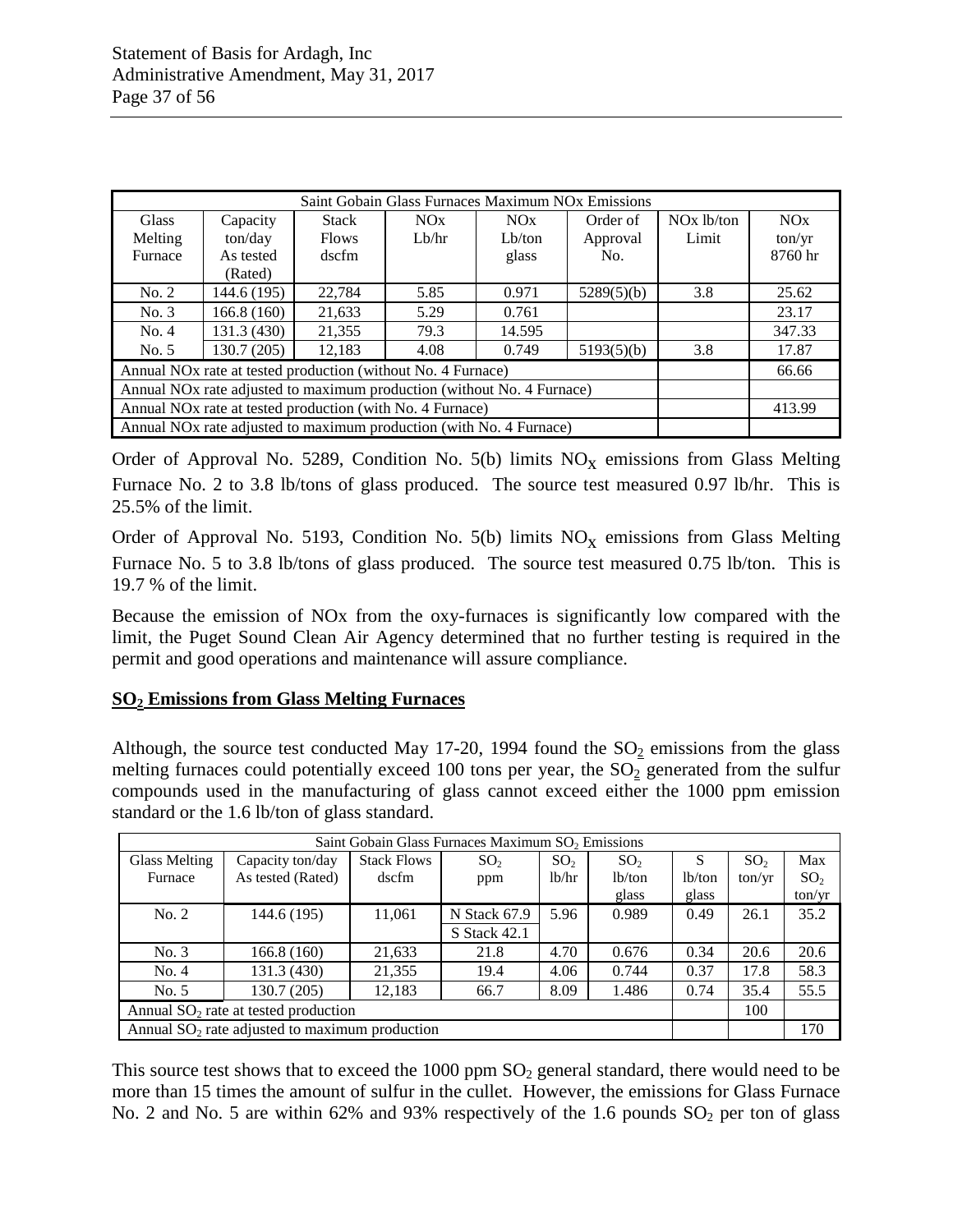BACT requirement. Because the sulfur emissions are significantly close to the standard, the Puget Sound Clean Air Agency determined that testing by the reference method would be done biannually.

## **22. Requirement EU 1.19 through EU 1.21 - NSPS 40 CFR 60 Subpart CC Glass Melting Furnaces**

During the review of the initial operating permit application the Agency determined that the conversion of Glass Melting Furnaces Nos. 2, 3 and 5 to oxy-fuel fired furnaces triggered the applicability of NSPS, 40 CFR 60, Subpart CC.

A memorandum outlines the reasons the NSPS is applicable due to the oxy-fuel conversions and why PSD permitting was not applicable. To summarize the memorandum, the NSPS was triggered due to an increase in particulate emissions for these furnaces during the oxy-fuel projects. The memorandum also details required reporting requirements for excess emissions for exceeding the opacity trigger value established by 40 CFR 60.293(c) that is associated with the NSPS particulate standard.

**40 CFR 60.7** covers the semiannual reporting of excess emissions, which is different from the existing opacity monitoring report frequency identified for EU 1.3. This difference is consistent with each of the underlying requirements. Saint Gobain is free to submit the NSPS excess emission reports on a monthly basis with the other opacity monitoring reports, if it so chooses. However, the reports must follow the reporting as required by each of those underlying requirements. These excess emission reports shall contain the elements as outlined in 40 CFR  $60.7(c)(1)$  through (4) and 40 CFR  $60.7(d)(1)$  and (2) (following V.Q.2 Reporting). These specific citations are noted because the details of a summary report and the additional information required with an excess emission report under the NSPS program are different from the continuous opacity monitoring reports Saint Gobain has historically submitted to demonstrate compliance with other visible emission limitations for these furnaces.

**Section 60.293(a)** states that a source with a modified process is not subject to the provisions of 40 CFR 60.292 (including limits of Table CC-1 - Emission Rates), providing the affected facility complies with the provisions of Section 60.293. If Furnaces No. 2, 3, and 5 were not classified as modified processes under Subpart CC, the particulate emission limitation for these furnaces would be 0.20 lb/ton (0.26 lb/ton for oil firing). The conversion of these furnaces to oxy-fuel firing operations was previously reviewed and the conclusion was they represented modified processes as defined by this regulation. That meant the applicable emission limitation for these furnaces is identified in **Section 60.293(b)(1)**, and that the NSPS standard is 1.0 lb/ton (0.5 g/kg) of glass produced. Sections 60.293(b)(2) and (3) are not applicable to these furnaces unless they use add-on pollution controls. Note Order of Approval No. 9528 (issued 3/07) permits the installation of a control device (cloud chamber scrubber) for Glass Furnaces No. 5. Upon startup of the scrubber, the more stringent limits in 40 CFR 60.292 will apply.

The distinction between these two NSPS emission limitations is important and requires understanding of the required monitoring, recordkeeping, and reporting associated with them. Sources subject to Section 60.292 are only required to complete an initial performance test and submit maintenance activity scheduling reports for the emission control equipment. The modified-process requirements in this rule (Section 60.293) generally reflect furnace installations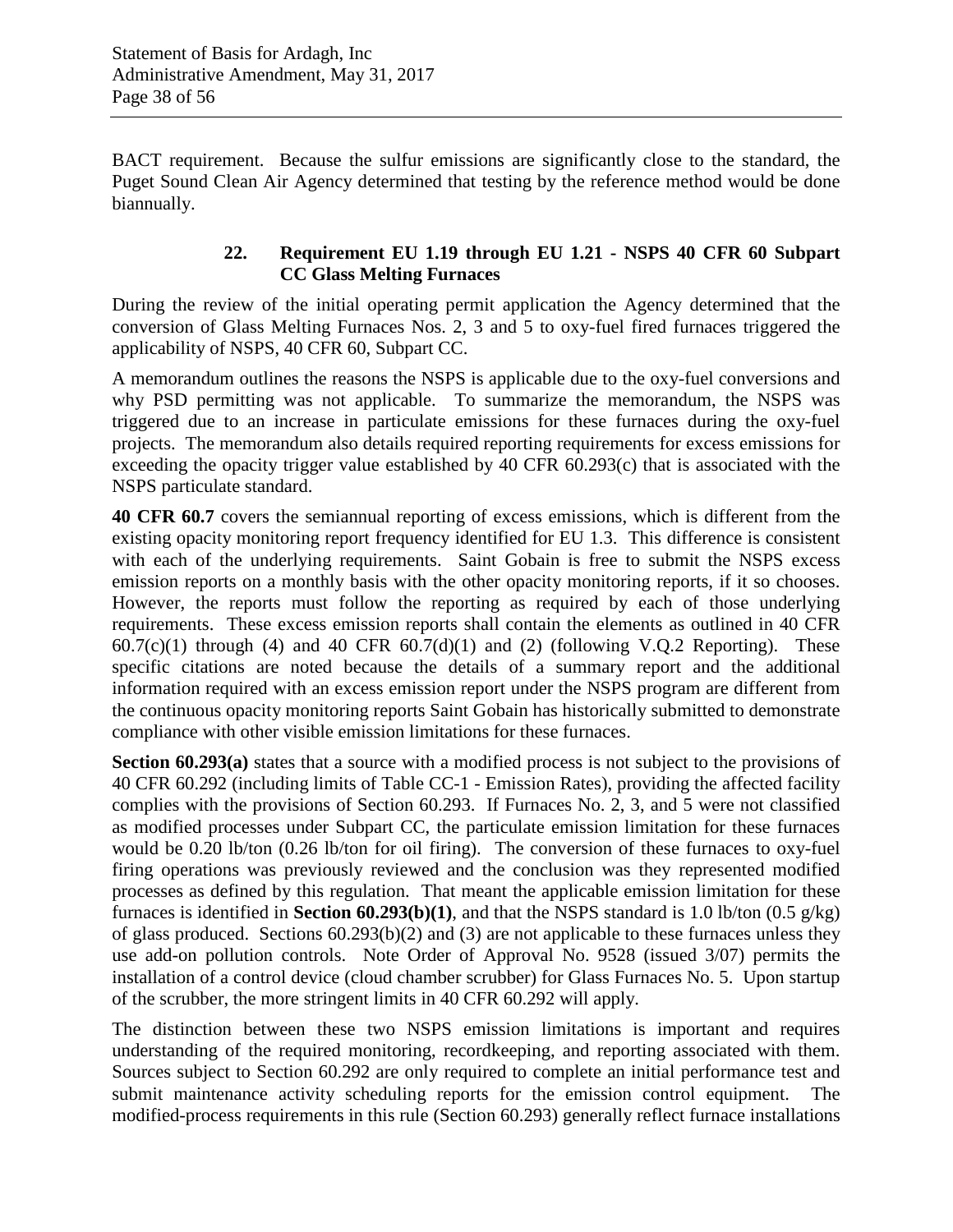without additional emission control equipment. For this type of glass furnace, the rule requires a performance test, the installation of a continuous opacity monitoring system and the establishment of a 99% upper confidence level opacity value based on the performance test. The monitoring and reporting requirements are intended to be indications of operational control and maintenance indicative of compliance with the emission limitation. Without add-on emission control equipment, the scrutiny increases on the compliance status of the affected unit.

**Section 60.293(c)** requires the installation, calibration, maintenance and operation of a continuous opacity measurement for the affected furnaces. Section  $60.293(c)(1)$  through (5) also describes the procedures for establishing a 6-minute opacity value that corresponds to the 99% Upper Confidence Level (UCL) of a normal distribution of average opacity values. The source is required to report as excess emissions all opacity values exceeding the established UCL opacity value.

EPA's Applicability Determination Index, Control Number 9800010 (01/20/98) addresses the question of interpreting the UCL opacity as it relates to the NSPS particulate standard. EPA notes that opacity values exceeding the UCL value, "······ could, in some instances, constitute credible evidence that the source is not being operated and maintained consistent with good air pollution control practices or that it is in violation of other NSPS requirements, such as the numerical particulate limit." Also, the Federal Register: September 11, 1996 (Volume 61, Number 177) [Proposed Rules] [Page 47840-47852] available from GPO Access [ wais.access.gpo.gov] contains background information and details EPA's reasoning behind modifying the upper confidence level from 97.5% to 99% in 40 CFR 60. 293(c)(4). This is the criteria for reporting excess emissions as measured by the continuous opacity monitoring system. EPA indicates that the revision from 97.5% to 99% upper confidence level was done to reduce the probability of reporting opacity levels which do not correspond to excess particulate emissions.

These two citations clearly show that EPA considers the UCL opacity value a useful compliance monitoring tool linking continuing particulate emissions from a glass furnace with continuously monitored opacity which is based on glass furnace operations, opacity and particulate emissions occurring during a performance tests.

**60.293(c)** reads as follows*: "The owner or operator of an affected facility that is subject to emission limits specified under paragraph (b) of this section shall:*

*(1) Install, calibrate, maintain, and operate a continuous monitoring system for the measurement of the opacity of emissions discharged into the atmosphere from the affected facility.*

*(2) During the performance test required to be conducted by § 60.8, conduct continuous opacity monitoring during each test run.*

*(3) Calculate 6-minute opacity averages from 24 or more data points equally spaced over each 6-minute period during the test runs.*

*(4) Determine, based on the 6-minute opacity averages, the opacity value corresponding to the 99 percent upper confidence level of a normal distribution of average opacity values.*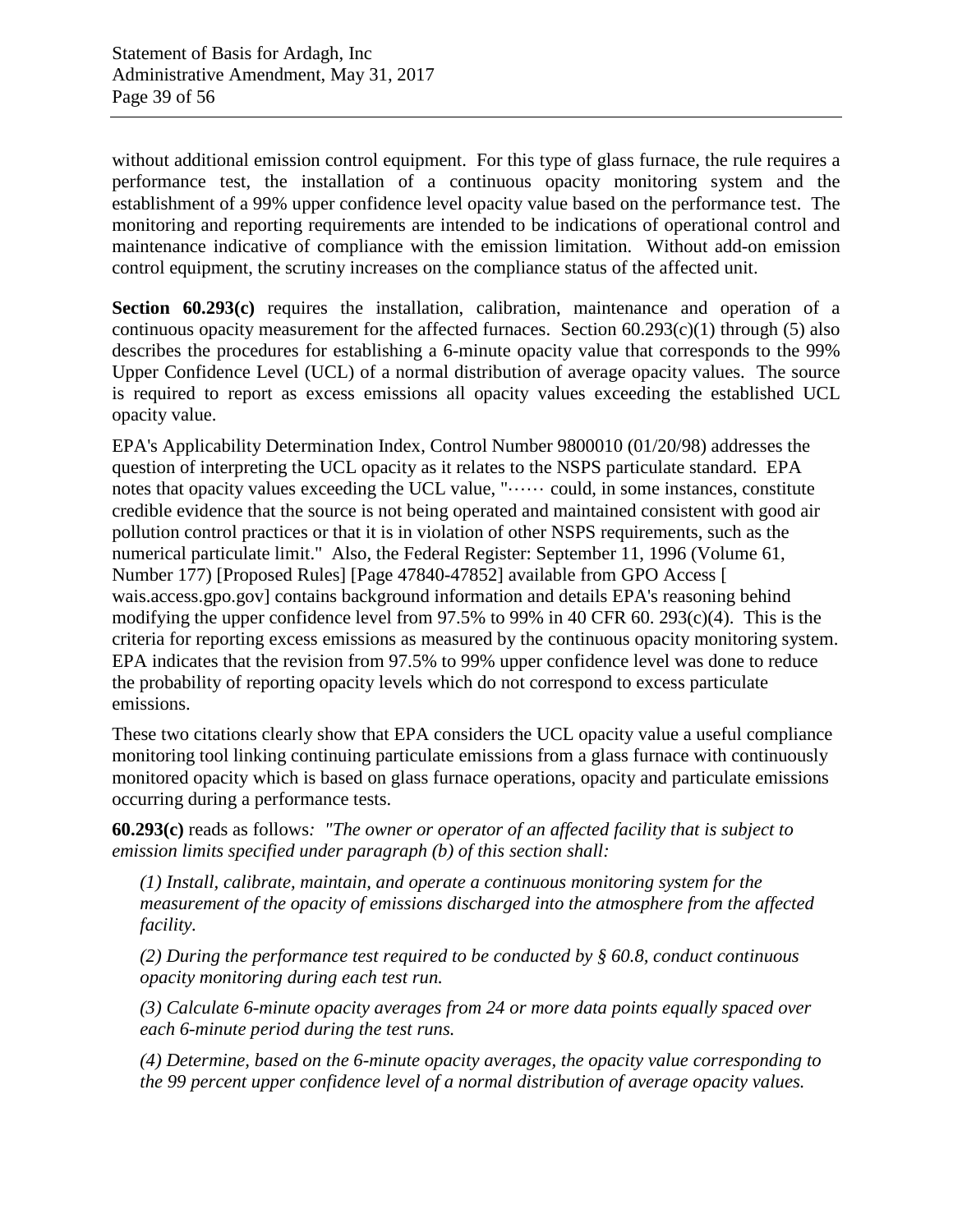*(5) For the purposes of Sec. 60.7, report to the Administrator as excess emissions all of the 6 minute periods during which the average opacity, as measured by the continuous monitoring system installed under paragraph (c)(1) of this section, exceeds the opacity value corresponding to the 99 percent upper confidence level determined under paragraph (c)(4) of this section."*

**60.293(d)** allows the source to use an alternative monitoring approach (e.g., a continuous particulate monitoring device, or operational parameters rather than direct opacity monitoring) by applying to the Puget Sound Clean Air Agency for possible approval. Related to this is Saint-Gobain's operating permit Section II.A.2(b) Glass Melting Furnace Particulate Monitoring, that requires quarterly testing for particulate for Glass Melting Furnaces No. 2, No. 3, No. 4 and No. 5 (as discussed above for EU 1.4 and EU 1.5). The monitoring included in the permit for particulate emission requirements, is not an approved alternative approach for the NSPS excess emission reporting requirement.

**60.293(d)** reads as follows:

*(1) After receipt and consideration of written application, the Administrator may approve alternative continuous monitoring systems for the measurement of one or more process or operating parameters that is or are demonstrated to enable accurate and representative monitoring of an emission limit specified in paragraph (b)(1) of this section.*

*(2) After the Administrator approves an alternative continuous monitoring system for an affected facility, the requirements of paragraphs (c) (1) through (5) of this section will not apply for that affected facility.*

**Section 60.293(e)** allows the source to re-determine the opacity trigger value for excess emission reports determined following 40 CFR 60.293(c).

As mentioned, the NSPS is silent concerning re-determining the UCL opacity value. Apparently, the UCL opacity value (40 CFR 60.293(f)) determined during a compliance test, would remain in effect as a compliance monitoring parameter for the particulate standard of 40 CFR 60. 293(b)(1) until: (1) there is a significantly change in the operation of a glass furnace, or (2) if there is significant change in opacity values measured by the continuous opacity monitoring (COM) system representing a significant change in furnace operation from that which existed during a compliance test.

## **60.293(e)** reads as follows:

*(e) An owner or operator may redetermine the opacity value corresponding to the 99 percent upper confidence level as described in paragraph (c)(4) of this section if the owner or operator:*

*(1) Conducts continuous opacity monitoring during each test run of a performance test that demonstrates compliance with an emission limit of paragraph (b) of this section,*

*(2) Recalculates the 6-minute opacity averages as described in paragraph (c)(3) of this section, and*

*(3) Uses the redetermined opacity value corresponding to the 99 percent upper confidence level for the purposes of paragraph (c)(5) of this section.*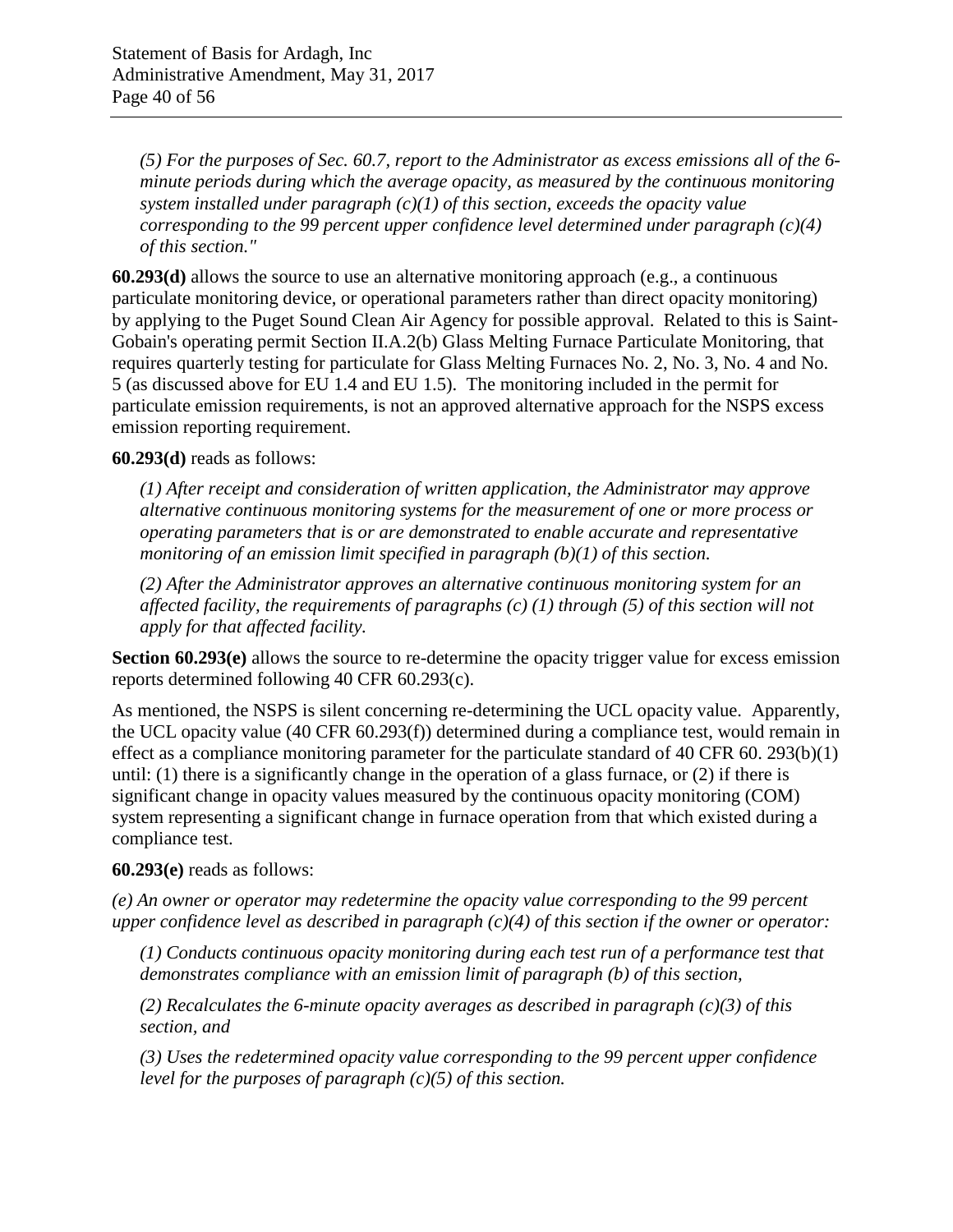#### **60.293(f)** reads as follows:

*(f) Test methods and procedures as specified in § 60.296 shall be used to determine compliance*  with this section except that to determine compliance for any glass melting furnace using *modified-processes and fired with either a gaseous fuel or a liquid fuel containing less than 0.50 weight percent sulfur, Method 5 shall be used with the probe and filter holder heating system in the sampling train set to provide a gas temperature of*  $120\pm14$  *°C (248* $\pm 25$  *°F).* 

For this source and the emission units subject to 40 CFR 60, Subpart CC, this Agency interprets that 60.293(e) allows Saint Gobain to reset the UCL to satisfy the NSPS regulatory requirement (once the original value has been properly established) if it completes a new performance test satisfying all of the NSPS provisions for performance testing, and includes notification as specified in Subpart CC and 40 CFR 60.8.

## **23. Requirements EU 1.22 - State O&M Rule**

EU 1.22: RCW 70.94.152(7) (1996) has not been adopted in the SIP and is not federally enforceable.

## **24. Requirements EU 1.23 through EU 1.28 – Fuel Oil**

Per Order of Approval Nos. 9322, 9369 and 9377, Glass Furnace Nos. 2 through 5 are permitted to burn no more than 52,000 gal/yr of ultra low sulfur diesel in each furnace during periods when natural gas is curtailed. Natural gas curtailments are rare and typically occur on very cold winter days when the demand for gas peaks. The gas supplier (Puget Sound Energy) offers reduced rates to customers that are willing to curtail gas use during these periods.

No monitoring was specified in the Orders of Approval. Section II.A.2(k) of the operating permit requires Saint-Gobain to obtain records from the fuel oil supplier documenting that each purchase of diesel meets the requirements for ultra low sulfur diesel  $\langle 0.0015\%$  or 15 ppm by weight sulfur). And Saint-Gobain is required to keep records of the amount of diesel burned in glass furnaces 2-5 each calendar year.

## **25. Requirement EU 1.29 – Cloud Chamber Scrubber**

These are the requirements from Order of Approval No. 9528, which permits the installation of a cloud chamber scrubber on Furnace No. 5. The Order requires Saint-Gobain to investigate the relationships between  $SO<sub>2</sub>$  CEMS data and the furnace and scrubber operating parameter data to determine 'if-and-how' the furnace operating parameters affect the scrubber inlet concentrations, and 'if-and-how' the scrubber operating parameters affected the outlet concentrations. A report documenting the results of this investigation is required within 26 months of startup of the scrubber.

## **26. Requirements EU 2.1 - Baghouses**

This emission unit consists of the following baghouses:

No. 1 Dalamatic baghouse (west side of furnace), controlling the batch conveyor system for Glass Melting Furnace No. 5;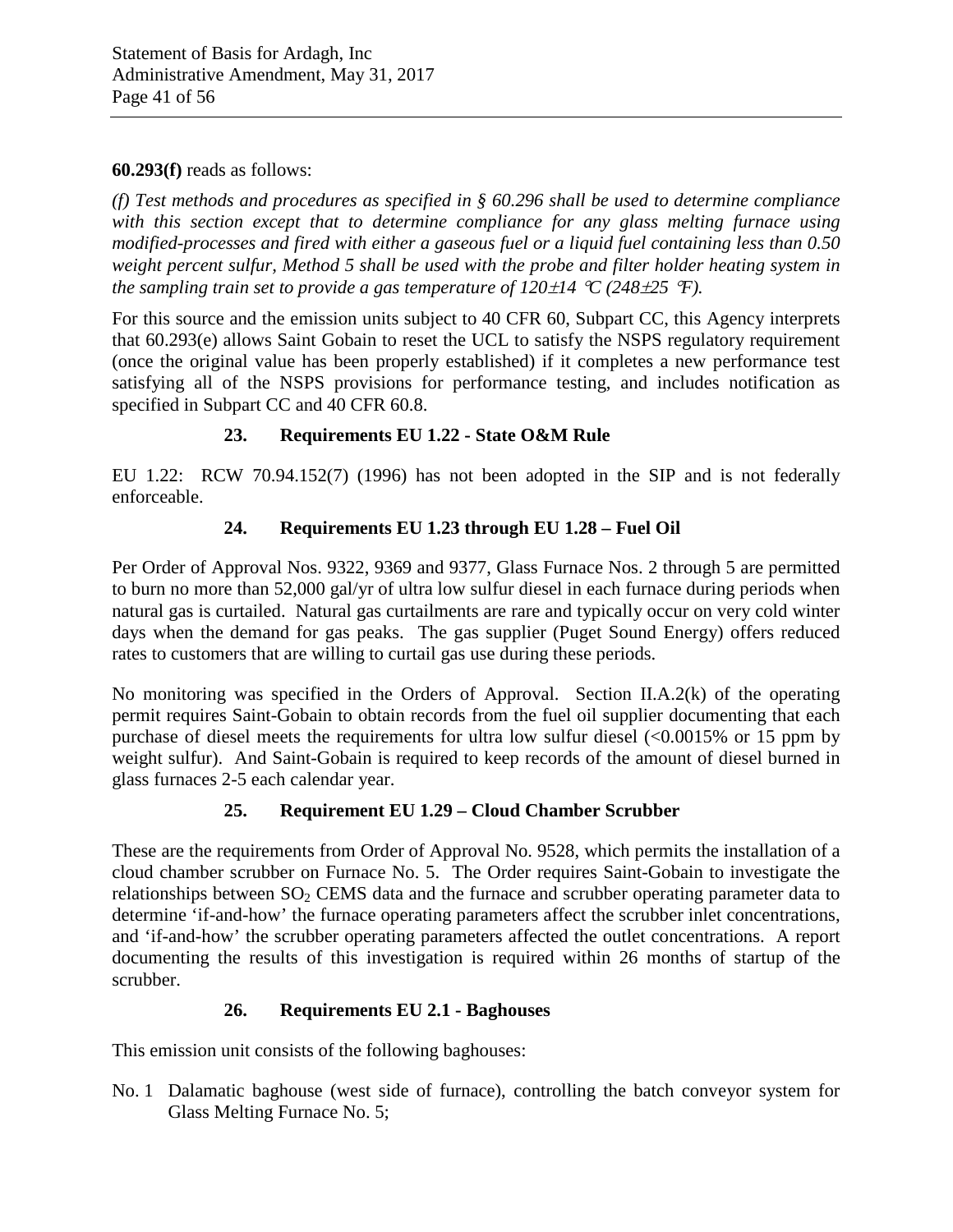- No. 2 Serbaco Row Pulse Jet 36-10-TR baghouse rated at 3000 cfm, controlling the loading/unloading area;
- No. 3 Mikro-Pulsaire baghouse (west side of main silo) controlling the silo weighing and storage system;
- No. 4 Mikro-Pulsaire baghouse (south end of yard) controlling the batch tank for Glass Melting Furnace No. 2 Conveyor System;
- No. 5 Mikro-Pulsaire baghouse (north end of yard) controlling the batch tank for Glass Melting Furnace No. 2 Conveyor System 5;
- No. 6 Baghouse (roof above Glass Melting Furnace No. 2) controlling the batch conveyor system for Glass Melting Furnace No. 2;
- No. 7 LMC Model #24-F5D baghouse (batch bin roof) controlling the batch conveyor system for Glass Melting Furnace No. 1 (installed June 2003);
- No. 8 Dusty Dustless baghouse (south end of furnace) controlling the batch conveyor system for Glass Melting Furnace No. 5;
- No. 9 Dusty Dustless baghouse (top of furnace) controlling the batch conveyor system for Glass Melting Furnace No. 5; and
- No. 10 Dust collector baghouse rated at 17,000 cfm controlling metal grinding in the Mold Shop.

The monitoring method is based on quarterly visual inspections of of the baghouses and quarterly inspection of the interiors of the baghouses (except the Flex-Kleen baghouses) for evidence of malfunctions, such as leakage of particulate matter to the clean side and torn or missing bags. The Puget Sound Clean Air Agency has determined that the monitoring should be quarterly for the reasons listed below.

- 1) Initial compliance. No violations have been issued regarding these baghouses and no emissions have been observed.
- 2) Margin of compliance. There is a large margin of compliance because a small amount of visible emissions from a baghouse will clearly indicate operation and maintenance needs to be improved.
- 3) Variability of process and emissions. These baghouses operate on a constant, per-shift basis and a per-hour basis, so emissions can be expected to be relatively constant on an hourly basis during facility operations. This equipment is designed to control opacity emissions if maintained in accordance with a good O&M Plan. The most significant variable affecting emissions would, therefore, be the degree to which Saint-Gobain follows it's O&M Plan and performs daily inspections.
- 4) Environmental impacts of problems. Observed opacity from a baghouse is generally related to the quantity of particulate matter being emitted. If opacity problems are observed from these relatively small baghouses, there will likely be only a small risk of environmental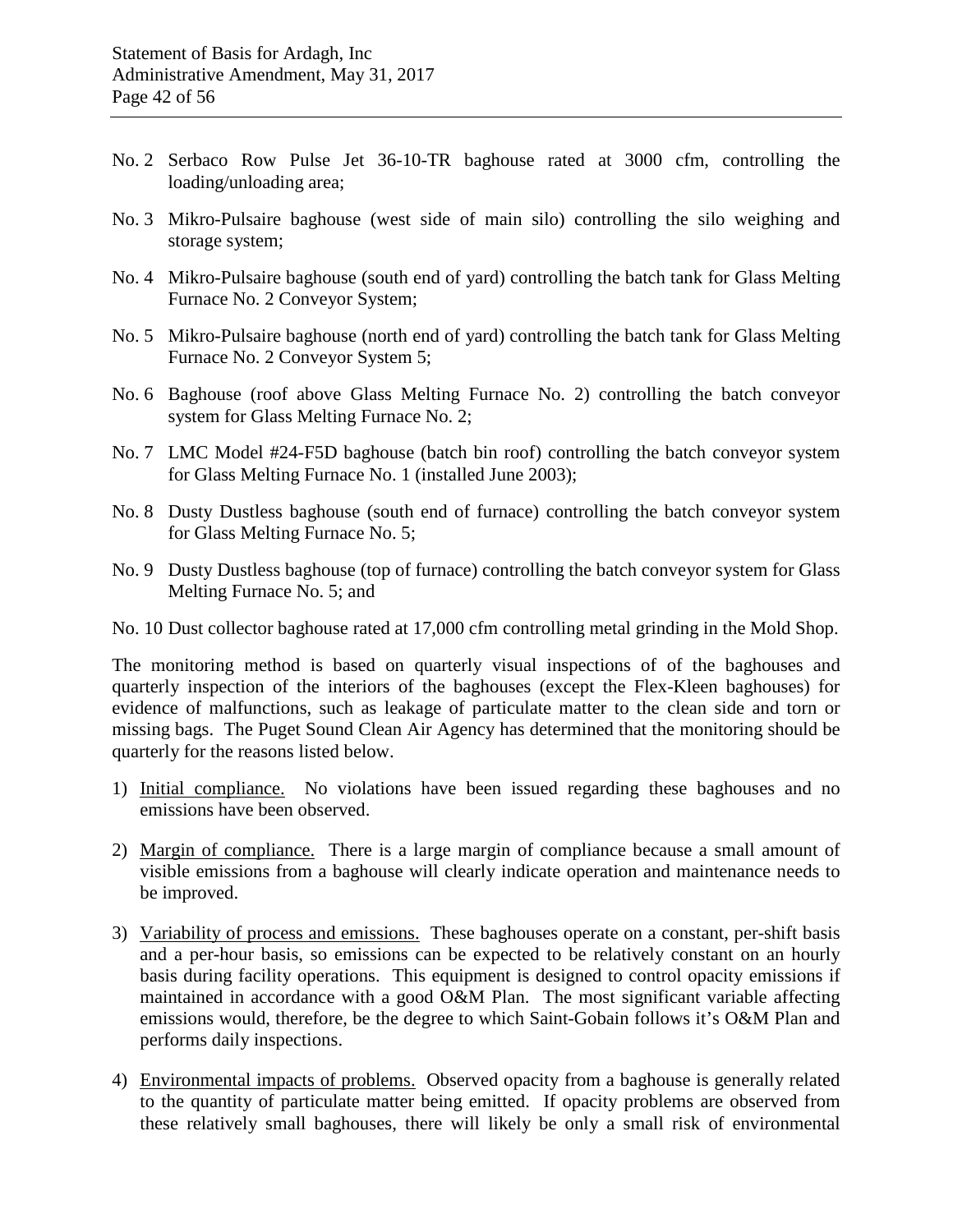impacts and damage from particulate matter emissions.

5) Technical considerations. This monitoring method is based on the fact that particulate emissions and opacity emissions are related, and increases in opacity emissions indicate increases in particulate emissions. Generally, when emissions are below 5% from a baghouse, the particulate emissions will be less than 0.01 gr/dscf.

## **27. Requirement EU 3.1 - Centrifugal Exhauster Opacity**

EU 3.1: This emission unit consists of the centrifugal exhauster.

Puget Sound Clean Air Agency Order of Approval No. 5542, Condition No. 4 (August 22, 1994) requires that the opacity shall not exceed 10% for 3 minutes in any one hour.

The monitoring method is based on quarterly visual inspections of the centrifugal exhauster emissions, with Saint-Gobain taking corrective actions within 24 hours or using the opacity reference test method to determine opacity if any visible emissions are noted. The Puget Sound Clean Air Agency has determined that the monitoring should be quarterly for the reasons listed below.

- 1) Initial compliance. The centrifugal exhauster has not been the subject of any violations and has not been observed to have any emissions.
- 2) Margin of compliance. There is a large margin of compliance because a small amount of visible emission from a centrifugal exhauster will clearly indicate operation and maintenance needs to be improved.
- 3) Variability of process and emissions. The centrifugal exhauster operations are constant, on a per-shift basis and a per-hour basis, so emissions can be expected to be relatively constant on an hourly basis during facility operations. This process generally does not generate significant opacity emissions while normally operating and being maintained in accordance with a good O&M Plan. The most significant variable affecting emissions would, therefore, be the degree to which Saint-Gobain follows its O&M Plan and performs daily inspections.
- 4) Environmental impacts of problems. Observed opacity from an exhaust is generally related to the quantity of particulate matter being emitted. If opacity problems are observed from this operation, there will likely be only a small risk of environmental impacts and damage from particulate matter emissions.
- 5) Technical considerations. This monitoring method is based on the fact that particulate emissions and opacity emissions are related, and increases in opacity emissions indicate increases in particulate emissions. Generally, when emissions are below 5% opacity, the particulate emissions will be less than 0.01 gr/dscf.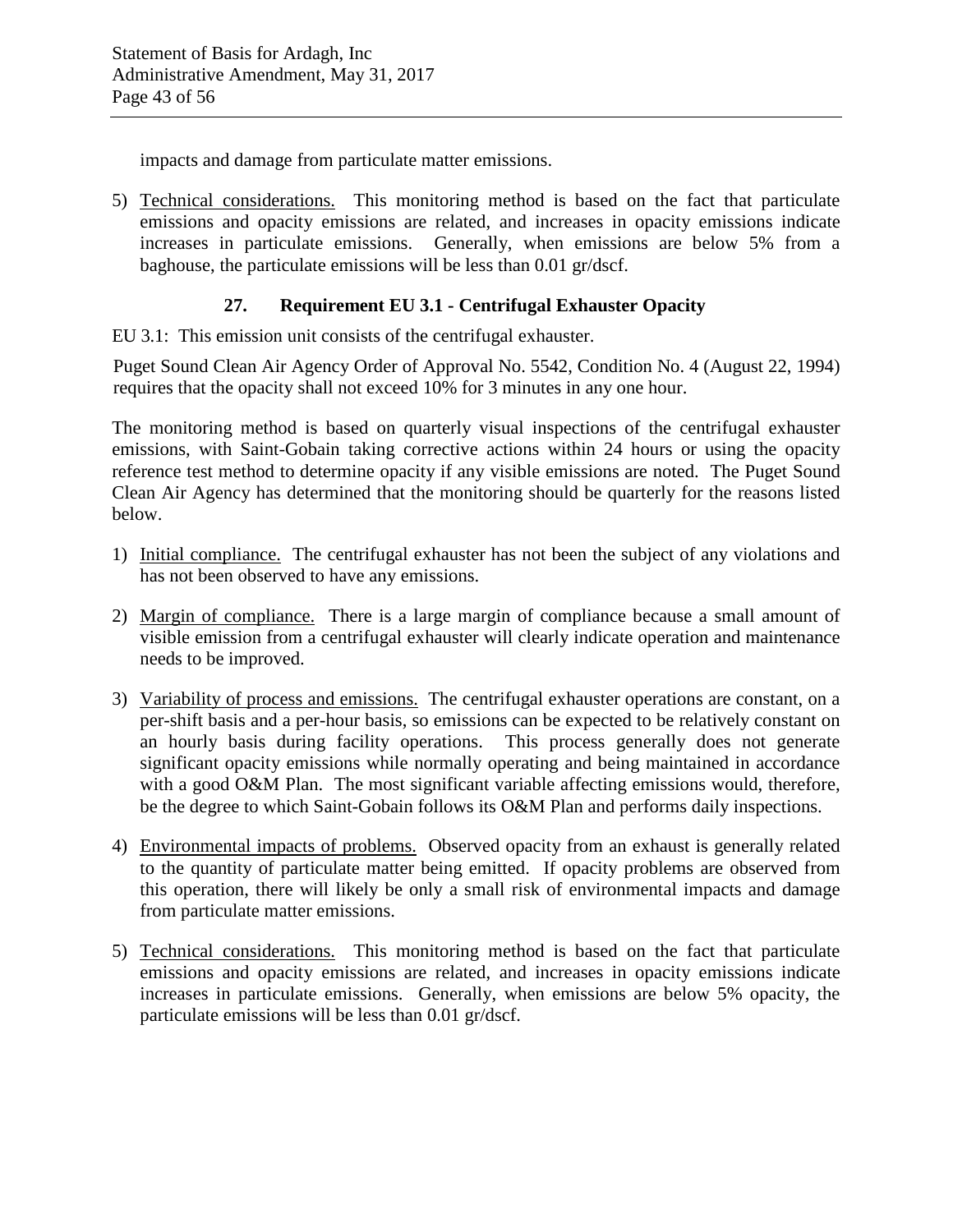## **28. Requirements EU 4.1, EU 4.2 and EU 4.3 - Glass Mold Forming Machine Building Monitor Opacity**

EU 4.1 and EU 4.2: Both Puget Sound Clean Air Agency Regulation I, Section 9.03 and WAC 173-400-040(1) standards are three minute 20% opacity as measured from outside the building roof monitoring vents. The current and the federally enforceable version of the respective regulations are the same for this source.

The monitoring method is based on quarterly opacity readings using reference method 9A.

- 1) Initial compliance. There have been no notices of violation issued in the last ten years for failure to meet this requirement. Saint-Gobain is presumed to be able to comply with this opacity requirement (see [Compliance History\)](#page-6-0).
- 2) Margin of compliance. Some visible emissions have been observed from mold swabbing operations. Therefore, the Puget Sound Clean Air Agency has determined there is a moderate potential to cause violations of this requirement.
- 3) Variability of process and emissions. The glass forming process is a relatively consistent operation during a per-shift basis and a per-hour basis. The application of the mold swabbing compound onto the glass forming molds occurs periodically after approximately the same number of containers and is repeated every 15-20 minutes. The emissions occurring at the glass forming mold machines primarily tend to occur during the initial period of applying the compound. The emissions escaping the building (mostly from the roof monitors) are relatively constant on an hourly basis during facility operations, because of the large volume of the mold forming buildings. The most significant variable affecting emissions would, therefore, be the degree to which Saint-Gobain follows its O&M Plan while applying mold swabbing compounds.
- 4) Environmental impacts of problems. Based on information that Saint-Gobain provided, the emissions from mold swabbing operations are not toxic. However, observed emissions are generally related to the quantity of particulate matter being emitted. If opacity problems are observed, there will be an increased risk of environmental impacts and damage from particulate matter emissions. Significant environmental impacts are expected to be avoided by discovering problems quickly and making updated adjustments to the O&M Plan.
- 5) Technical considerations. This monitoring method is based on the fact that some visible emissions may be expected from the current mold swabbing operations. However, the opacity is required to meet the 20% opacity limit. Therefore, this permit requires quarterly reference method testing to verify visual emissions do not exceed the standard.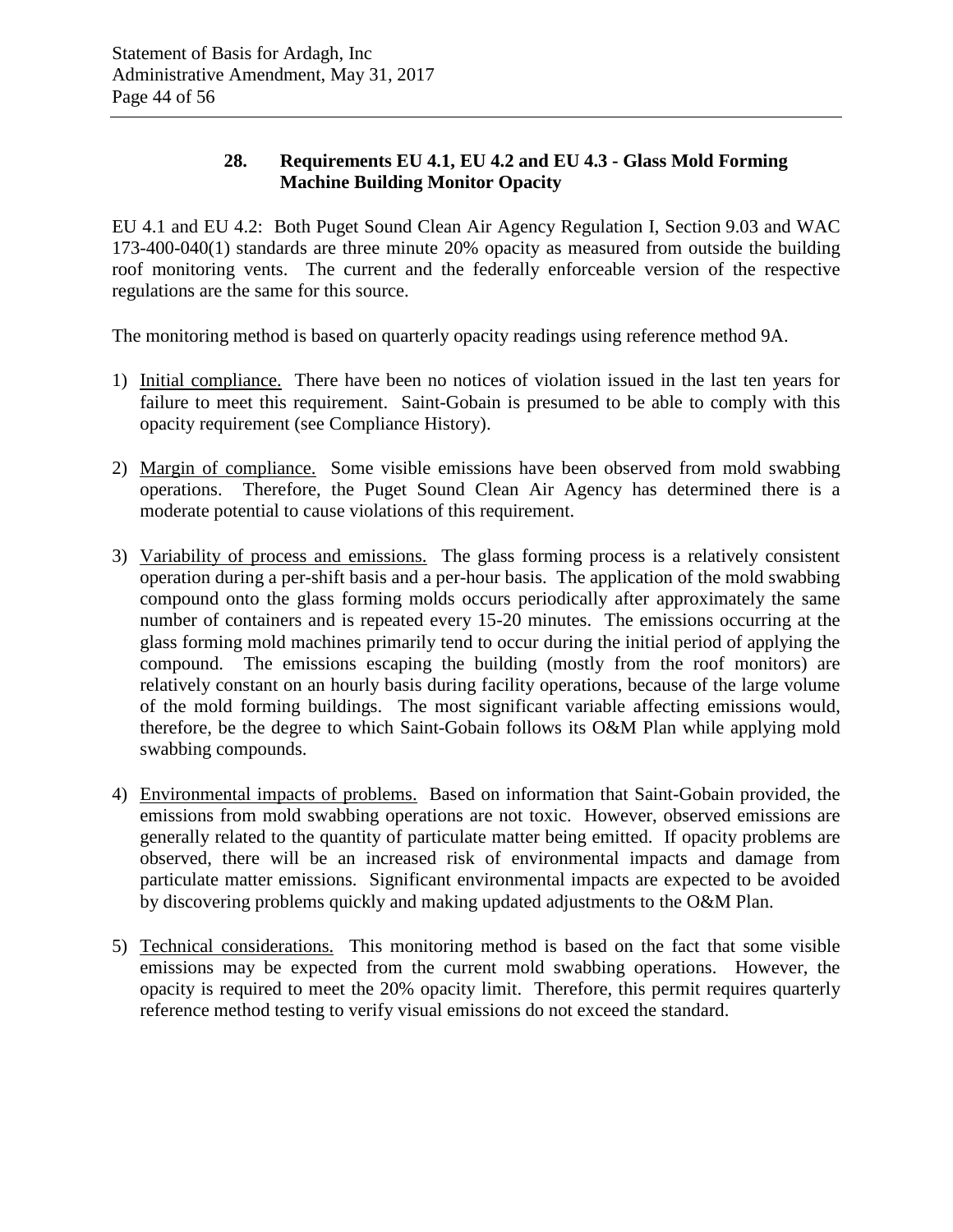## **Section I.B.1 through I.B.4**

The Puget Sound Clean Air Agency has issued Notice of Construction (NOC) Orders of Approval to Argdah (formerly known as Saint-Gobain). Each NOC approval contains at least one condition that requires Saint-Gobain to do something one-time, and one-time only. The Puget Sound Clean Air Agency has determined that some of the approval conditions are now informational statements that have been satisfied and, therefore, do not meet the criteria of being applicable requirements. Therefore, they are not listed in the air operating permit, but are listed in the following table.

- RCW 70.94.152(7) is similar to Puget Sound Clean Air Agency Regulation I, Section 9.20(a) and is listed separately here because it is not a federally enforceable requirement.
- Orders of Approval Nos. 62 through No. 2210 in the table below includes a general provision, but does not contain any specific conditions. The general provision has been complied with in all cases.
- Order of Approval No. 2121 was superseded by Order of Approval No. 2121A.
- Orders of Approval No. 3264 through No. 5542 include Conditions No. 1, No. 2 and No. 3.
	- Approval Condition No. 1 requires the applicant to install the approved equipment according to the specifications submitted to the Puget Sound Clean Air Agency. This requirement has been complied with in all cases and verified by an Agency inspector.
	- Approval Conditions No. 2 and No. 3 inform the applicant that the approval does not relieve it of any requirement of any other agency, and that an O&M Plan is required. These requirements are informational only.
- Order of Approval No. 7442 included Conditions No. 1 and No. 2.
	- Approval Condition No. 1 requires the applicant to install the approved equipment according to the specifications submitted to the Puget Sound Clean Air Agency. This requirement has been complied with in all cases and verified by an Agency inspector.
	- Approval Condition No. 2 informs the applicant that the approval does not relieve it of any requirement of any other agency. This requirement is informational only.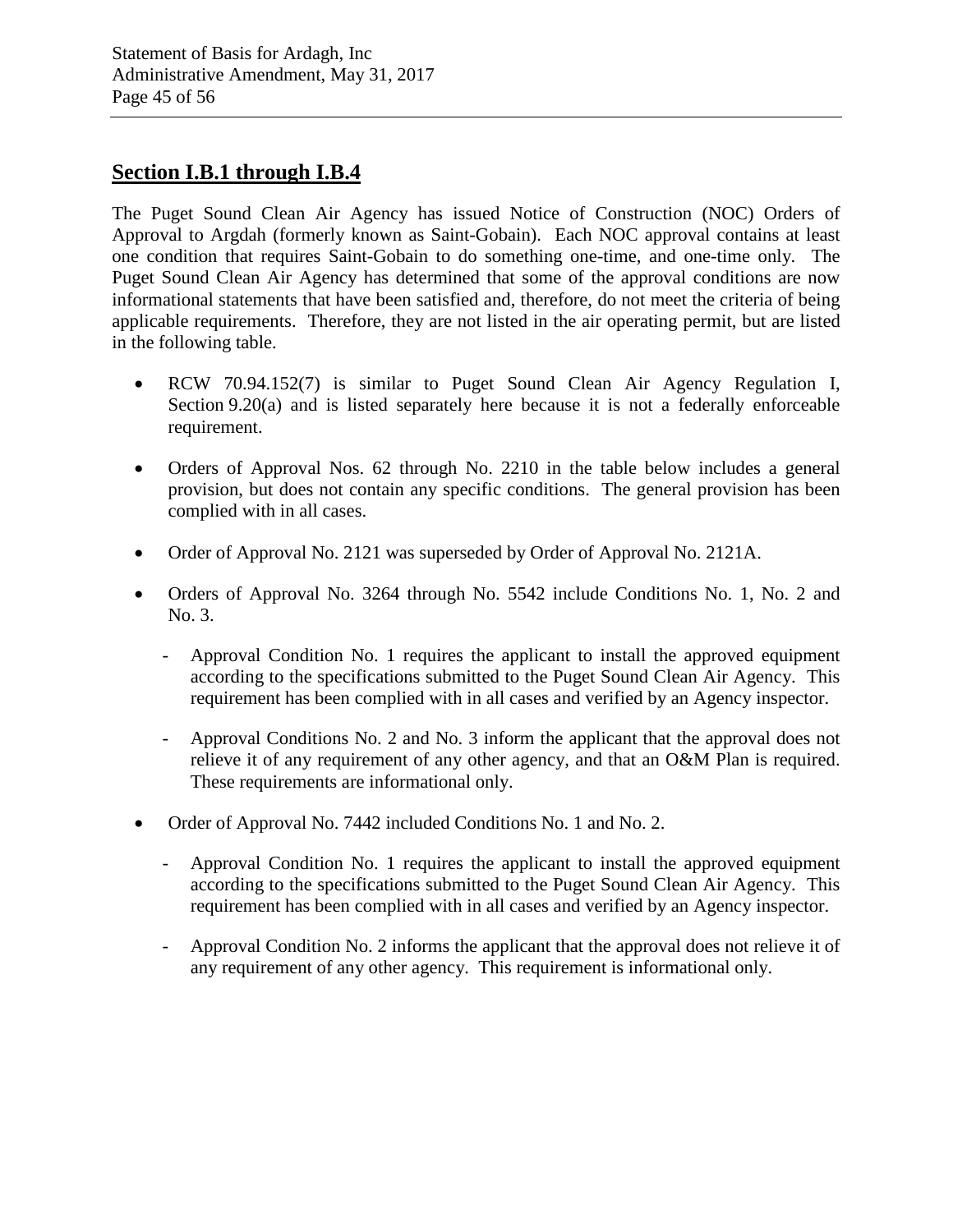The following table lists all Orders of Approval that are obsolete and not included in the permit:

| Order<br>N <sub>0</sub> | Approval<br><b>Date</b> | <b>Notice of Construction Orders of Approval Summary</b>                                                                                                                                                                        |             | <b>General</b> Specific | <b>Status of</b><br><b>Approval</b>                                        |
|-------------------------|-------------------------|---------------------------------------------------------------------------------------------------------------------------------------------------------------------------------------------------------------------------------|-------------|-------------------------|----------------------------------------------------------------------------|
| 62                      | 1/07/69                 | Glass Melting Furnace No. 5                                                                                                                                                                                                     | Yes         | None                    | Satisfied<br><b>Obsolete</b>                                               |
| 1182                    | 4/15/74                 | Two Dusty-Dustless shaker Model 36J baghouses at 900 cfm,<br>for No. 1 & No. 3 batch conveyor transfer points                                                                                                                   | Yes         | None                    | Satisfied<br><b>Obsolete</b>                                               |
| 1453                    | 5/27/95                 | Two 115 ton/day lehr annealing refractory ovens Model No.<br>566, 618,000 Btu/hr each. Firing natural gas to relieve stress<br>in glass containers. (Temporarily supplemented with 250 kW<br>electricity)                       | Yes         | None                    | Satisfied<br><b>Obsolete</b>                                               |
| 1608                    | 5/25/76                 | One plasti-shield labeling machine No. 43, with 1 MMBtu/hr<br>eclipse natural gas burner for shrinking styrofoam labels on<br>bottles                                                                                           | Yes         | None                    | Satisfied<br><b>Obsolete</b>                                               |
| 1656                    | 1/10/77                 | One No. 2 Glass Furnace, all electric forehearths 165 ton/day<br>Emhart K-36B. Replaces old No. 2 and No. 3 Furnaces.                                                                                                           | Yes         | None                    | Satisfied<br><b>Replaced</b>                                               |
|                         |                         | Although not listed in this approval language, the application<br>included two Flex-Kleen 58BV9 baghouses for the control of<br>emissions from the raw material handling system and storage<br>bins for this furnace            |             |                         | by Order of<br>Approval<br>No. 5289                                        |
|                         |                         | Order of Approval No. 5289 does not contain information on<br>this baghouse, and it was not in the equipment list                                                                                                               |             |                         |                                                                            |
| 2210                    | 2/02/81                 | One CP Inc baghouse at 1927 cfm and 88 ft <sup>2</sup> cloth area<br>replacing smaller baghouse                                                                                                                                 | Yes         | None                    | Satisfied<br><b>Obsolete</b>                                               |
| 3264                    | 7/14/89                 | Upgrade Glass Melting Furnace No. 4 with electric boost                                                                                                                                                                         | 1, 2<br>& 3 | None                    | Satisfied<br><b>Obsolete</b>                                               |
| 3265                    | 7/14/89                 | Upgrade Glass Melting Furnace No. 5 with electric boost                                                                                                                                                                         | 1, 2<br>& 3 | None                    | Satisfied<br><b>Replaced</b><br>by Order of<br>Approval<br>No. 5193        |
| 3450                    | 3/27/90                 | Increase electric boost capacity in No. 3 Glass Melting<br>Furnace from 1000 KVA to 2000 KVA                                                                                                                                    | 1, 2<br>&3  | None                    | Satisfied<br><b>Replaced</b><br>by Order of<br><b>Approval</b><br>No. 4546 |
| 4040                    | 8/06/91                 | One Serbaco Row Pulse Jet 36-10-TR baghouse at 3000 cfm<br>to control raw material unloading                                                                                                                                    | 1, 2<br>& 3 | None                    | Satisfied<br><b>Obsolete</b>                                               |
| 4546                    | 7/14/92                 | Modification of Glass Melting Furnace No. 3 including<br>conversion to 100% oxygen-fuel fired at 6000 cfm (400F)                                                                                                                | 1, 2<br>&3  | None                    | Satisfied<br><b>Obsolete</b>                                               |
| 4546                    | 7/14/92                 | 4. Saint-Gobain Containers shall conduct a source test to<br>verify its emission estimates for emission banking (ref Reg. I<br>Section 6.08) in accordance with Puget Sound Clean Air<br>Agency's requirements for source tests |             | Yes                     | Satisfied<br><b>ERC</b><br>expired                                         |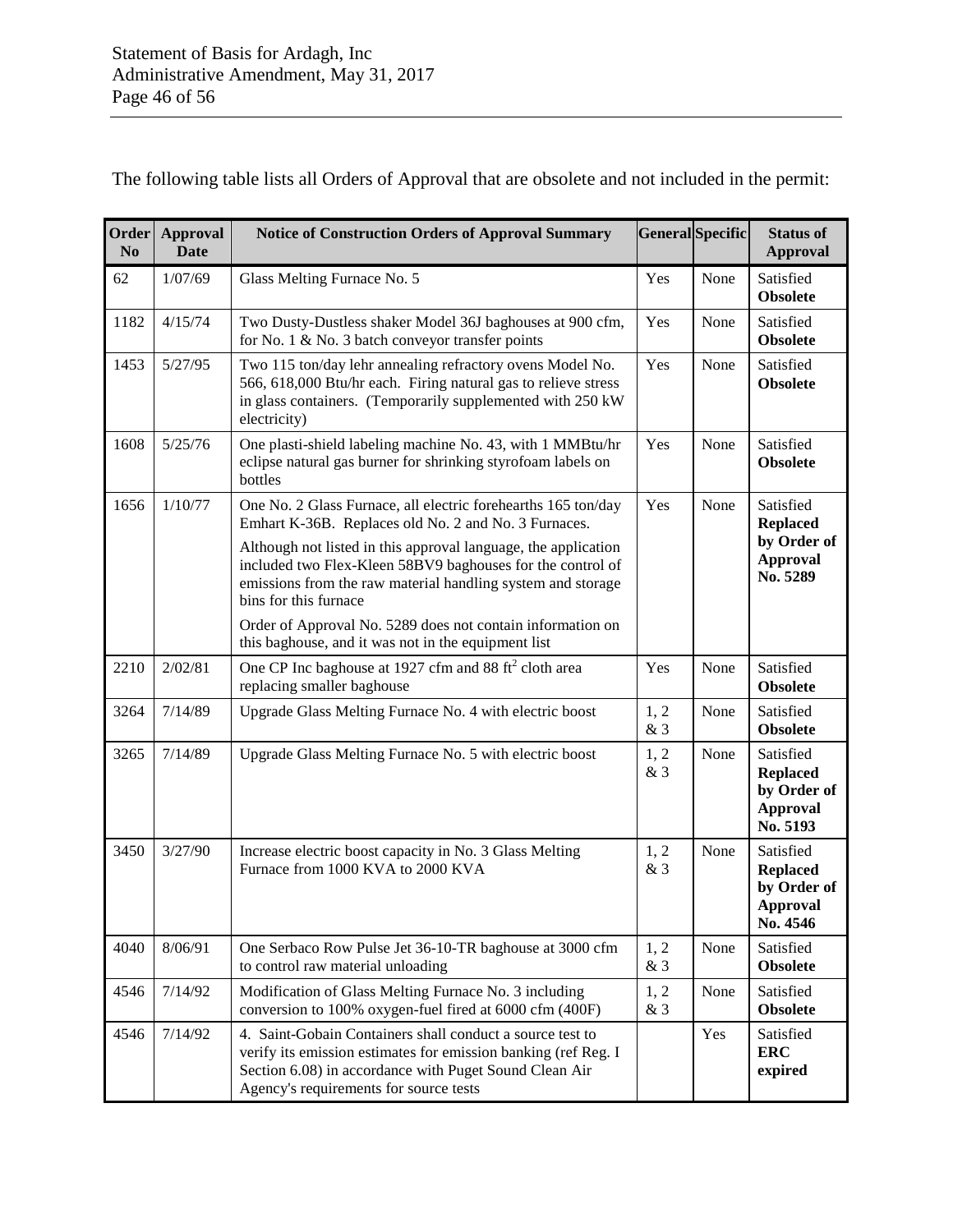| Order<br>N <sub>0</sub> | Approval<br><b>Date</b> | <b>Notice of Construction Orders of Approval Summary</b>                                                                                                                                      | General Specific |      | <b>Status of</b><br><b>Approval</b>                                  |
|-------------------------|-------------------------|-----------------------------------------------------------------------------------------------------------------------------------------------------------------------------------------------|------------------|------|----------------------------------------------------------------------|
| 4547                    | 7/14/92                 | One Mold Shop dust collection system at 17000 cfm                                                                                                                                             | 1, 2<br>&3       | None | Satisfied<br><b>Obsolete</b>                                         |
| 4767                    | 12/4/92                 | Sulfur application process controlled with a scrubber<br>NOC application shows the maximum $SO_2$ concentration to<br>be 860 ppm and, therefore, unable to exceed the 1000 ppm<br>$SO2$ limit | 1, 2<br>&3       | None | Satisfied<br><b>Obsolete</b>                                         |
| 5256                    | 12/22/94                | Limit PM10 emissions                                                                                                                                                                          |                  |      | Canceled<br>and<br>superseded<br>by Order of<br>Approval<br>No. 8244 |
| 7445                    | 10/2/98                 | Limit PM10 emissions                                                                                                                                                                          | 1 & 2            |      | <b>Canceled</b><br>5/30/2000                                         |

## **Monitoring, Maintenance and Recordkeeping Procedures**

Argdah (formerly known as Saint-Gobain) must follow the procedures contained in Section II of the permit, Monitoring, Maintenance and Recordkeeping Procedures. Failure to follow a requirement in Section II may not necessarily be a violation of the underlying applicable emission standard in Section I. However, not following a requirement of Section II is a violation of Section II, and Saint-Gobain must report such violations, as well as violations or deviations from any other permit condition, as a deviation under Section V.Q(2) of the permit. In addition, all information collected as a result of implementing Section II can be used as credible evidence under Section V.N.2 of the permit. Reporting a permit deviation and taking corrective action does not relieve Saint-Gobain from its obligation to comply with the underlying applicable requirement.

A standard Puget Sound Clean Air Agency Notice of Construction (NOC) Approval Condition No. 1 requires that the equipment, device, or process be installed according to plans and specifications submitted to the Puget Sound Clean Air Agency. Once the equipment is installed, the Puget Sound Clean Air Agency requires certification by the applicant that the installation was as approved; this is usually done with a Notice of Completion. Normally within six months to a year after receiving a Notice of Completion, a Puget Sound Clean Air Agency inspector verifies by inspection that the equipment was installed as specified and in accordance with the Approval Order. While the Notice of Completion is a one-time requirement that has been completed by Saint-Gobain, Saint-Gobain cannot change the approved equipment in such a manner that requires an NOC without first obtaining an NOC approval which is addressed in Section IV.A of the permit. In most cases, once Saint-Gobain has filed the Notice of Completion and a Puget Sound Clean Air Agency inspector has verified that the equipment was installed according to the Approval Order, the Puget Sound Clean Air Agency considers NOC Condition No. 1 an obsolete condition. However, in some cases in the permit the Puget Sound Clean Air Agency has identified a need to specify that the equipment cannot be altered in such a manner that requires an NOC approval.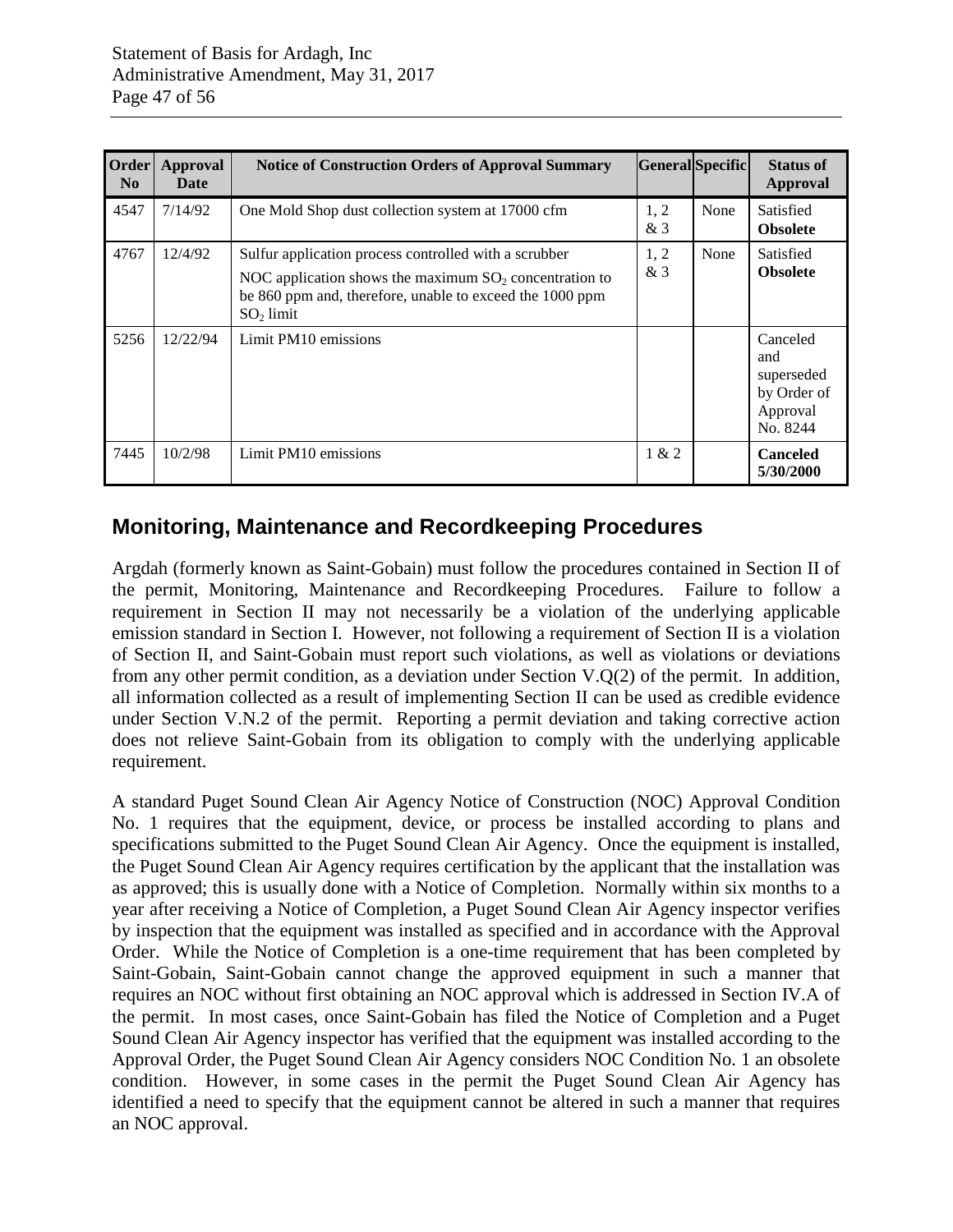The permit requires Saint-Gobain to conduct quarterly facility-wide inspections. These inspections are to include checking for prohibited activities under Section III of the permit and activities that require additional approval under Section IV of the permit, as well as checking for any "nuisance" odor-bearing contaminants. The Puget Sound Clean Air Agency determined the frequency of these inspections after considering the potential for emissions, the lack of federally required monitoring, Saint-Gobain's in-house training practices and similar factors. If problems are identified, Saint-Gobain has the responsibility to not only correct the specific problem, but also to adjust the work practices and training to prevent future problems.

In determining the appropriate monitoring frequencies for monitoring identified in Section II.A of the permit, the Puget Sound Clean Air Agency considered several factors, including the following:

- Saint-Gobain's compliance history and the likelihood of violating the applicable requirement:
- The complexity of the emission unit including the variability of emissions over time;
- The likelihood that the monitoring would detect a compliance problem;
- The likely environmental impacts of a deviation;
- Whether add-on controls are necessary for the unit to meet the emission limit;
- Other measures that Saint-Gobain may have in place to identify problems;
- The type of monitoring, process, maintenance, or control equipment data already available for the emissions unit;
- The technical and economic considerations associated with the range of possible monitoring methods; and
- The type of monitoring found on similar emissions units.

# **Specific Monitoring**

Appendix B(2) contains EPA Quality Assurance Procedures for opacity continuous emission monitors:

# **Prohibited Activities**

Some of the requirements Argdah (formerly known as Saint-Gobain) identified in the operating permit application are included in Section III as prohibited activities. Puget Sound Clean Air Agency has listed these activities in this section to highlight that they cannot occur at the facility. Since these activities are prohibited, routine monitoring of parameters is not appropriate;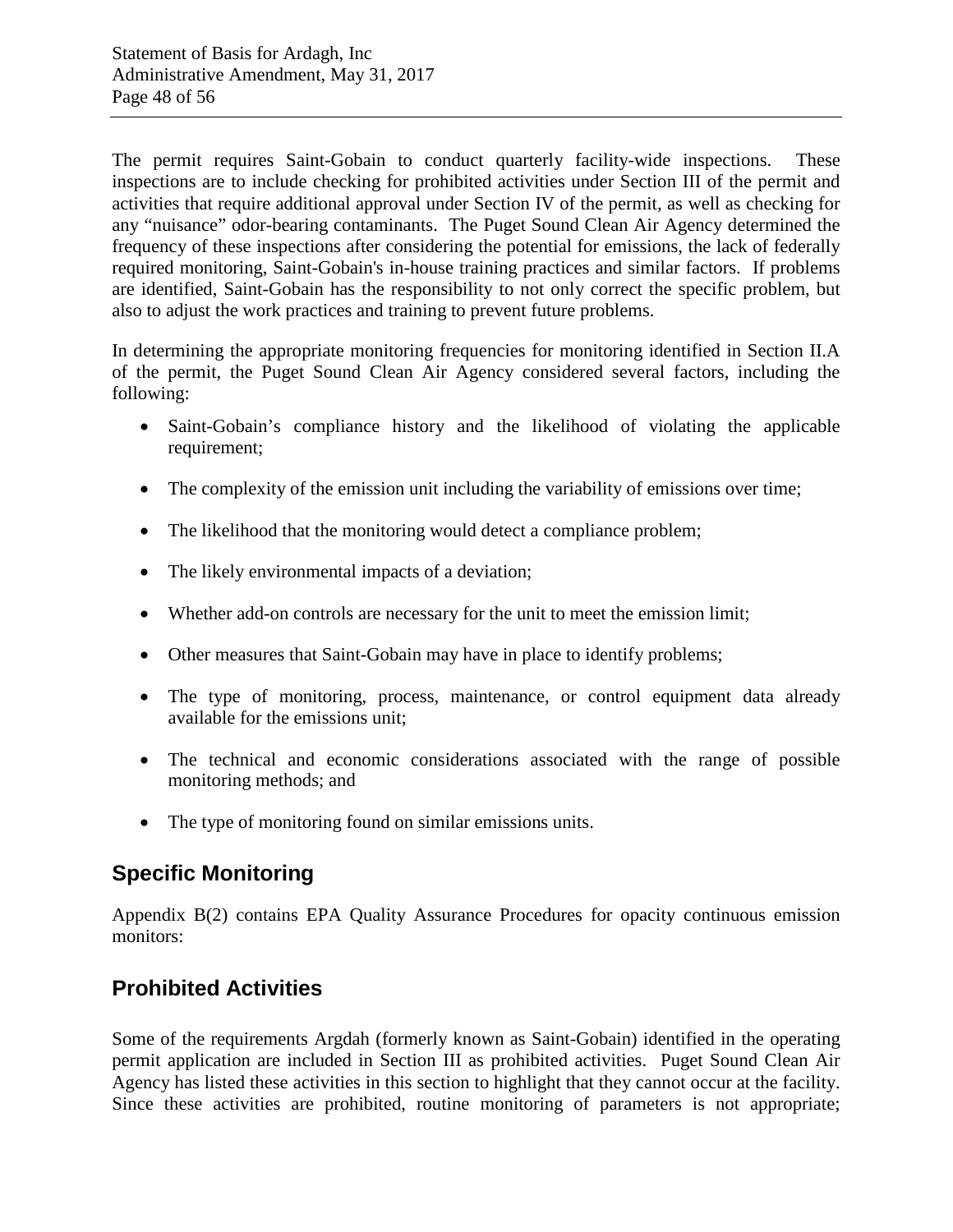however, the permit does require Saint-Gobain to look for such activities during a routine facility-wide inspection.

Puget Sound Clean Air Agency Regulation I, Section 9.13 and WAC 173-400-040(7) contain similar requirements addressing concealment and masking of emissions. Although both requirements apply, the permit language has been simplified by grouping these requirements together.

# **Activities Requiring Additional Approval**

Some of the requirements Argdah (formerly known as Saint-Gobain) identified in the operating permit application are included in Section IV as activities that require additional approval. For new source review, the permit language has been simplified. Chapter 173-460 WAC and Puget Sound Clean Air Agency Regulation I, Article 6 New Source Review Programs require approval to construct, install, establish, or modify an air contaminant source. All these requirements apply, but the language in these requirements has been incorporated into one section to simplify the permit language. WAC 173-400-110 does not apply within Puget Sound Clean Air Agency's jurisdiction because the rule exempts areas that have a local program that is incorporated into the state implementation plan.

## **Standard Terms and Conditions**

Some of the requirements Argdah (formerly known as Saint-Gobain) identified in the operating permit application are included in Section V, Standard Terms and Conditions. This provided an easier mechanism for describing requirements that are more general in nature. This section also contains the standard terms and conditions specifically listed in WAC 173-401-620.

Section V.Q(2) of the permit requires Saint-Gobain to report deviations of the permit to the Puget Sound Clean Air Agency, normally within 30 days after the end of the month. Section V.Q.1 of the permit requires that a responsible official certify all required reports at least once every six months. Saint-Gobain may submit the certification with the report or certify all the reports submitted in the previous six months. For example, if Saint-Gobain detected a deviation in January, it must report the deviation to Puget Sound Clean Air Agency in February. A responsible official must certify the report according to WAC 173-401-520 at the time the report is submitted or any other time within six months of submitting the report.

If Saint-Gobain does not detect any deviations to report for a six-month period, then Saint-Gobain shall report that there were no deviations during the six-month period.

# **Basis for Inapplicable Requirements**

Argdah (formerly known as Saint-Gobain) requested the replacement of the existing list of inapplicable requirements (in the existing permit) to be replaced with a large list of potentially inapplicable requirements. In the draft renewal permit document, the Agency kept any existing inapplicable requirement (from the existing permit) on the list if it was requested again in the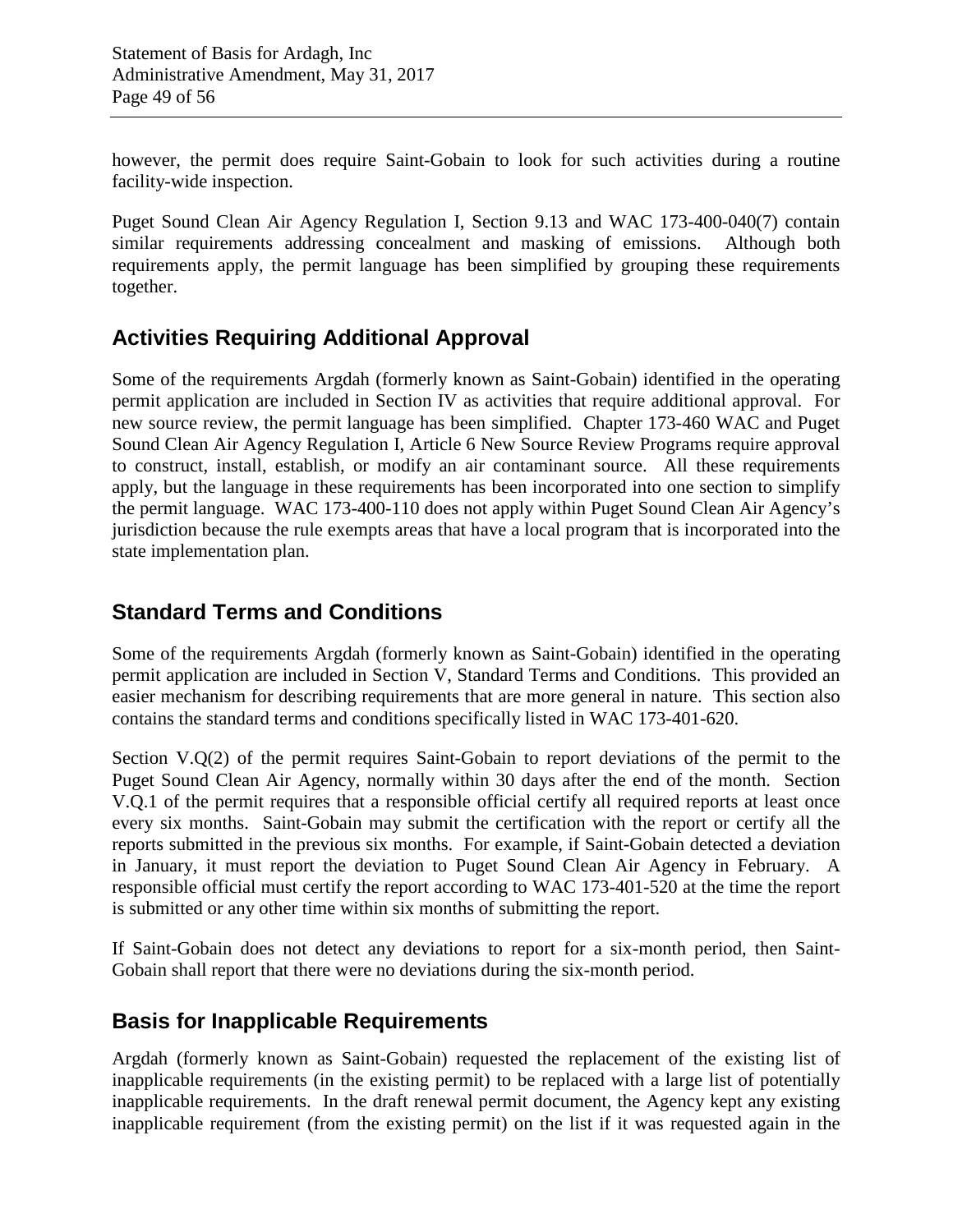renewal application. If an existing inapplicable requirement was not requested again in the renewal application, then it was deleted from the list. New inapplicable requirement requests that had not been previously identified in the existing permit were not added at this time.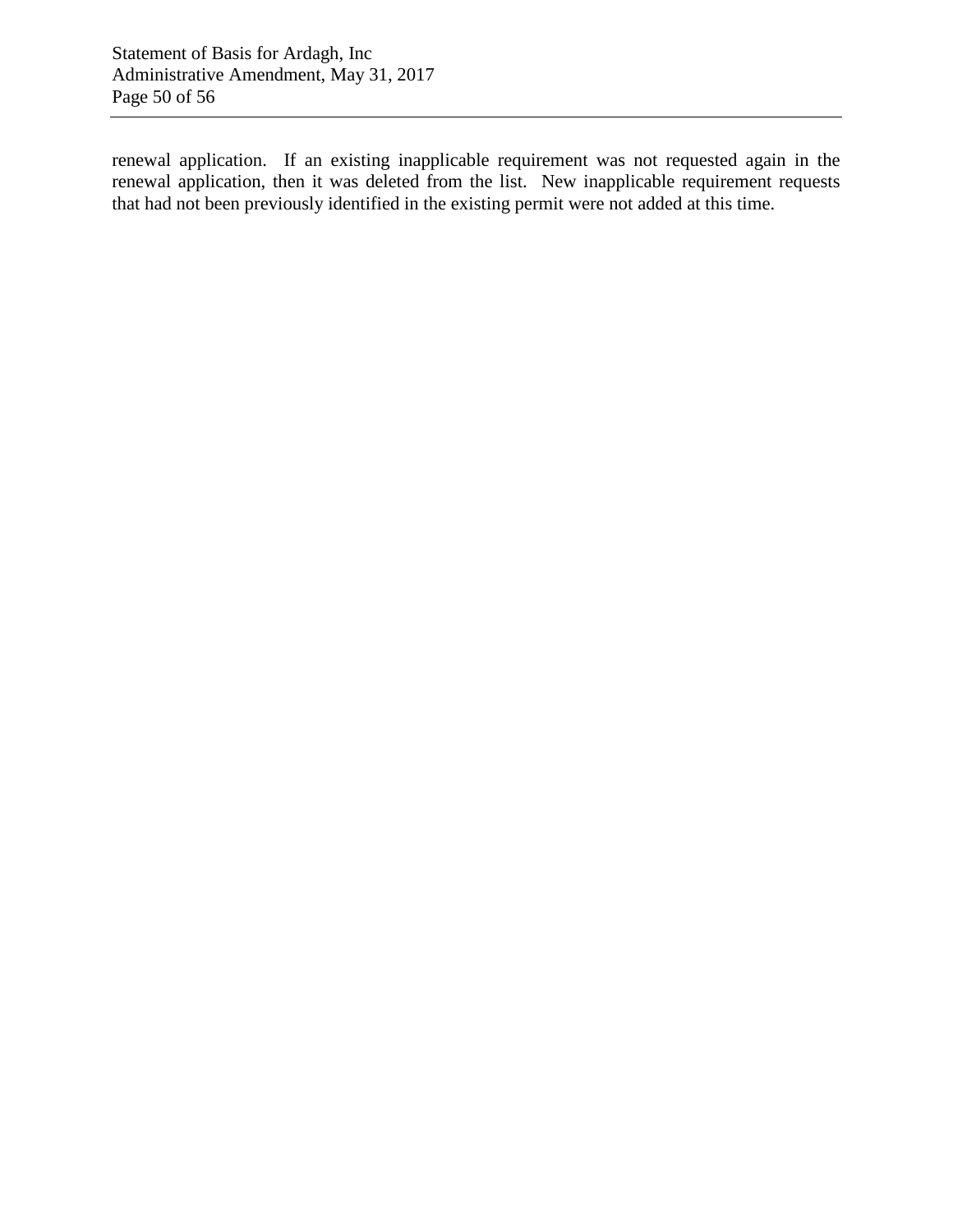# **Insignificant Emission Units**

Insignificant emission units are listed in Section IX.I.A of Saint-Gobain's air operating permit. The permit shield applies to all requirements so identified:

- Lube oil storage tanks;
- Shear spray storage and delivery systems;
- Hydraulic fluid storage tanks;
- Vehicle maintenance:
- Internal combustion engines for propelling or powering a vehicle;
- Welding equipment;
- Cleaning and sweeping of streets and paved surfaces;
- Roadways;
- Portable kerosene, grease and oil drums;
- Truck wash:
- Window air conditioners;
- Bathroom vents;
- Fuel and exhaust emissions from vehicles in parking lots;
- Staff vehicles;
- Shot blasting unit;
- Air compressor;
- Safety-kleen station:
- Difluoroethane tanks
- Diesel tanks:
- Annealing lehrs and Metal mold ovens (<5 MMBtu/hr natural gas)
- Printers  $(< 2$  gal/day);
- Space heaters using propane, kerosene, or natural gas generating  $\leq$  5 MMBtu/hr;
- Surface coating (containing <1% VOC);
- Calibration gases (for equipment).

Argdah (formerly known as Saint-Gobain) requested to designate "chute cleaning" as an insignificant emission unit based on emissions but provided no basis for this designation. Accordingly, the request was denied.

# **Public Comments and Responses**

## **Responses to Saint-Gobain comment letter dated April 4, 2007.**

## *Draft AOP Comment 1*

Page 30, Section II.A.1(a) – Saint-Gobain requests that the Agency clarify the applicability of this section of the permit. In particular, we request that the section clearly state that it is not applicable to Emission Unit #1 and Emission Unit #4. Both of these emission units have specific visual opacity monitoring requirements (*see* Sections II.A.2(i) and (j) on page 40). The general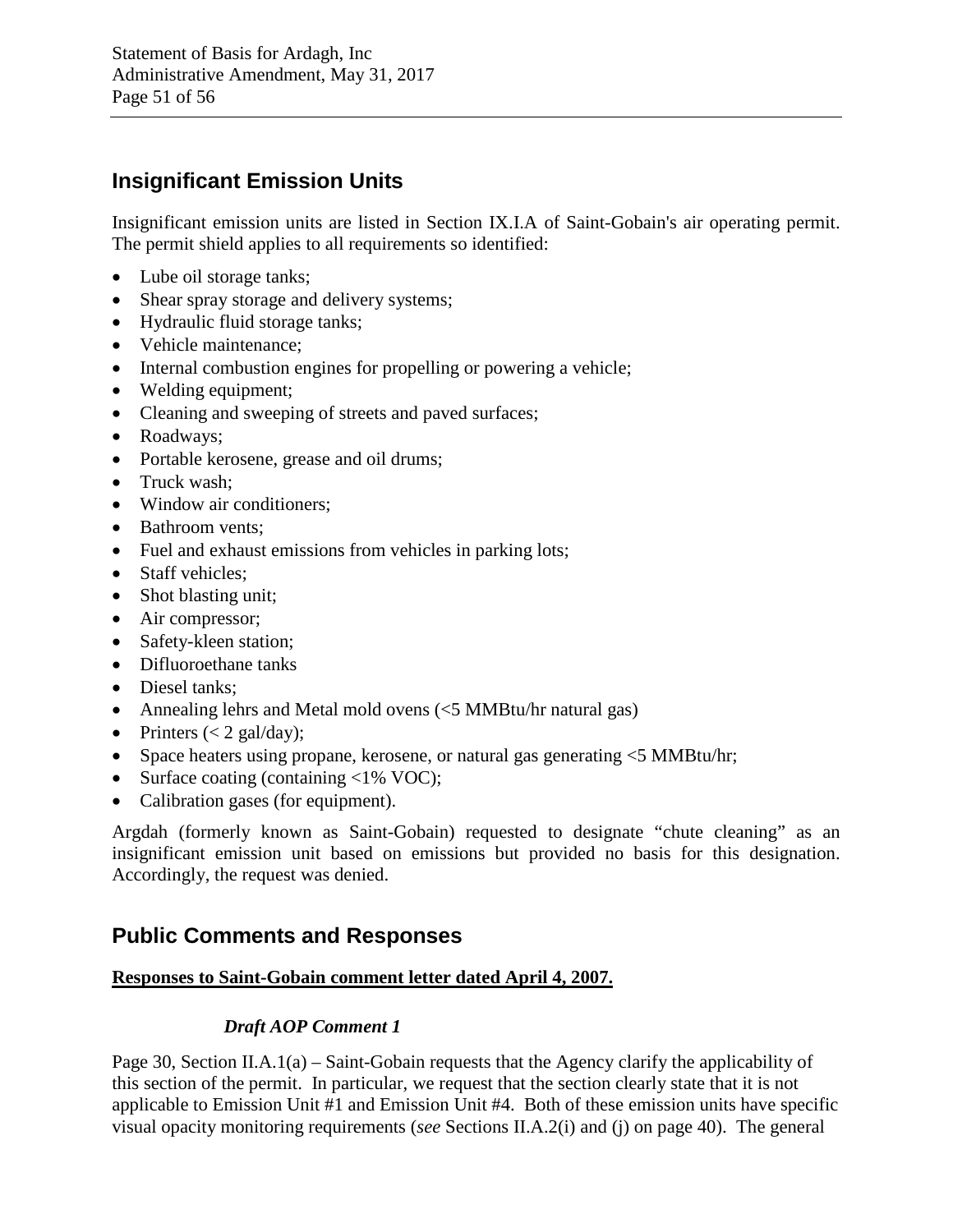language of Section II.A.1(a), however, could cause it to be construed to apply to these units as well. As we understand this is not the Agency's intent, we request the Agency add the following sentence to the end of the section: "This Section does not apply to Emission Unit #1 or Emission Unit #4."

#### *Response - This change was made.*

#### *Draft AOP Comment 2*

Page 31, Section II.A.2(a) – This section requires a continuous opacity monitoring (COM) system on each glass furnace that burns fuel. Order No. 9528, however, authorizes Saint-Gobain to remove the COM from Furnace No. 5 once the Tri-Mer Cloud Chamber Scrubber equipment is installed on that furnace. We therefore request that the Agency revise this section to read as follows:

"Saint-Gobain shall not cause or allow the operation of any glass furnace (rated at greater than 1 ton per hour, that burns fuel) unless it is equipped with a continuous opacity monitoring system, except furnace No. 5 after the Tri-Mer Cloud Chamber Scrubber equipment is installed pursuant to Order No. 9528."

#### *Response - This change was made.*

## *Draft AOP Comment 3*

Page 67, Section IX – Saint-Gobain requested that the Agency add the following emission units to the list of Insignificant Emission Units and Activities (IEU).

| Unit                                    | <b>Basis for IEU Designation</b> | <b>Comment</b>                                                                                                                                                                                                                                                                                                                              |
|-----------------------------------------|----------------------------------|---------------------------------------------------------------------------------------------------------------------------------------------------------------------------------------------------------------------------------------------------------------------------------------------------------------------------------------------|
| <b>Standby IC Engines</b>               | WAC 173-401-530(4)               | Four emergency generators are used at<br>the Seattle Plant. These are used for<br>emergency backuy power only and are<br>operated less than 500 hours per year.<br>Their actual emissions are below the<br>threshold levels set forth in the cited<br>WAC section. The emissions<br>calculation is attached as Exhibit A to<br>this letter. |
| Diesel Tanks $(\leq 20,000$<br>gallons) | WAC 173-401-522 $(2)(t)$         | The plant utilizes a portable 18,000-<br>gallon tank to store diesel for use during<br>natural gas curtailment. This equipment<br>is used exclusively to pump, load,<br>unload or store high boiling point<br>organic materials, with an initial boiling<br>point of not less than 150°C or vapor                                           |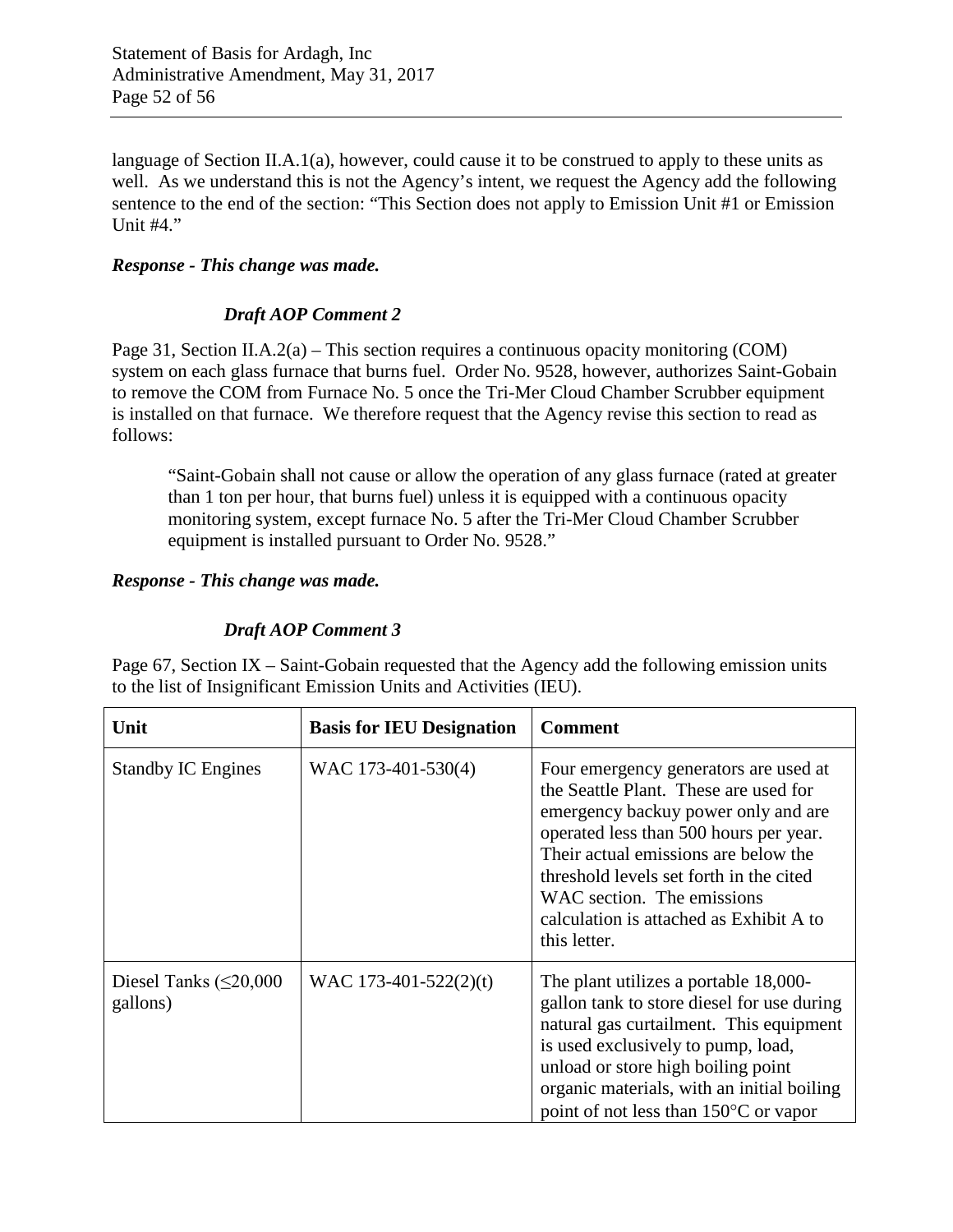| Unit                             | <b>Basis for IEU Designation</b> | <b>Comment</b>                                                                                                                                                                                                     |
|----------------------------------|----------------------------------|--------------------------------------------------------------------------------------------------------------------------------------------------------------------------------------------------------------------|
|                                  |                                  | pressure not more than 5 mm Hg at<br>$21^{\circ}$ C. The vapor pressure of diesel fuel<br>is approximately 0.4 mm Hg to 0.5 mm<br>Hg at $21^{\circ}$ C.                                                            |
| <b>Abrasive Blast Cabinets</b>   | WAC 173-401-530(4)(e)            | The plant has three abrasive blast<br>cabinets. Emissions from each cabinet<br>are below the PM10 insignificant<br>threshold of 0.75 tpy. The emissions<br>calculation is attached as Exhibit B to<br>this letter. |
| Ovens for heating metal<br>molds | WAC 173-401-533 $(2)(e)$         | The ovens are combustion sources of<br>less than five million Btu/hr and use<br>natural gas exclusively.                                                                                                           |
| Annealing lehrs                  | WAC 173-401-533(2)(e)            | The lehrs are combustion sources of less<br>than five million Btu/hr and use natural<br>gas exclusively.                                                                                                           |

*Response - The IEU designations for the annealing lehrs, ovens for heating metal molds were made. The diesel storage tank IEU designation was made pursuant to WAC 173-401- 533(2)(t), not WAC 173-401-522(2)(t). The requests for IEU designations based on emission thresholds per WAC 173-401-530(4) (e.g. Standby IC Engines and Abrasive Blast Cabinets) have not been included at this time because the information submitted with the request was incomplete. Both of those requests were made on the basis of emission calculations for criteria pollutant thresholds provided in WAC 173-401-530(4)(a)-(e), but did not include any evaluation of the toxic air contaminant thresholds provided in WAC 173-401-530(4)(p) and (q). The Agency requested additional information from the source to explain the factors used and to address the toxic air contaminant thresholds, too. That additional information has not been received yet and the Agency is proceeding with the processing of this permit without that inclusion in order to meet the renewal date for the permit of June 6, 2007. For the IC engines, additional information will not likely change this conclusion. Nitric oxide (NO) is classified as a toxic air contaminant in WAC 173-460 and the IEU threshold for this pollutant is 0.5 ton/yr (per WAC 173-401-530(4)(q)). The criteria pollutant emission calculations for the engines were projecting emissions for NOx of 2 tons/yr. Since a large portion of NOx emissions from combustion sources is in the form of NO, those calculations would be above the threshold for NO and not be eligible for designation as a IEU.*

## *Statement of Basis Comment 1*

Page 12, Lists – References to "Pending settlement agreement" in the lists beginning on page 12 should be changed to "Consent Decree C07-0409 RSM on 3/27/07." The consent decree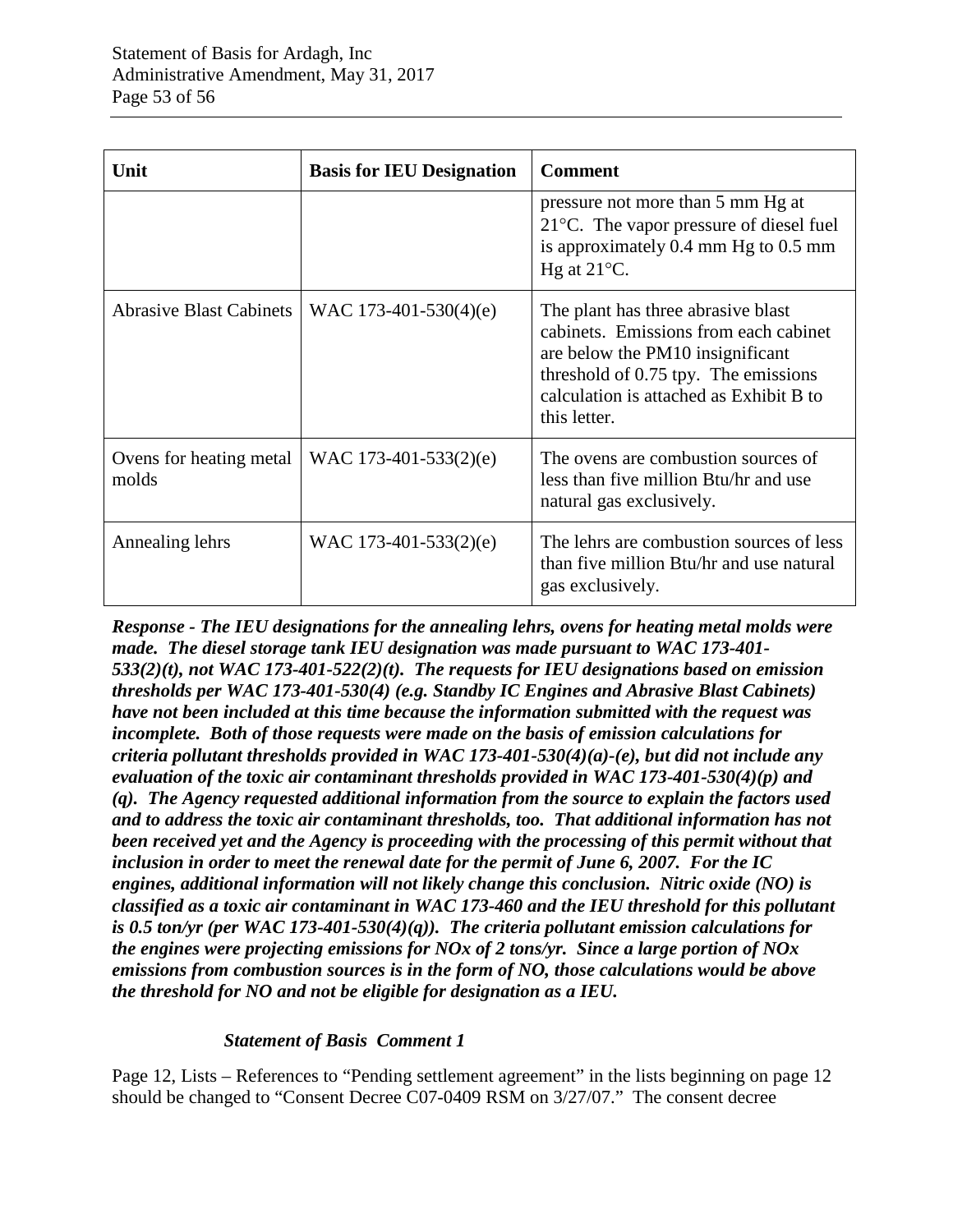resolving the outstanding NOVs and civil penalties was filed on that date, and entered by the court on April 4, 2007.

*Response - This change was made. Additional edits were made to the compliance history to correct the citations for a previous consent decree and to reconcile all of the enforcement actions which are covered by the new consent decree.*

#### *Statement of Basis Comment 2*

Page 26, Applicable Requirements – We request that the Agency include a reference to the language included in the prefaces to Section I.A and I.B of the permit by adding the following to the end of the paragraph:

If the Enforceable Requirement listed in Section I.A. is duplicative of the Enforceable Requirement in Section I.B, then the only monitoring requirement and recordkeeping method specified in Section I.B shall be required for the specific emission units, and the monitoring and recordkeeping method specified in Section I.A shall not apply to that unit or units.

## *Response – This change was made.*

#### *Statement of Basis Comment 3*

Page 51, Insignificant Emission Units – This section should be revised to reflect the additional insignificant units discussed above.

*Response – Some of these changes were made. See response to "Draft AOP Comment 3" above for more details.*

## **AOP Modification 1**

## **Order of Approval No. 9901**

On 10/29/08, Saint-Gobain submitted a Notice of Construction application requesting to modify Order of Approval Nos. 9322 (furnaces 3&5), 9369 (furnace 2) and 9397 (furnace 4) in order to increase the allowable amount of ultra low sulfur diesel (ULSD) to be fired during periods of natural gas curtailment from 7 days to 31 days per year.

The conditions existing Order of Approval AOP terms EU 1.26, 1.27 and 1.28 limit oil combustion per furnace to no more than 52,000 gallons per year, roughly the equivalent of 7 days per year. If Saint-Gobain were to burn oil for 8 or more days per year as requested, they would be in violation of the existing AOP. Therefore, a significant modification is required and the change cannot be implemented until the AOP is modified.

Over the past 20 years, the maximum number of days per year of natural gas curtailment was 6. In this context, no increase in actual emissions associated with this request. The emission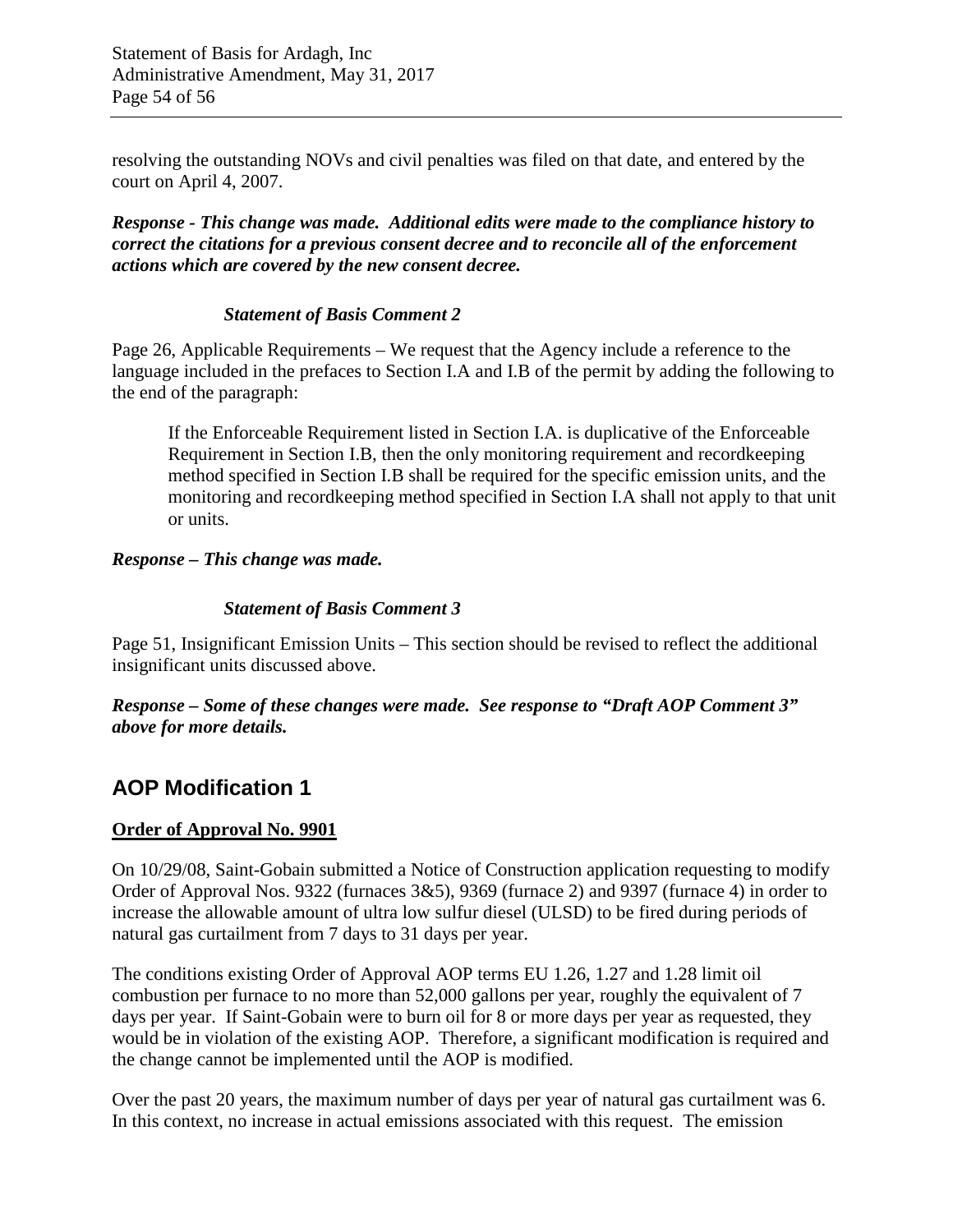Statement of Basis for Ardagh, Inc Administrative Amendment, May 31, 2017 Page 55 of 56

increase (*if any*) associated with burning oil 31 days per year should be <1 ton per year of PM,  $SO_2$ , CO and VOC, <5.8 ton/yr for NO<sub>x</sub>, and 2 lb/yr for total metal HAP. (The average of the test data for furnaces 2, 3 and 5 indicates no change in  $NO<sub>x</sub>$  emissions when burning oil.)

Order of Approval No. 9901 doesn't change the existing emission limits or the rated capacity of the furnaces. Oil use would continue to be limited to ULSD during periods of natural gas curtailment.

## **Compliance Schedule Update**

The renewed operating permit was issued on June 6, 2007 with a compliance schedule included as an attachment to the permit. That compliance schedule was consistent and parallel with a consent decree filed in U.S. District Court (Western District of Washington at Seattle) documenting an agreement between this Agency and Saint-Gobain Containers, Inc. As a part of that agreement, Saint-Gobain was to install an emission control device (Cloud Chamber Scrubber) on Furnace No. 5 and operate it to demonstrate its capabilities for emission control. That installation and startup had a schedule included in the agreement. Saint-Gobain encountered technical challenges during the installation and initial startup efforts with the equipment. Twice Saint-Gobain requested and received extensions on the schedule. The last extension required the Cloud Chamber Scrubber to be installed and in operational service by September 30, 2009. Both extensions were filed in court and with this modification, the compliance schedule is being updated to reflect those agreements and progress to date with the compliance schedule elements.

# **Public Comments and Responses**

## **Response to Eric Nickols' (Nickols Realty) comment letter dated October 15, 2009.**

## *AOP Modification 1 Comment 1*

Mr. Eric Nickols of Nickols Realty in Bellevue commented: "To whom it may concern, I approve of allowing the permit allowing Saint-Gobain to use ULSD fuel."

*Response – Comment acknowledged.*

# **AOP Administrative Amendment – November 13, 2013**

On September 16, 2013, we received a request for an administrative amendment to change the Responsible Official to Michael Gibbons.

*Response – Change made.*